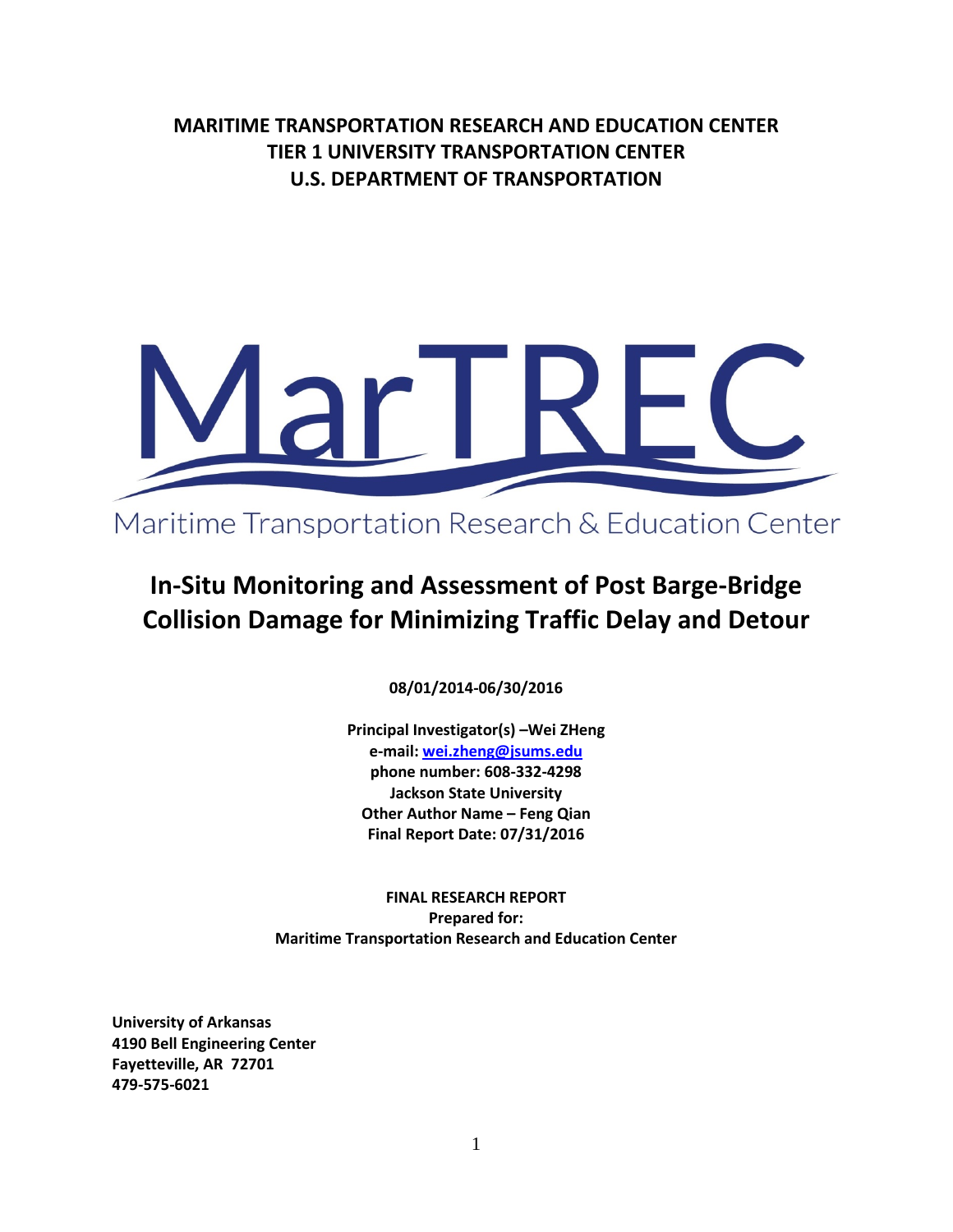# ACKNOWLEDGEMENT

*This material is based upon work supported by the U.S. Department of Transportation under Grant Award Number DTRT13-G-UTC50. The work was conducted through the Maritime Transportation Research and Education Center at the University of Arkansas.* 

# DISCLAIMER

*The contents of this report reflect the views of the authors, who are responsible for the facts and the accuracy of the information presented herein. This document is disseminated under the sponsorship of the U.S. Department of Transportation's University Transportation Centers Program, in the interest of information exchange. The U.S. Government assumes no liability for the contents or use thereof.*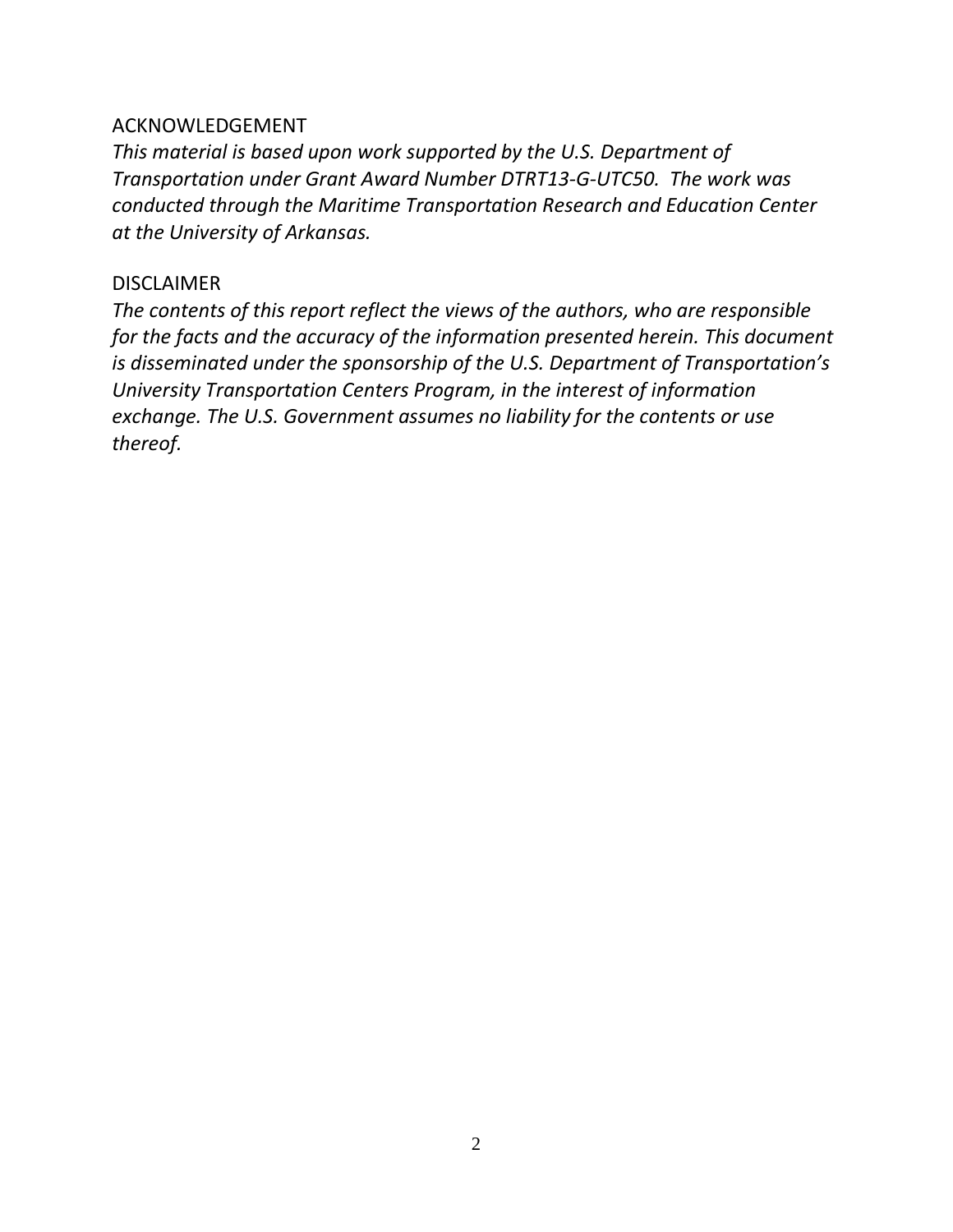# **Abstract**

This report presents a novel framework for promptly assessing the probability of barge-bridge collision damage of piers based on probabilistic-based classification through machine learning. The main idea of the presented framework is to divide the potential damage region of a pier into multiple discrete sub-regions, and define a classifier for each sub-region based on a probabilistic logistic regression. Several different classification models are considered for each classifier due to the uncertainties associated with the logistic regression model, and trained through Bayesian inference by using simulation data before damage events occur. Bayesian model selection is adopted to select the best classification model and its corresponding effective features extracted from measurements for enhancing the prediction accuracy. The best trained classification models then are used to expeditiously predict the probabilities of damage occurring in all sub-regions. The presented framework can be implemented in a recursive manner by dividing a structure into several hierarchical levels of different divisions of sub-regions, and can be extended to identify other types of structural damage. The effectiveness and applicability of the presented framework are demonstrated through the numerical simulation of identifying barge-bridge collision damage locations of one pier of a prototype bridge. Finally, limitations and future research directions are also discussed.

**Keywords** Barge-Bridge Collision, Bayesian Inference, Probability, Feature Selection, Logistic Classification Model, Transitional Markov Chain Monte Carlo Method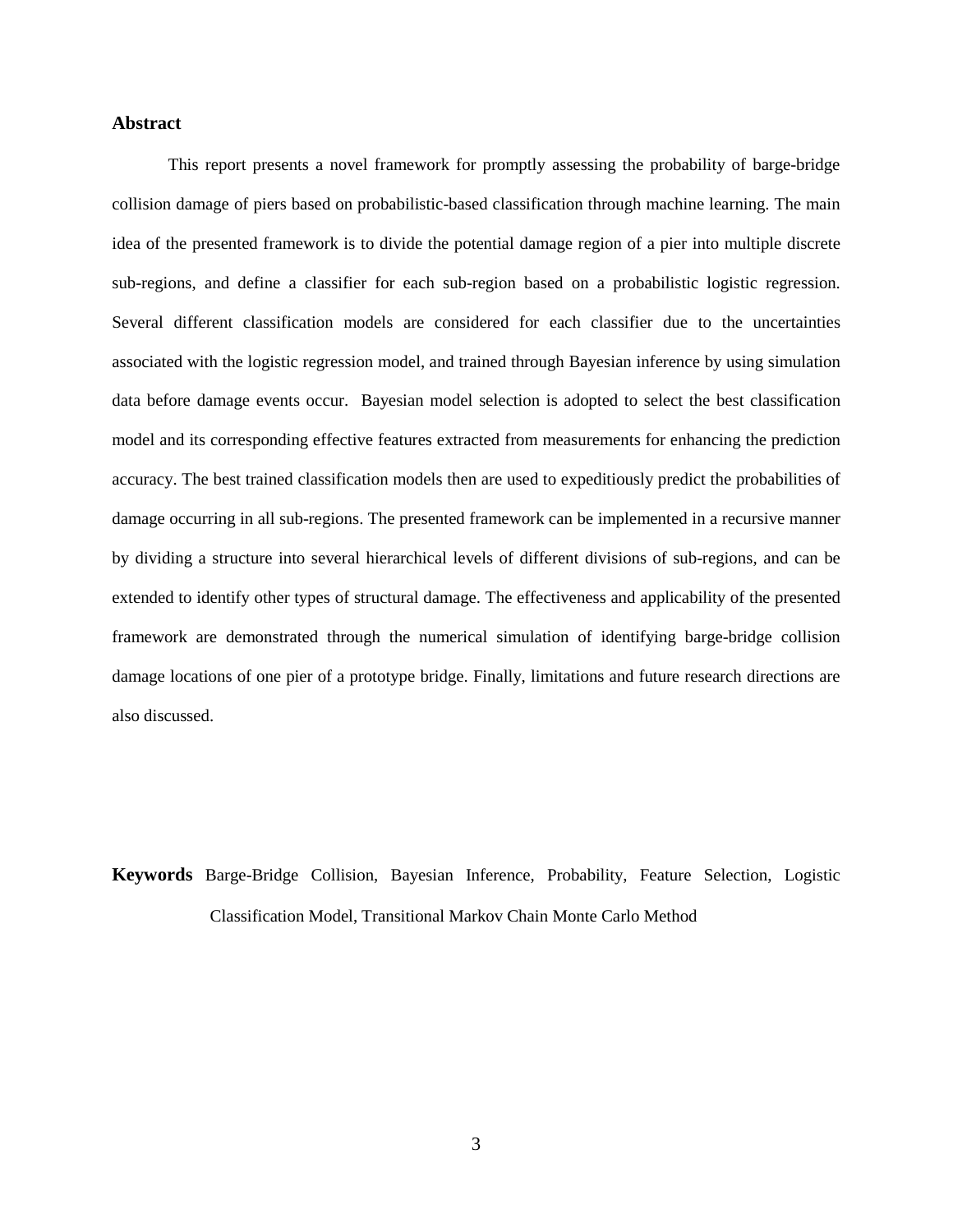#### **1 Project description**

Piers of bridges across major navigation waterways frequently suffer from barge collisions, resulting in the closure of both bridges and waterways to traffic for assessing the potential damage. Promptly and accurately locating potential collision damage locations provides the basis for further quantifying the damage extent and facilitating the informative decision-making on the operation of highway and navigation channels, thus can significantly reduce the economic losses resulted from unnecessary closure.

Barge-Bridge collision damage may be parameterized by unknown parameters associated with structure physical properties, e.g., the reduced stiffness of damaged regions. Thus, numerical models representing potential damage structures can be established and then damage-related parameters can be determined through the model calibration by matching the model predictions with the field vibration measurements collected from the damaged structures. This model-based damage identification algorithm has been extensively studied in the past [1-3]. The damage parameters are usually obtained through optimization by minimizing the error between the field measurements and predictions of numerical models [4-6]. However, optimization algorithms always give a single best solution to structural damage identification problem, and cannot address the uncertainties associated with field measurements and numerical models.

To quantify uncertainties associated with the structural model and measurement errors, Bayesian inference framework has been proposed [7] and adopted for the vibration-based damage identification approach, including its application for assessing the potential damage of piers due to barge collisions [8]. In such application, uncertain parameters are represented by their probability distribution functions (PDFs) and updated by using the available measurements with possible numerical structural models. In implementation of the existing probabilistic-based damage identification, however, the structural model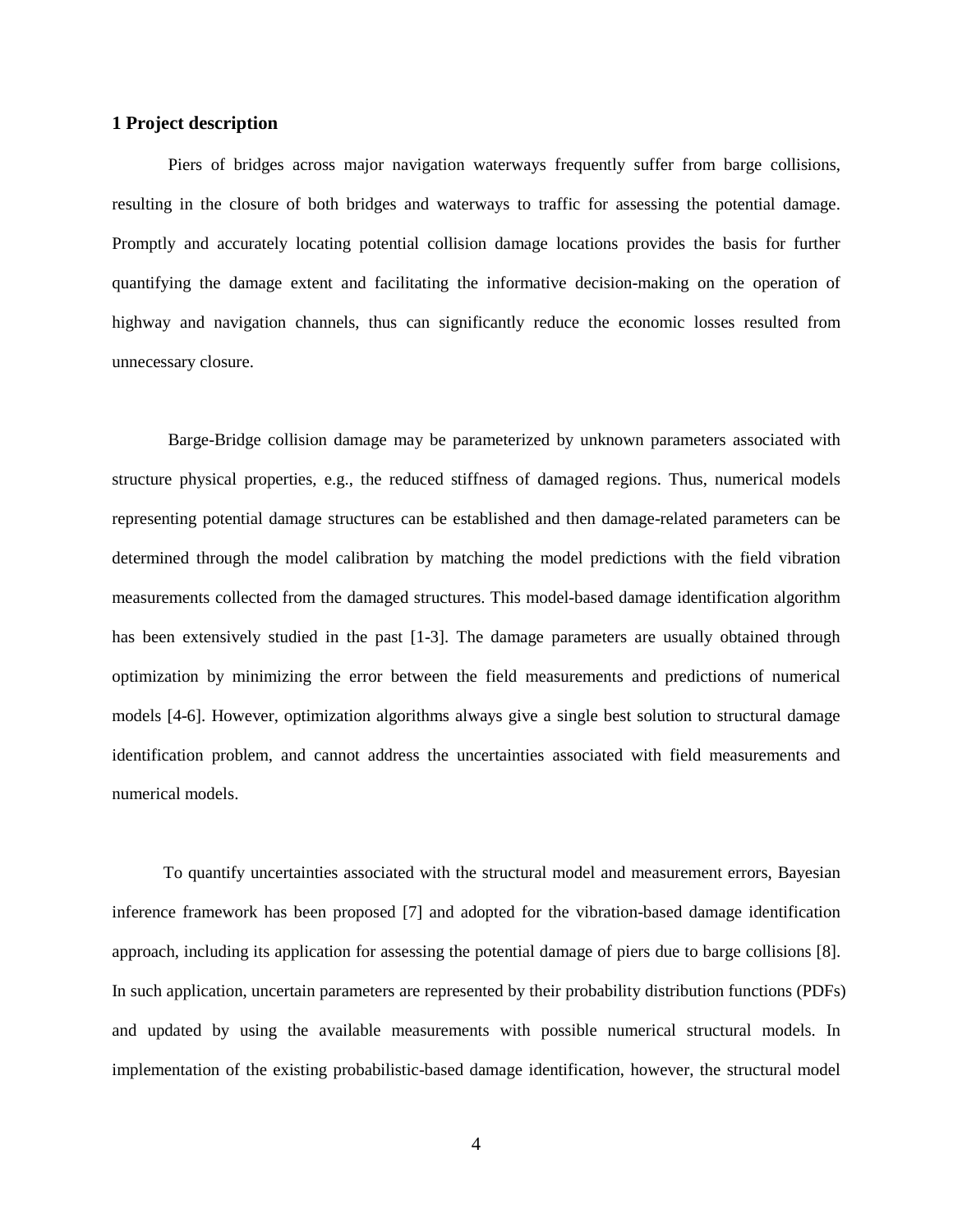needs to be executed for each sample of unknown structural parameters to determine the likelihoods of those parameters for depicting their probabilistic distribution. This demands significant computational time of hours or days for complex structures [9-10]. Since this intensive computation has to be conducted with measured responses from structures after potential damage occurs, it is almost impossible to apply the probabilistic-based damage identification approach to determine the existence of the potential damage for prompt decision-making after barge collision incidents.

To promptly identify the potential damage and its location in bridge piers after barge-bridge collisions, this report proposes and explores a novel probabilistic-based classification framework for locating collision damage based on machine learning through Bayesian inference. The novelty of the proposed framework lies in its ability to identify probabilities of damage occurrence in specific locations through the probabilistic classification and shift intensive computational burden from the assessment process phase after barge-bridge collision events to the prior preprocessing phase in advance of any incident occurrence, resulting in a significant reduction of computing time in comparing with traditional probabilistic-based inference for damage identification. To authors' best knowledge, this shift of the computational burden has not been explored for probabilistic-based assessment on potential bridge pier damage due to the barge-bridge collision and may initiate a new perspective for probabilistic-based approach to identifying other types of damage by using vibration measurements.

Within the proposed framework, the potentially damaged region of a structure is artificially divided into several discrete sub-regions, and a two-class classifier for each sub-region then is defined based on the probabilistic-based logistic regression model. Different classification models are considered for each classifier due to the uncertainties associated with the logistic regression model, and trained through Bayesian inference with effective feature vectors along with their corresponding location labels that describe whether collision damage occurs in the sub-region or not. The feature vectors capturing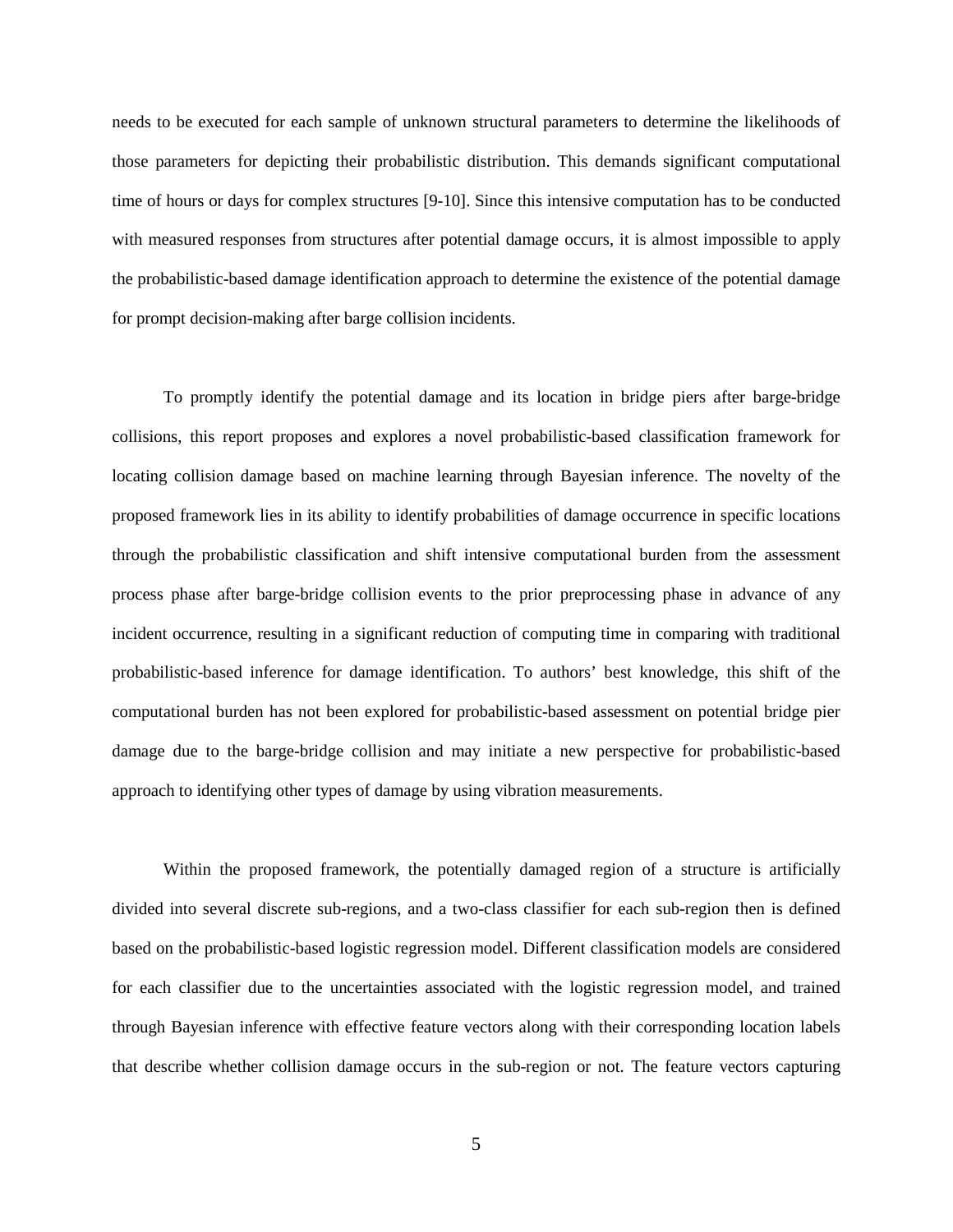effective information of damage occurrence in different sub-regions are extracted from simulated dynamic responses of structural systems by using Principle Component Analysis (PCA) [11]. By using Bayesian model selection, different type of effective features and their corresponding different types of classification models for the classifier of each sub-region can be explored and evaluated in terms of their model evidences. The most effective feature vector corresponding to the best model can be identified. The optimal threshold for distinguishing the damaged and undamaged scenarios from classification labels is determined by maximizing the rate of correct classification of all probabilistic samples of prediction labels obtained from Bayesian inference for all events in the training dataset.

In application phase, the best trained classification models can be used to expeditiously classify each sub-region in terms of the probability of damage based on the input feature vectors obtained from field measurements after barge-bridge collisions. Uncertainties associated with the classifiers can be included in the obtained probability of damage. The proposed framework and its applicability are illustrated and examined through numerical simulation of damage identification of barge-bridge collision based on the finite element model of a prototype bridge. The limitations of the presented framework and feature research directions are also discussed.

#### **2 . Methodological Approach**

#### **2.1 Feature Extraction and Label Defining**

Let { $\hat{\omega}_r$ ,  $\hat{\varphi}_{rj}$ ,  $r=1$ ,  $\cdots$ ,  $m$ ,  $j=1$ ,  $\cdots$ ,  $N_s$ } denotes the modal propriety data simulated from a undamaged structure, where  $\hat{\omega}_r$  is the *r*-th modal frequency,  $\hat{\varphi}_{rj}$  is the *r*-th mode shapes at different measurement locations, and *m* and *N*<sub>s</sub> are the numbers of observed modes and measured degrees of freedoms (DOFs) respectively. Let { $\omega_r$ ,  $\varphi_{rj}$ ,  $r=1$ , …,  $m$ ,  $j=1$ , …,  $N_s$ } be the modal frequencies and mode shape components at *N*<sup>s</sup> measured DOFs obtained from a collision damage scenario simulated through the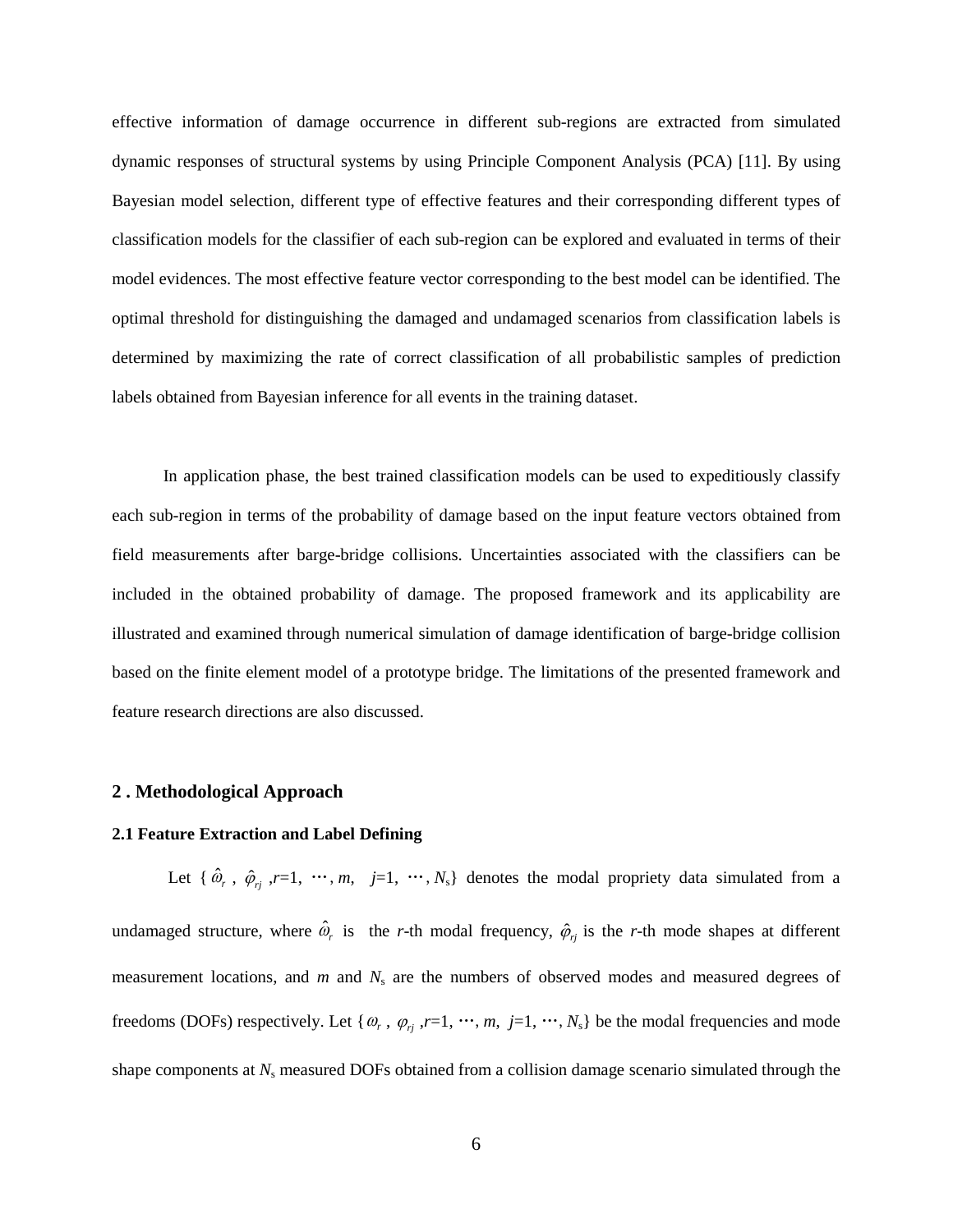calibrated numerical structural model of a bridge structure. Thus, the vector of the *r*-th modal property change  $\epsilon_r = [\varepsilon_r^{\omega} \quad \varepsilon_{rj}^{\varphi}]$  before and after collision damage can be obtained separately for modal frequencies and mode shapes as followings:

$$
\varepsilon_r^{\omega} = \omega_r - \hat{\omega}_r \tag{1}
$$

$$
\varepsilon_{rj}^{\varphi} = \varphi_{rj} - \hat{\varphi}_{rj} \tag{2}
$$

where  $\varepsilon_r^{\omega}$  and  $\varepsilon_{rj}^{\varphi}$  are the changes of modal frequency and mode shape components of the *r*-th mode respectively. Assembling those modal change vectors yields the matrix of modal property changes below:  $\mathbf{\epsilon}_{\text{m}^{\times}\left(N\text{s }+1\right)}\text{=}\left[\mathbf{\epsilon}_{1},\,\mathbf{\epsilon}_{2},\!\cdots\mathbf{\epsilon}_{\text{m}}\right]^{\text{T}}$ (3)

This matrix can be interpreted as changes of structural characters caused by the occurrence of damage.

Although the above matrix **ε** may be directly used in the proposed framework to identify collision damage locations, manipulating all the measurements such a matrix within an identification algorithm may be too redundant and time-consuming. Thus, the PCA [11] is applied to extract representative features of matrix **ε** in Eq. (3) to capture effective information on the possible damages occurring in different sub-regions of a structure. The effectiveness of the PCA method for feature extraction from measurements has been verified by Magalhaes et al.[12] and Huang et al. [13]. In the presented framework, only the first principal component of the modal change matrix of a damage accident may be considered by projecting all the changes of frequencies and mode shapes into the first principal component through PCA [11]. In other word, the  $N_s+1$  column vectors in matrix **ε** are compressed into a unidimensional feature vector  $X=[x_1, x_2, \ldots, x_m]^T$ .

For a specific sub-region of a bridge pier, two classes of its condition are defined: one for damage locating in this sub-region and the other for damage occurring out of this sub-region. Let **D**={(**X**,**Y**)}={(*X*<sub>1</sub>, *Y*<sub>1</sub>), …, (*X*<sub>*i*</sub>, *Y*<sub>*i*</sub>), …, (*X*<sub>*N*</sub>, *Y*<sub>*N*</sub>); *i*=1, 2…*N*} denotes the events dataset, where *X<sub>i</sub>*=[*x*<sub>i1</sub>, *x*<sub>i2</sub>,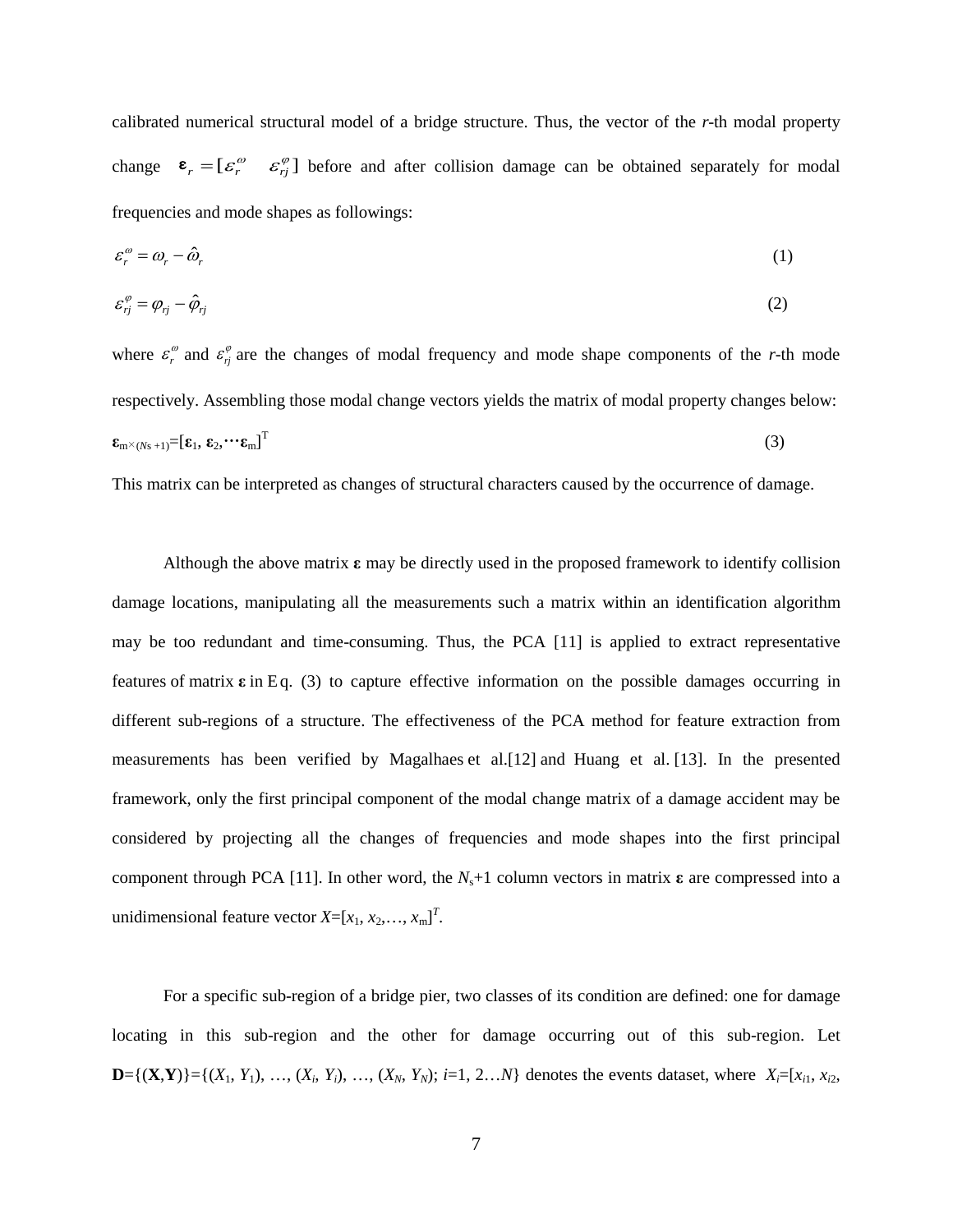...,  $x_{im}$ <sup>T</sup> and  $Y_i$  ∈{0,1} are the feature vector and label for the *i*-th event, and  $Y_i$ =1 claims that damage locates in the sub-region and  $Y_i=0$  means that damage is out of this sub-region.

#### **2.2 Logistic Classification Model with Linear Discriminant Function**

The presented framework is actually to establish a binary classifier for each specified sub-region and implemented through a set of classifiers for all divided sub-regions. As an illustration, Fig.1 presents the sub-region divisions of the potential damage area of a bridge pier and their corresponding classifiers, which are defined based on the logistic regression model of a linear discriminant function. Generally, each sub-region has its own binary classifier as shown in Fig.1 based on the following logistic regression model [14]:

$$
\hat{Y}_i = \varphi(f(X_i|\boldsymbol{a})) = \frac{e^{f(X_i|\boldsymbol{a})}}{1 + e^{f(X_i|\boldsymbol{a})}}
$$
\n(4)

where  $\hat{Y}_i$  is the output prediction label of the logic regression model for the input feature vector  $X_i$  of observed modal change matrix in Eq. (3), and **α** is unknown model parameter vector to be determined for the function  $f(X_i | \mathbf{a})$  in the logistic regression model as defined in the following.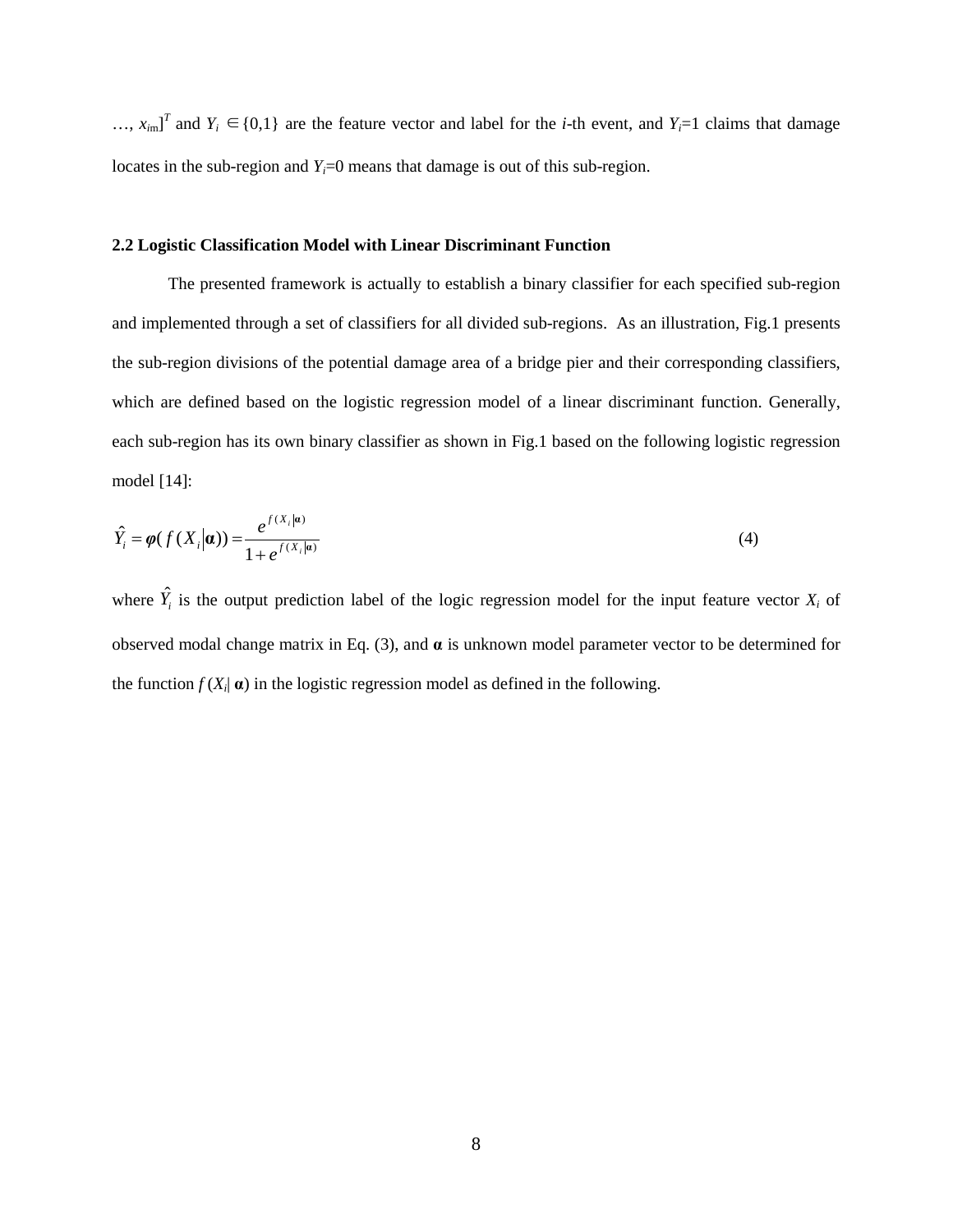

**Fig.1** Sub-region division of a bridge pier

In the presented framework, the function  $f(X_i | \alpha)$  in Eq. (4) is a linear discriminant function of feature vector  $X_i$ , and defined by unknown coefficient vector  $\boldsymbol{\alpha} = [\alpha_0, \alpha_1, \dots, \alpha_m]^T$  in the following way:

$$
f(X_i|\mathbf{a}) = \sum_{k=1}^{m} \alpha_k x_{ik} + \alpha_0 = [\alpha_0, \alpha_1, \cdots, \alpha_m] \bullet [1 \ x_{i1}, x_{i2}, \dots, x_{im}]^T = \mathbf{a} [1 \ X_i^T]^T
$$
 (5)

Theoretically, different dimensions and types of feature vectors can be extracted from the modal change matrix as defined in Eq. (3) for a given damage event by including different number of modal modes. There is uncertainty about how many modal modes should be selected for effective classification. This uncertainty about selecting feature vectors leads to the uncertainty of the logistic regression model in Eq. (4). Thus, different classification models for the classifier of a specific sub-region are considered in terms of different dimensions of the linear discrimination functions, leading to different dimensions of model parameter vector α, which correspond to the different selection of extracted feature vectors.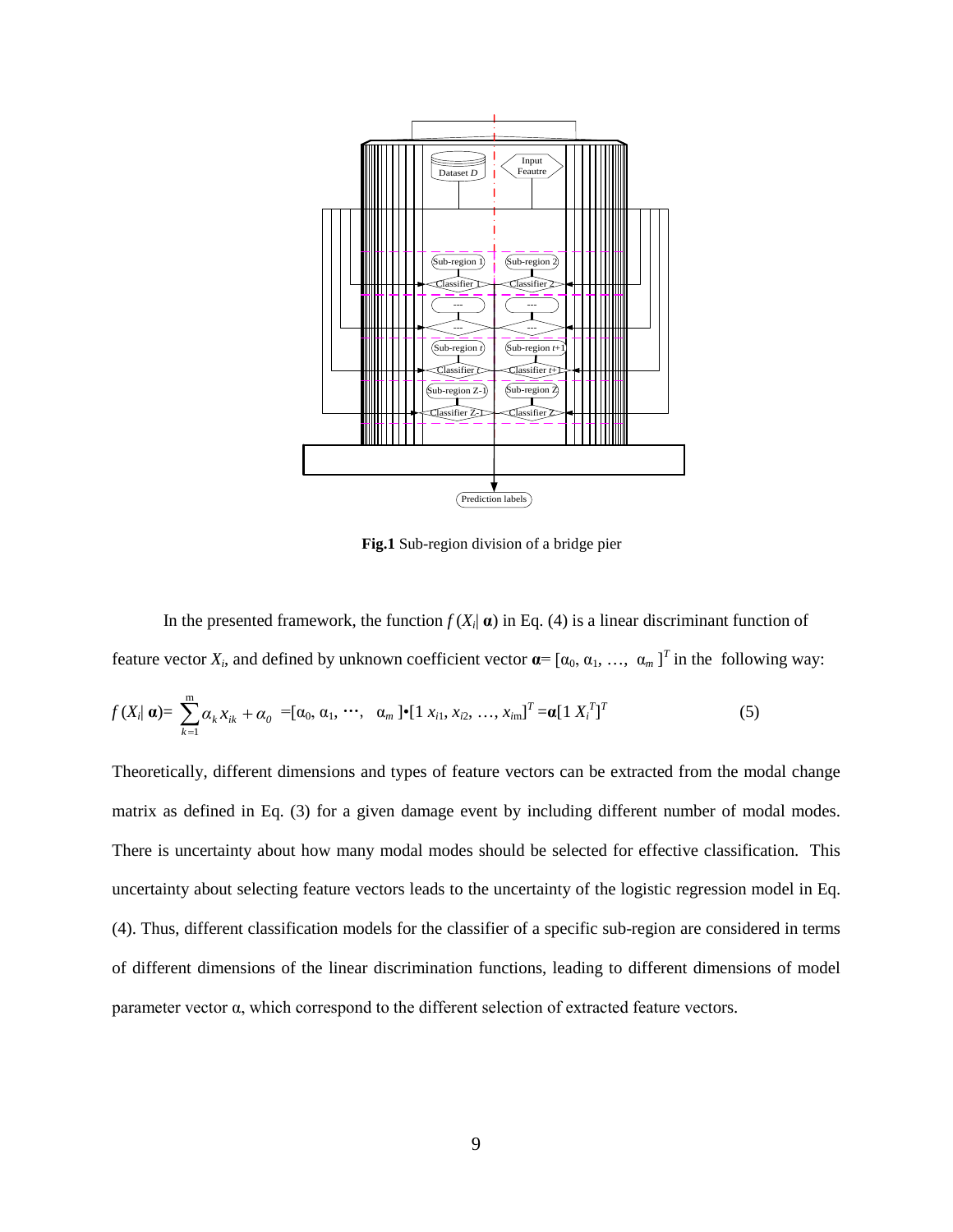With given training data D obtained from known damage events, the unknown coefficients  $\alpha$  in Eq. (5) for the classifier can be determined through matching the prediction labels of the regression model (4) with the actual labels of known events in the training dataset, i.e., minimizing the square sum of errors

$$
\sum_{i=1}^N e_i^2 = \sum_{i=1}^N (\hat{Y}_i - Y_i)^2.
$$

With the trained logistic classification model for each sub-region, the label of a new barge-bridge collision event can be obtained to categorize this new event into one of two classes: damage occurring in this sub-region, i.e., the first class, if  $f(X_i|\mathbf{a}) > 0$ , or no damage locating in this sub-region, i.e., the second class, if  $f(X_i|\mathbf{a}) < 0$ . In practical application for the input feature vector  $X_i$  of a specific damage event, the larger the discriminant function  $f(X_i|\boldsymbol{a})$  is, the more possible the event is categorized into the first class; and the smaller  $f(X_i|\boldsymbol{a})$  is the more likely the event is categorized into the second class. Thus, it can be reasonable to determine that  $f(X_i|\mathbf{a})=0$ , resulting in  $Y_i=0.5$ , is a theoretical division between the above two classes.

# **2.3 Training Logistic Model through Bayesian Probabilistic Inference**

By fitting the prediction labels obtained from the classifier to its true labels of all known events in training dataset, the logistic model can be trained by determining its model parameter vector **α** through several existing optimization approaches, such as least squares, Fisher's linear discriminant, and perceptron algorithm [15]. However, those approaches to training the logistic model are deterministic methods that can only determine one optimal parameter vector  $\alpha$  and cannot quantify uncertainties associated with classification model and measurement errors.

As an alternative method, Bayesian probabilistic inference can be used to estimate unknown parameter vector  $\alpha$  with prior knowledge and quantify the aforementioned uncertainties. In Bayesian probabilistic inference, uncertainty parameters are described through their probability density function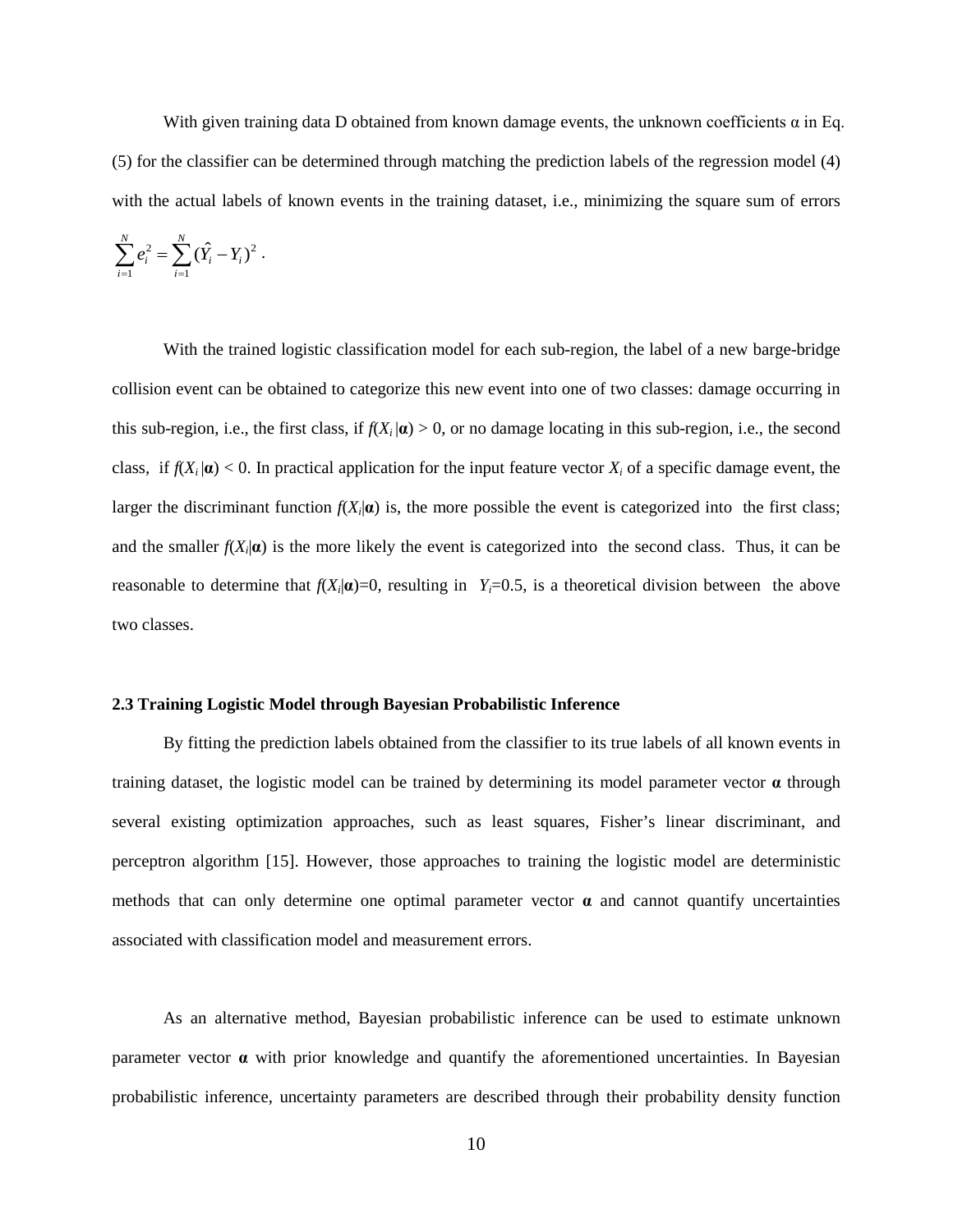(PDF) [16]. The presented framework applies Bayesian probabilistic inference to update the posterior PDF  $p(\mathbf{a}/\mathbf{D}, M_i)$  of unknown parameter vector  $\mathbf{a}$  for the classification model class  $M_i$  with given training data **D**. To consider uncertainties associated with the classifier, a set of candidate classification model classes  $M=[M_j, j=1, 2, \cdots, N_M]$  can be considered in terms of different selections of feature vectors as described previously in the section 2.2.

To apply Bayesian theorem, the likelihood function has to be established based on the assumption that the error between the prediction label  $\hat{Y}_i$  obtained from the logistic model and the true label  $Y_i$  of known event in training data **D** is a zero-mean stationary normally-distributed stochastic process with a shared standard deviation  $\sigma$ . This assumption is demonstrated by the maximum information entropy principle [16-17] to be able to incorporate the maximum uncertainties into the unknown parameters. Thus, the likelihood function can be formulated as the PDF of multiple independent and normally distributed errors:

$$
p(\mathbf{D} \mid \boldsymbol{\alpha}, M_{j}) = \frac{1}{\left(\sqrt{2\pi}\sigma\right)^{N}} \cdot \exp\left\{-\frac{1}{2\sigma^{2}} \sum_{i=1}^{N} \left(\hat{Y}_{i} - Y_{i}\right)^{2}\right\}
$$
(6)

It should be noted that the standard deviation  $\sigma$  is also unknown and needed to be inferred through Bayesian inference. Thus, the uncertain parameter vector in Bayesian inference becomes  $\mathbf{x} = \{a_0, a_1, a_2, \ldots, a_n\}$  $(\alpha_2, \dots, \alpha_m, \sigma)^{\mathrm{T}} = {\{\boldsymbol{\alpha}^{\mathrm{T}}, \sigma\}}^{\mathrm{T}}.$ 

According to Bayesian theorem, the posterior PDF of uncertainty model parameters **x** can be expressed as:

$$
p(\mathbf{x} | \mathbf{D}, M_j) = \frac{p(\mathbf{D} | \mathbf{x}, M_j) \cdot p(\mathbf{x} | M_j)}{p(\mathbf{D} | M_j)}
$$
(7)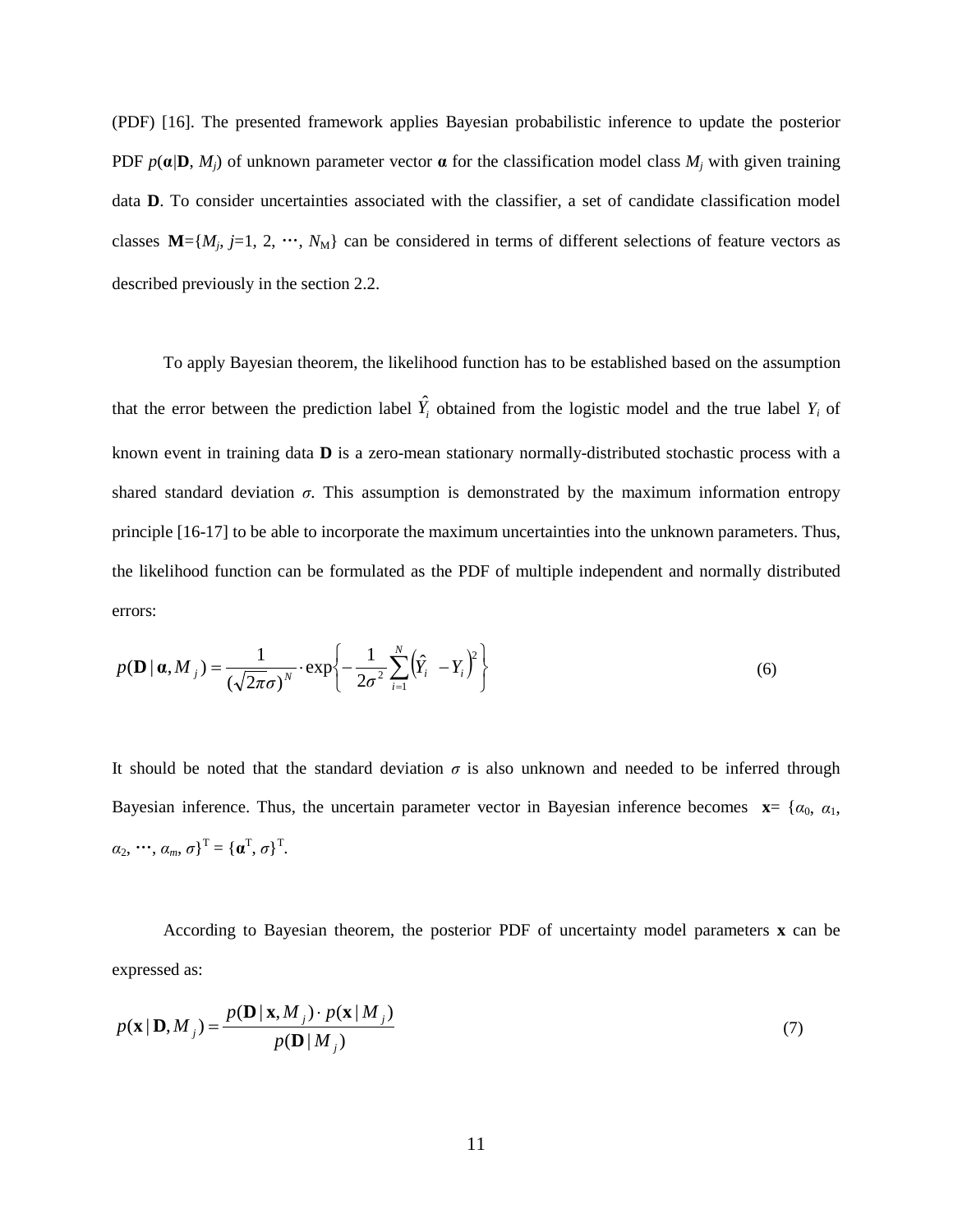where  $p(\mathbf{D}|\mathbf{x}, M_i)$  is the likelihood function as defined in Eq. (6);  $p(\mathbf{x} | M_i)$  is the prior PDF of uncertain parameter vector **x** and usually is assumed based on prior knowledge or judgment; and the denominator  $p(\mathbf{D} | M_i)$  is referred to as model evidence of model class  $M_i$ , which reflects the quality of model class  $M_i$ , and is actually a normalization constant that ensures the integral of posterior PDF over parameter space equal to unity. Thus, it can be expressed as:

$$
p(\mathbf{D}|M_{j}) = \int p(\mathbf{D}|\mathbf{x}, M_{j}) \cdot p(\mathbf{x}|M_{j}) d\mathbf{x}
$$
  
= 
$$
\int (\frac{1}{(\sqrt{2\pi}\sigma)^{N}} \cdot \exp\left\{-\frac{1}{2\sigma^{2}} \sum_{i=1}^{N} (\hat{Y}_{i} - Y_{i})^{2}\right\} \cdot p(\mathbf{x}|M_{j}) d\mathbf{x}
$$
 (8)

Typically, directly integrating the multidimensional exponential function in Eq. (8) and obtaining the posterior PDF of uncertain parameter **x** in Eq. (7) is impractical. Thus, stochastic simulation methods have been proposed as an alternative to numerically estimate the posterior PDF in Eq. (7) and model evidence in Eq. (8) by generating statistic samples drawn from the posterior PDF of uncertain parameter **x**. In the presented framework, the Transitional Markov Chain Monte Carlo (TMCMC) method proposed by Ching and Chen [18] is adopted for conducting stochastic simulation. Interested readers are referred to [18-19] for more detailed information and implementation of TMCMC sampling algorithm.

# **2.4 Feature Selection Based on Bayesian Model Evaluation**

Bayesian theorem also includes the model class section, which can be also applied at model class level to evaluate different model classes. In the presented framework, different classification models can be defined from different linear discrimination functions in the logistic regression model as defined in Eq. (4) and Eq. (5). Those different classification models actually correspond to the selection of different features extracted from the modal change matrix as defined in Eq. (3). Thus, Bayesian model selection can provide a new perspective for the selection of effective feature vectors for defining and training classifiers in the presented framework.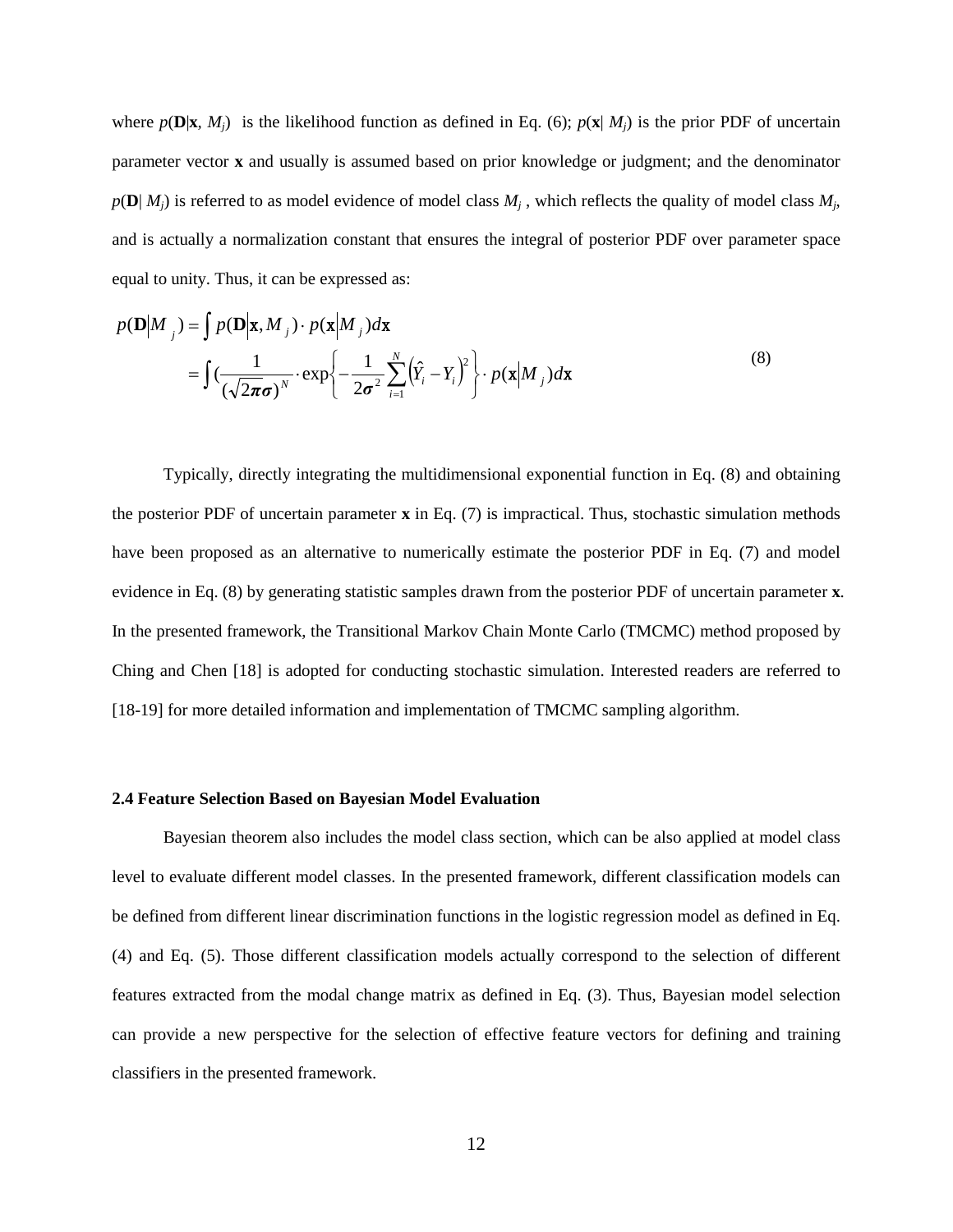The posterior model probability for classification model class  $M_j$  among the classification model classes  $M = \{M_j, j=1, 2, \cdots, N_M\}$  can be obtained with the prior model probability  $p(M_j|M)$  and given training data **D** as follows:

$$
p(M_j|\mathbf{D},M) = \frac{p(\mathbf{D} | M_j) \times P(M_j | \mathbf{M})}{\sum_{j=1}^{N_M} p(\mathbf{D} | M_j) \times P(M_j | \mathbf{M})}
$$
(9)

Usually, identical prior probabilities can be assumed for all candidate model classes, i.e.,  $p(M_j|M)=1/N_M$ , if there is no any prior knowledge. The most plausible model can be usually identified in terms of its model evidence  $p(\mathbf{D} | M_i)$ , which can be obtained as a by-product from the TMCMC [18-19].

#### **2.5 Probability of Damage Predicted by Classification Model**

Through implementation of Bayesian inference with stochastic simulation through the TMCMC [18-19], total *K* samples { $x_k$ ,  $k=1, 2, \dots, K$ } of the classification model parameter **x** can be obtained to depict the posterior probability distribution of the unknown parameter **x**. With those samples of the classification model parameter **x**, total *K* prediction labels can be obtained from the logistic regression model for the given input feature vector *X* of a new barge-bridge collision event or damage event. Those prediction labels describe the probability distribution of the predicted labels of the considered event represented by feature vector *X*.

For the classification model based on the logistic regression, each individual prediction label  $\hat{Y}^k$ usually can be interpreted as the probability of damage occurring in the considered sub-region. With the probability distribution of the prediction label *Y* for a given event obtained from Bayesian inference, the probability that the prediction label is equal to *Y* can be estimated based on the PDF of prediction labels as  $P(Y | x, D, M<sub>i</sub>)$ •*dY*. Thus, the probability that damage occurring in the considered sub-region can be obtained by  $Y \cdot P(Y | X, D, M) \cdot dY$ . According to the total probability law [20] and Monte Carlo integration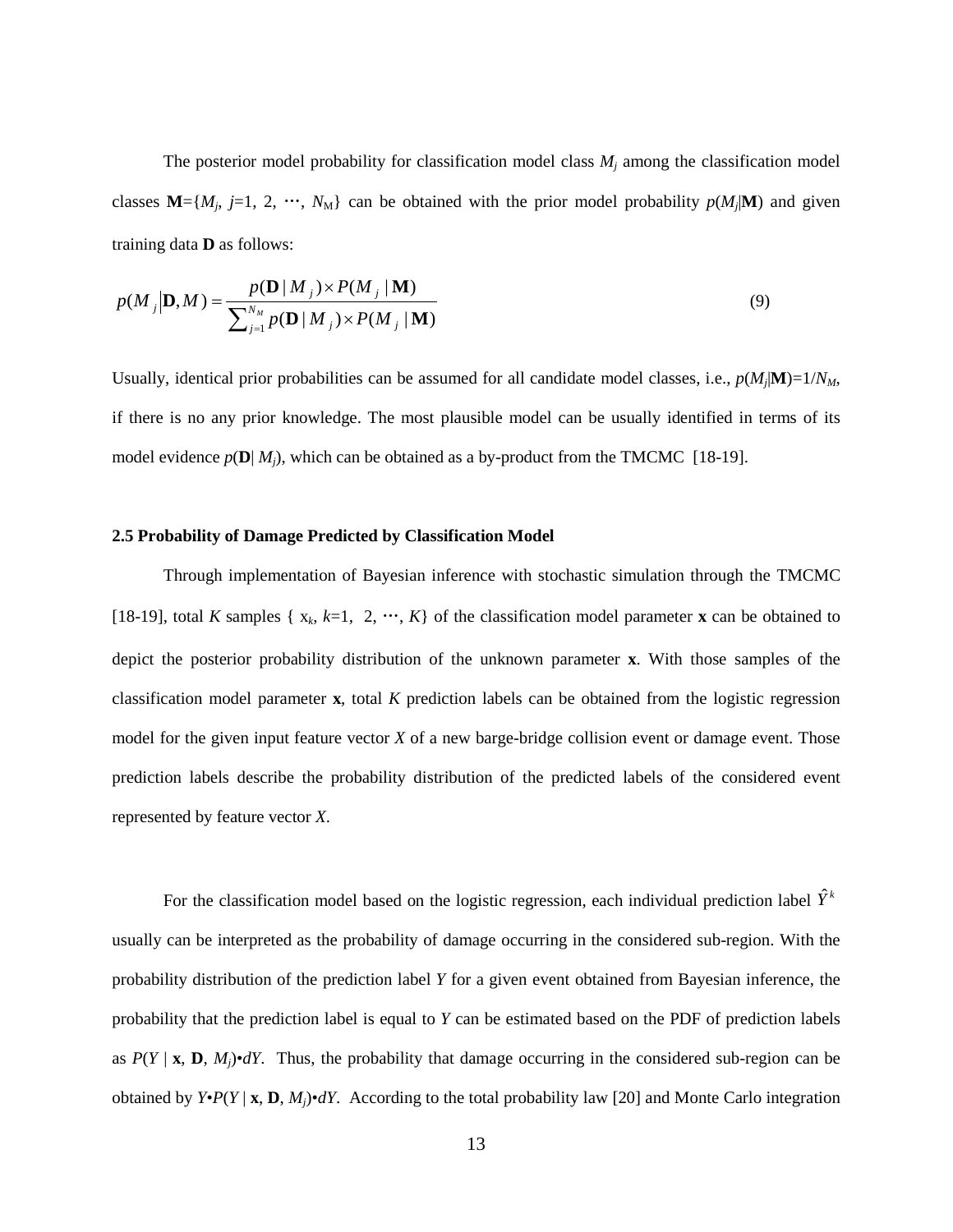[21], the prediction probability that the damage occurring in the considered sub-region can be estimated based on all the prediction labels of the classification model for the given event:

$$
\hat{Y} = \int Y P(Y \mid \mathbf{x}, \mathbf{D}, M_j) dY = \frac{1}{K} \sum_{k=1}^{K} \hat{Y}^k
$$
\n(10)

where  $\hat{Y}^k$  is the prediction label of the regression model (4) with the discriminant function defined by the *k*-th sample  $x_k$  of the classification model parameter **x**.

From Eq. (10), it can be clearly noted that the predicted probability of the damage occurring in the considered sub-region is actually the mean value of all the prediction labels of the classification model for the given event. Compared to existing deterministic methods, however, the advantage of the presented probabilistic-based framework can not only provide a best prediction label, but also can characterize the probability distribution of the prediction labels to quantify uncertainties or confidence level of the prediction results, which can be illustrated in the probabilistic distribution of the prediction labels as shown in the next section and the subsequent numerical simulation.

## **2.6 Optimal Threshold of Prediction Labels and Modified Probability of Potential Damage**

Theoretically, based on the classifier defined in the section 2.2, the prediction label is expected to be 1 for damage occurring in the considered sub-region or 0 for non-damage locating in this sub-region. However, the actual prediction label provided by a specific trained classification model of the considered sub-region for a given event often ranges from zero to one due to the impact of the inaccurate model and other uncertainties associated with the imperfect devices, environmental noises, and computational numerical errors. Those uncertainties may lead to misclassification of the trained classifier, which includes two cases: (1) the event of the damage actually occurring in the current sub-region may be erroneously classified as no damage event with a prediction label less than 0.5 and approaching zero, and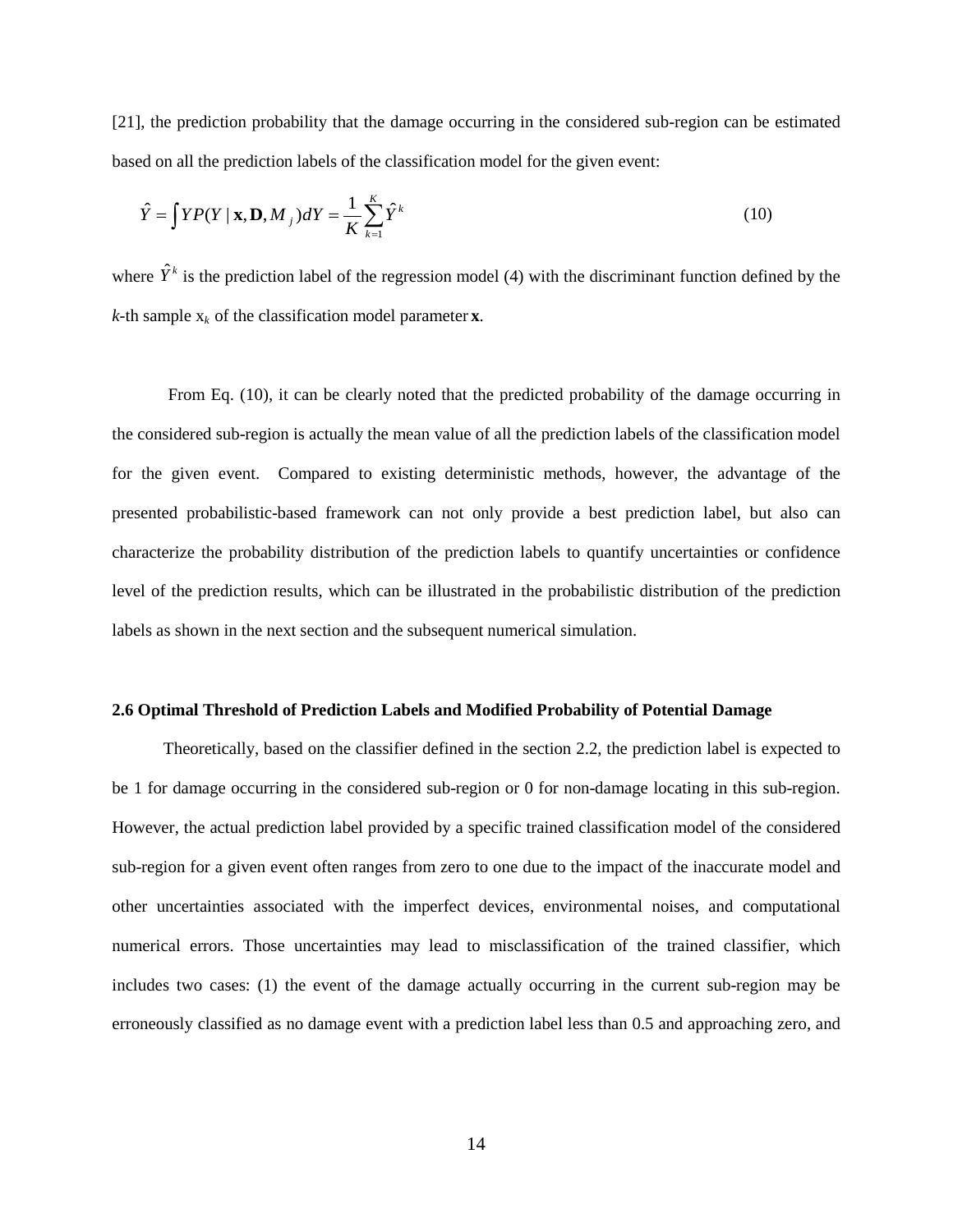(2) the event of damage actually occurring out of the current sub-region may be erroneously categorized as damage event with a prediction label larger than 0.5 and close to one.

Thus, even though the theoretical threshold of the prediction labels, which divides between the damaged and undamaged scenarios for a specific sub-region can be taken as 0.5 as described in the section 2.2, this theoretical threshold may cause some misclassification of sub-regions for all events in the training dataset due to the aforementioned uncertainties. To mitigate such a misclassification problem, an optimal threshold of the prediction labels is proposed in the presented framework to minimize the rate of misclassification or maximize the rate of correct classification for all samples of prediction labels of all known events in the training dataset as followings.

The rate of correction classification of a probabilistic-based classifier based on a given thresholds δ can be defined below. Fig.2 illustrates the histogram of prediction labels of two events A and B that correspond to damage occurring out of and in a given sub-region respectively. For the event A of damage occurring out of the considered sub-region, the prediction label is expected to be less than the defined threshold δ. Thus, any samples of the prediction label less than δ are regarded as the correct classification, while those exceeding  $\delta$  are considered as the misclassification. This leads to the formulation of the rate of the correct classification  $r_A$  of the classification model for the event A as:

$$
r_A = \frac{\int P(Y_A \mid \mathbf{x}, \mathbf{D}, M_j) dY_A}{\int P(Y_A \mid \mathbf{x}, \mathbf{D}, M_j) dY_A} = \frac{n_A}{K}
$$
\n(11)

where  $P(Y_A | \mathbf{x}, \mathbf{D}, M_j)$  is the PDF of the prediction labels of the event A,  $n_A$  is the number of the samples of the prediction label less than the defined threshold  $\delta$ , and  $K$  is the number of the total samples.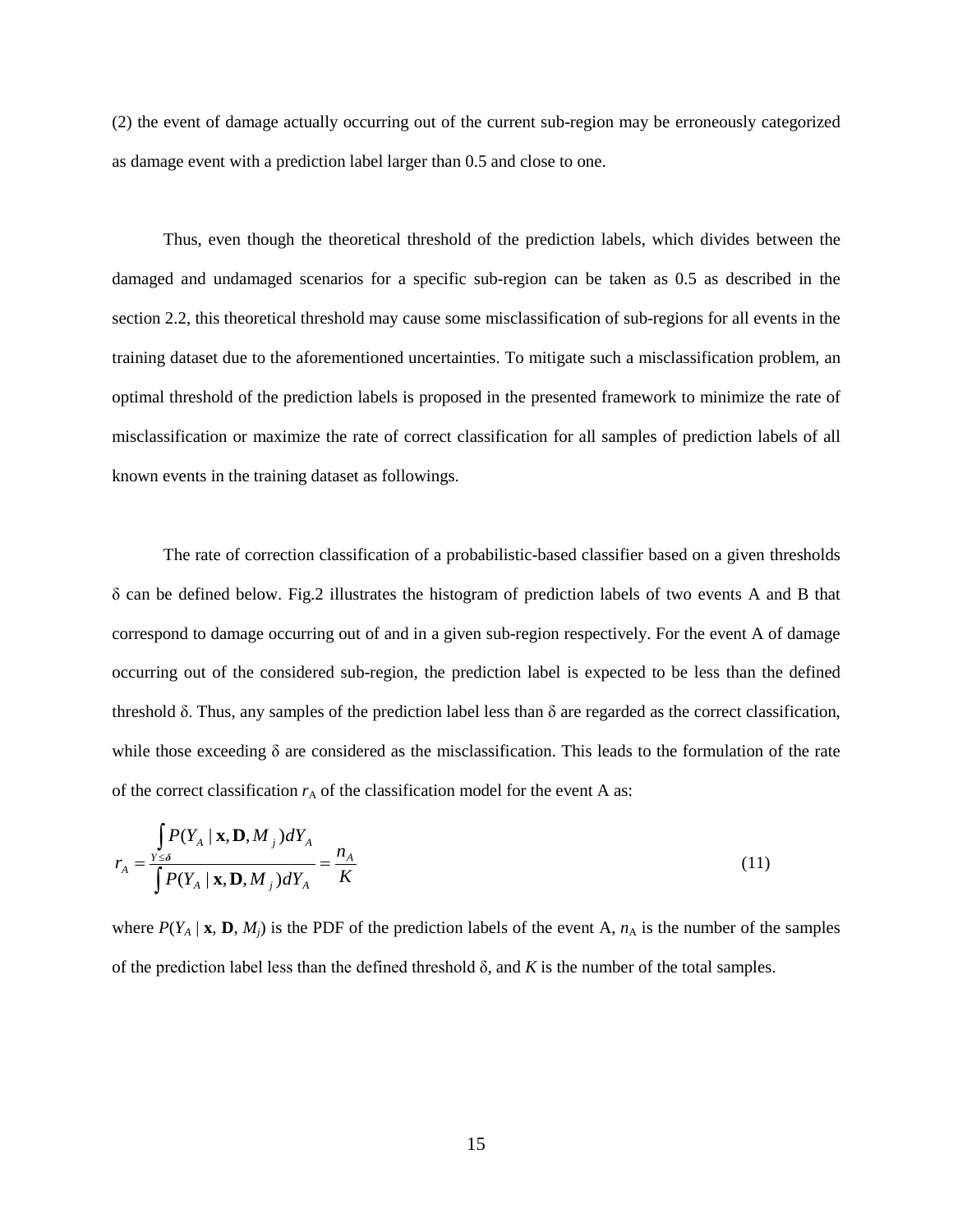

**Fig.2** Schematic diagram of threshold and prediction labels

For event B of damage occurring in the considered region, the prediction label is expected to be greater than  $\delta$ . Thus, any samples of the prediction label larger than the defined threshold  $\delta$  are regarded as the correct classification, while those less than the defined threshold  $\delta$  are considered as the misclassification. Thus, the rate of the correct classification  $r<sub>B</sub>$  for the event B of the damage within the sub-region can be calculated as followings:

$$
r_B = \frac{\int P(Y_B | \mathbf{x}, \mathbf{D}, M_j) dY_B}{\int P(Y_B | \mathbf{x}, \mathbf{D}, M_j) dY_B} = \frac{n_B}{K}
$$
(12)

where  $P(Y_B | \mathbf{x}, \mathbf{D}, M_j)$  is the PDF of the prediction labels of the event B,  $n_B$  denotes the number of prediction labels exceeding δ, and *K* denotes the number of total prediction labels.

 The impact of the defined thresholds on the rate of correct classification of a probabilistic-based classifier can be illustrated by the following example. Fig.3 depicts the prediction labels of seven exemplary events. The first four events in Fig.3 are those with damage occurring within the considered sub-region and the other three are those with damage out of the sub-region. Three defined thresholds  $\delta_1=0.4$ ,  $\delta_2=0.5$ , and  $\delta_3=0.6$  are also plotted in Fig.3. If the defined threshold is selected as  $\delta_1=0.4$ , all the first four events can be correctly classified because all their prediction labels exceed  $\delta_1$ . However, the last event is misclassified as the event of damage occurring in the considered sub-region for its prediction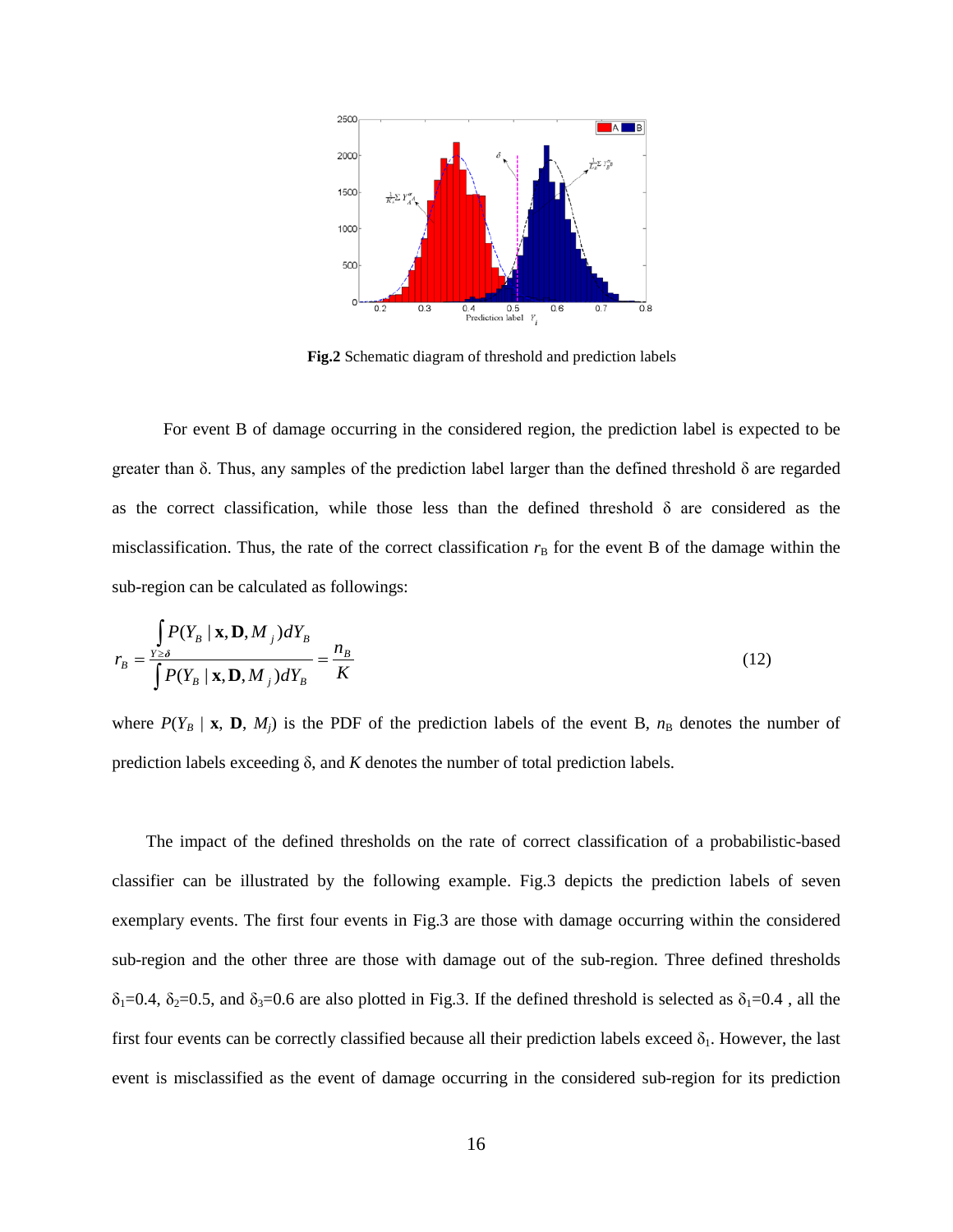labels greater than  $\delta_1$ . As  $\delta_1$  further decreases, this situation is gradually exacerbated because more prediction labels of events of damage actually out of the sub-region will exceed the decreased threshold, leading to more misclassification. On the contrary, if the defined threshold is chosen as  $\delta_3=0.6$ , all the last three events can be correctly classified as the event of damage occurring outside of the sub-region. Nevertheless, the third event of damage occurring in the sub-region is obviously misclassified because its prediction labels are less than the threshold. As  $\delta_3$  increases, this misclassification can further deteriorate since more events of damages truly occurring in the sub-region are misclassified as those outside the subregion because their prediction labels are less than the increased threshold. When the defined threshold is selected as  $\delta_2=0.5$ , all the seven exemplary events can be correctly classified, leading to the maximum rate of classification. Thus, the defined threshold of  $\delta_2=0.5$  can be regarded as the optimal threshold for the classification model based on the available known events.



**Fig.3** Illustration of optimal threshold definition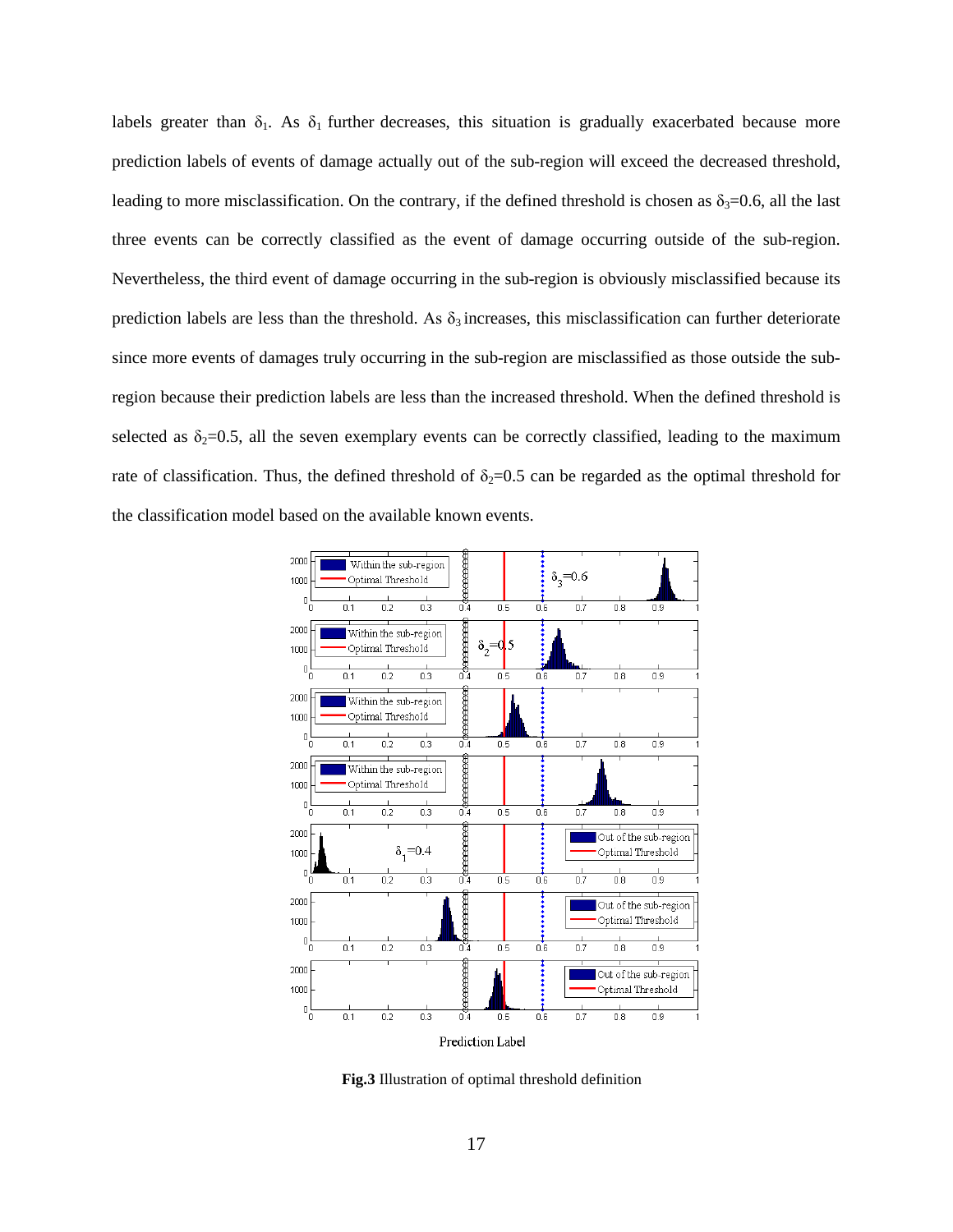If the training dataset **D** contains *w* events of damage occurring out of the considered sub-region and g events of damage occurring in the sub-region, the rate of correct classification of the classifier model for the considered sub-region for all events in the training dataset based on a defined threshold  $\delta$ can be formulated as:

$$
R = \frac{\sum_{\lambda=1}^{w} \int_{Y \leq \delta} P(Y_{\lambda} \mid \mathbf{x}, \mathbf{D}, M_{j}) dY_{\lambda} + \sum_{\tau=1}^{g} \int_{Y \geq \delta} P(Y_{\tau} \mid \mathbf{x}, \mathbf{D}, M_{j}) dY_{\tau}}{\sum_{i=1}^{N} \int_{Y} P(Y_{i} \mid \mathbf{x}, \mathbf{D}, M_{j}) dY_{i}} = \frac{\sum_{\lambda=1}^{w} n_{\lambda} + \sum_{\tau=1}^{g} n_{\tau}}{NK}
$$
(13)

where  $n_{\lambda}$  is the number of prediction labels of the  $\lambda$ -th event of damage occurring out of the sub-region that are less than  $\delta$ ,  $n_{\tau}$  is the number of prediction labels of the *τ*-th event of damage occurring in the subregion that are greater than δ, *K* is the number of total samples of prediction labels of each event, and *N* is the number of the total number of considered events.

It is worth noting that the rate of correct classification *R* in Eq. (13) completely depends on the selection of the defined threshold δ. By maximizing the rate of correct classification *R* for a specific subregion for all events in training dataset **D**, an optimal threshold  $\delta$  can be determined. It is reasonable to assume that the optimal threshold obtained in such a way can result in the largest rate of the correct classification for the considered sub-region for any new barge-bridge collision or other damage.

With the aforementioned rate of correct classification of a classifier, the probability of no damage locating in the considered sub-region determined by a classifier for a newly observed event can be considered to be composed of two aspects: one is the percentage of its prediction labels less than the optimal threshold as defined in Eq. (11), which can be interpreted as the probability of damage occurrence in the considered region for an observed event if the classifier is correct ; and the other is the maximum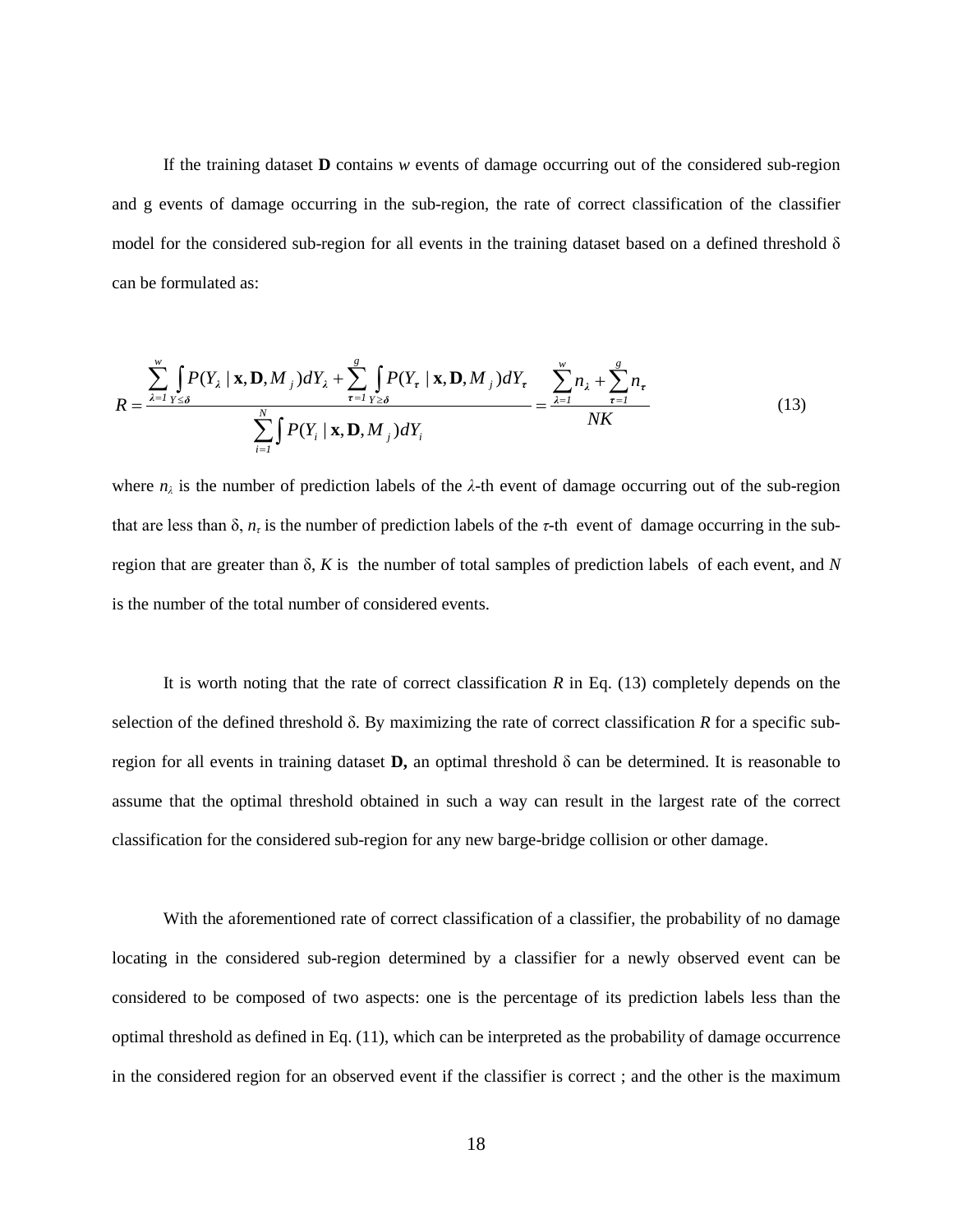rate of correct classification *R* of the classifier as defined in Eq. (13), which can be interpreted as the probability of correctness of the classifier based on the historical or past known events. Thus, the probability of no damage occurring in this considered sub-region can be modified as the following:

$$
P(Y=0) = R \times \int_{Y \le \delta} Y P(Y \mid \mathbf{x}, D, M_j) dY \times 100\% = R \times \frac{1}{K} \sum_{\alpha=1}^{L} Y_{\alpha} \times 100\%
$$
(14)

where  $Y_t$  is the *t*-th prediction label less than the optimal threshold  $\delta$ ; *L* is the number of the labels that are less than δ among the total *K* prediction labels. The probability of on damage is considered here for modification due to inaccuracy of the classifier in terms of the rate of correct classification as determined in the above. This modification can lead to the reduced probability of no damage on the conservative side. Therefore, the modified probability of damage occurring in the considered sub-region for a newly observed event can be obtained as

$$
P(Y=1) = 1 - P(Y=0) \tag{15}
$$

where  $P(Y=1)$  is the probability of damage occurring in the considered sub-region, and  $P(Y=0)$  is probability of no damage as determined in Eq. (14). The above modification can be interpreted as that the probability of damage can be increased in considering the inaccuracy of the classifier in terms of the rate of correct classification of the classifier.

# **3. Results/Findings**

# **3.1 Simulation of Damage Identification of Barge-Bridge Collision**

# **3.1.1 Finite Element Model of the Prototype Bridge**

To illustrate the proposed framework and verify its applicability, training data and test data of different damage scenarios of barge-bridge collision were simulated from the finite element (FE) model of a prototype bridge. The prototype bridge is 155m (510ft) in length with nine spans and eight piers. The FE model of the selected bridge is established in SAP 2000/Bridge 14 [22] under the linear elastic assumption as illustrate in Fig.4 (a). The cross sections of bridge decks, girders, and piers are modeled as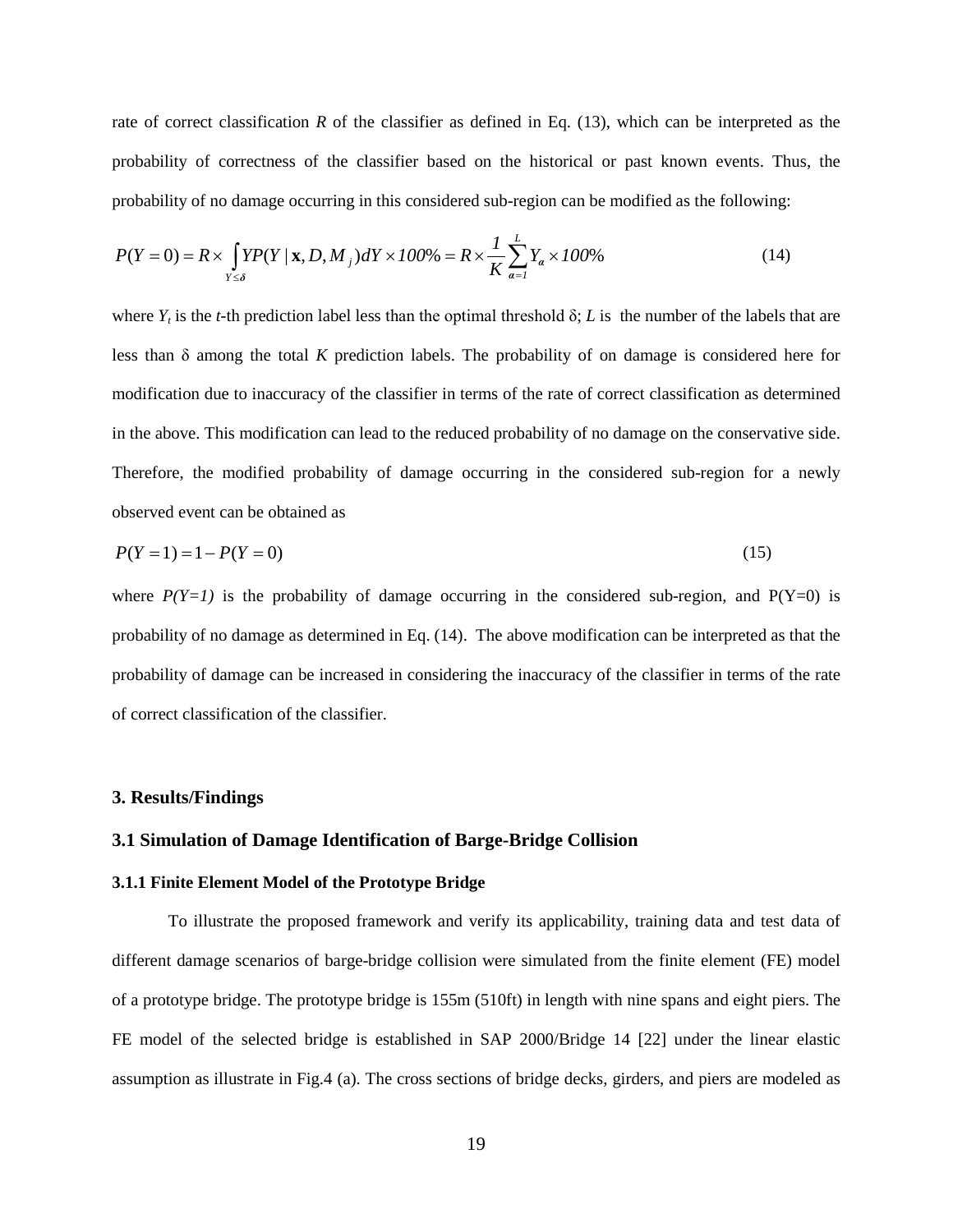the same as their real properties of the prototype bridge. For simplicity, an equivalent pile is used to replace the group of piles under each bridge pier. The section properties of the equivalent piles were determined based on the group equivalent pile model proposed by Mokwa and Duncan [23]. The interaction between soil and pile foundation is modeled by a series of discrete springs distributed along the equivalent pile (see Fig.4 (a)) based on the selected soil's *p*-*y* relation. The potential damage regions of bridge piers that are mostly probable to be collided by barges are modeled using solid elements provided in SAP 2000/Bridge 14 [22].

![](_page_19_Figure_1.jpeg)

**Fig.4** (a) FE model of the prototype bridge (b) The division of the potential damage area

In this illustration example, the third pier near the middle span of the prototype bridge, namely Pier3 located in the main water channel as shown in Fig.4 (a), is considered vulnerable to barge-bridge collision. Therefore, the potential damage region is assumed to be the middle portion of the Pier3 and was further divided into eight different sub-regions by three planes of *x*-*y*, *x*-*z*, and *y*-*z* as shown in Fig.4 (b). Thus, total 8 two-class classifiers ranging from Classifier 1 to Classifier 8 are required to be established or trained to locate the potential damage in one of the eight sub-regions once vibration measurements are obtained after barge-bridge collision occurs in this pier.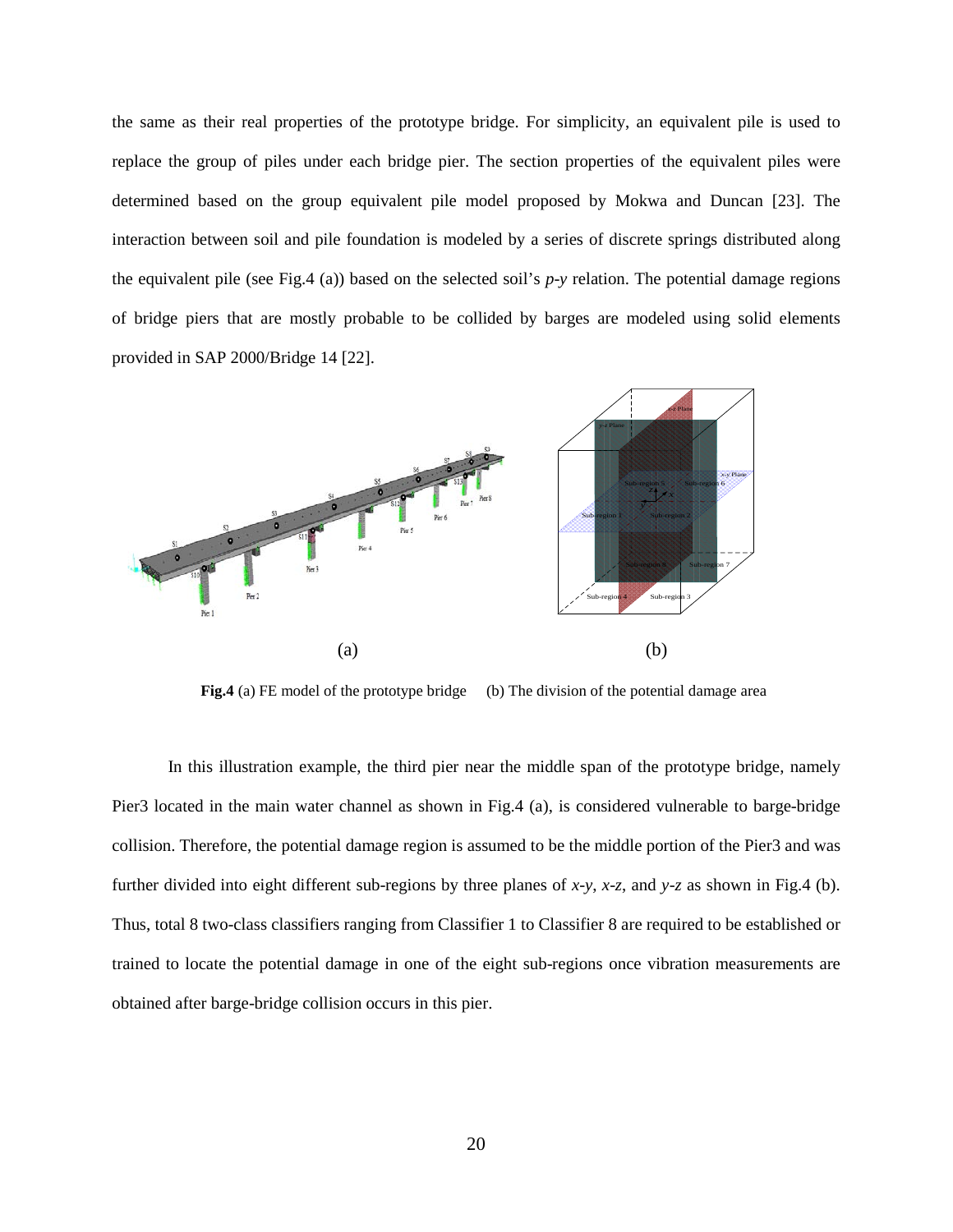All simulated modal property data of the bridge are assumed to be the modal properties obtained by processing vibration measurements captured after barge-bridge collision incidents from the distributed sensors at the thirteen selected observation points S1-S13 as shown in Fig.4 (a). The sensors S1-S9 were assumed to be placed at the middle points of the nine spans for capturing the dynamic response along *z* direction, and S10-S13 were assumed to be installed at the junctions of piers and girders for collecting the dynamic response in *x* direction. In this simulation, the modal analysis was performed on the structural model of the damaged and undamaged bridge to generate those modal property data. The change of the bridge modal properties was obtained by subtracting the modal measurement of undamaged bridge prior to the damage from the modal responses of the damaged bridge.

#### **3.1.2 Training Data and Evaluation Data**

For each sub-region, ten collision accidents with different degrees of damage were simulated by assigning random reduction factors in the range of (0 1) to the elastic modulus of the sub-region respectively, meanwhile keeping the elastic modulus of other sub-regions unchanged. Thus, for each subregion, ten modal response matrixes composed of natural frequencies and modal shapes can be obtained from 13 measured DOFs (or  $N_s$ =13) corresponding to the distributed sensors in different damage extent. By subtracting the measured modal data { $\hat{\omega}_r$ ,  $\hat{\varphi}_{rj}$ ,  $r=1$ ,  $\cdots$ ,  $m$ ,  $j=1$ ,  $\cdots$ ,  $N_s$ } of the undamaged structure from those modal response matrixes of ten collision (or damage) events, ten modal change matrixes can be obtained based on Eq. (3). From those matrixes, ten feature vectors can thereby be extracted to represent those events of collision damage occurring in each considered sub-region respectively. The first five feature vectors of the simulated collision damages in each sub-region are selected to constitute training dataset **D**, resulting in 40 collision events in the training dataset for each classifier of eight subregions, while the last five feature vectors in each sub-region make up the test (or evaluation) dataset for each classifier, resulting in the other 40 collision events in the test dataset.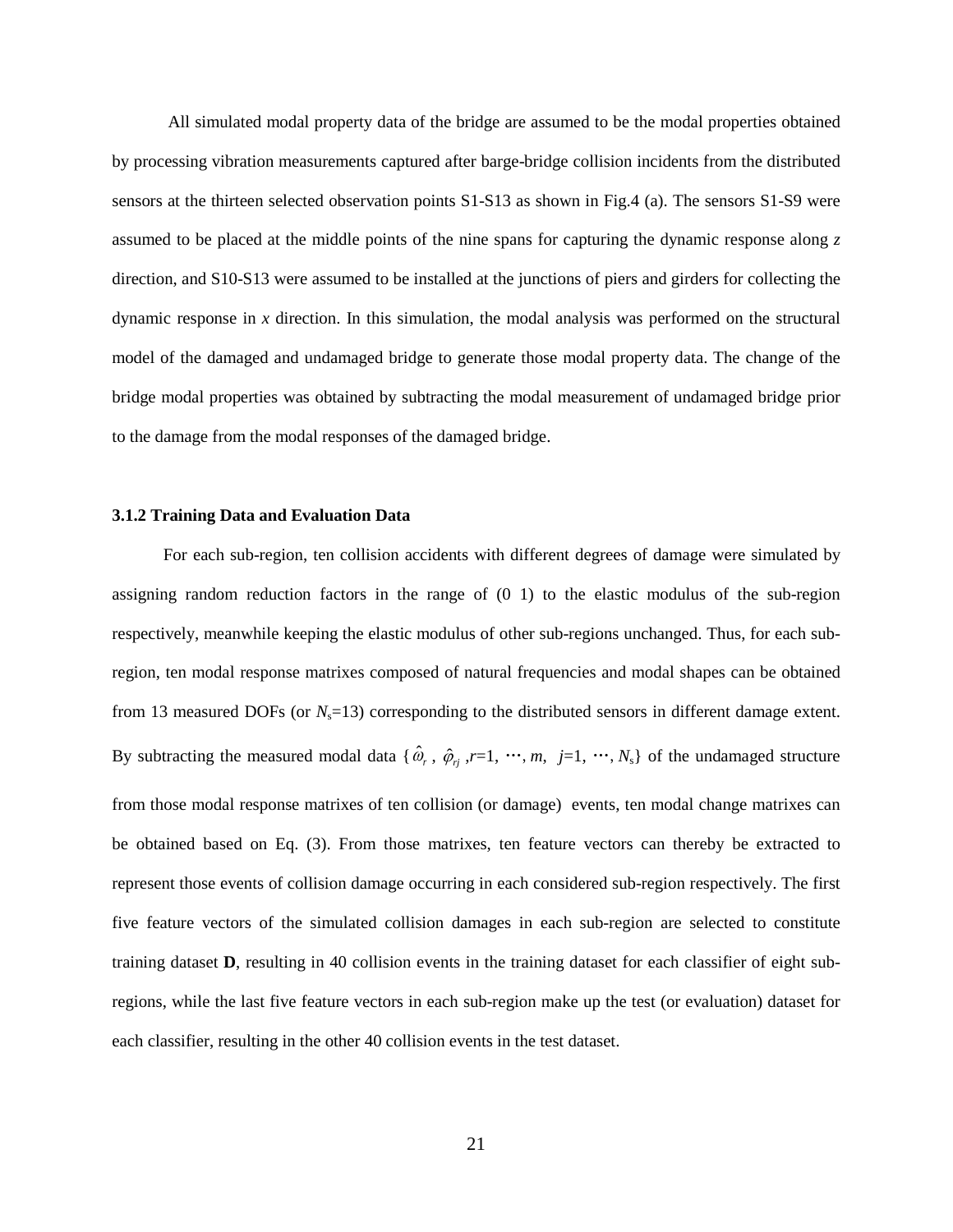To consider the impact of field environment on modal measurements, three level noises of 0%, 5% and 10% are added to the simulated modal responses. Thus, the contaminated modal responses can be expressed as  $\overline{\omega}_r = \omega_r (1 + \eta \cdot rand)$  and  $\overline{\varphi}_{rj} = \varphi_{rj} (1 + \eta \cdot rand)$ , where  $\overline{\omega}_r$  and  $\overline{\varphi}_{rj}$  are the noisy natural frequency and modal shape, η=noise level of 0%, 5% or 10% and *rand* is a random number within [-1 1].

#### **3.2 Implementation of Presented Framework to Establish Classifiers**

#### **3.2.1 Extracting Features from Modal Changes and Establishing Classification Model Classes**

For a specific collision or damage event, five different sets of modal properties were considered by selecting the first 5, 7, 10, 12, 15 mode of frequencies and modal shapes respectively. By compressing the modal change matrixes of those modal properties into a unidimensional vector through PCA, five dimensionally different feature vectors can be derived for each event. Thus, five different classification models can be established for the classifier of each sub-region.

As an example, Table 1 lists the five possible classification models for Classifier1 corresponding Sub-region1 in Fig.4 (b). The dimensions of the discriminant functions and unknown parameters are also tabulated in Table 1. It is necessary to state here that the possible classification models of other seven classifiers (Classifier 2-8) were also established in the same way.

| <b>Model class</b>                    | м.                                  | $M_{2}$                   | $M_3$                                  | M4                        | $M$ =                               |
|---------------------------------------|-------------------------------------|---------------------------|----------------------------------------|---------------------------|-------------------------------------|
| Considered numbers of<br>modal modes  |                                     |                           |                                        |                           |                                     |
| Dimension of<br>discriminant function |                                     |                           |                                        |                           | 16                                  |
| Unknown parameters                    | $\alpha_0 \sim \alpha_5$ , $\sigma$ | $a_0 \sim a_7$ , $\sigma$ | $\alpha_0 \sim \alpha_{10}$ , $\sigma$ | $a_0 \sim a_{12}, \sigma$ | $\alpha_0 \sim \alpha_{15}, \sigma$ |

## **3.2.2 Training Classification Models through Bayesian Inference with TMCMC Simulation**

Bayesian inference with the TMCMC sampling [18-19] was adopted to train classification models for determining the unknown parameters of these models. The prior distributions of unknown model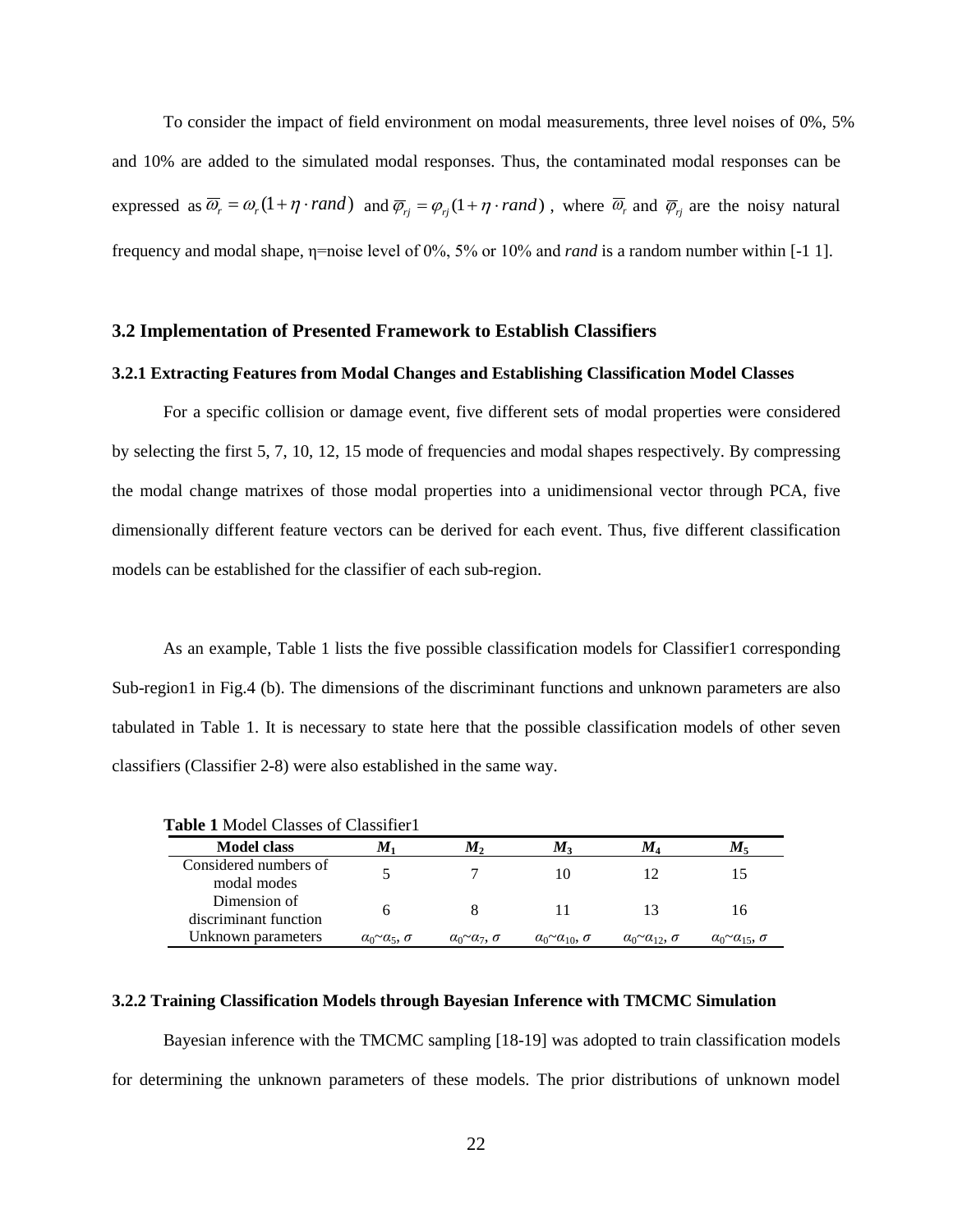parameters were proximately determined based on engineering judgment for implementing Bayesian inference. To obtain more accurate estimation of the prior distribution of unknown parameters, the Linear Discriminant Analysis (LDA) proposed by Fisher (1936) [24] for two-class problems was first applied by using training dataset to predetermine unknown model parameters or coefficients of the discriminant function in Eq. (5).

The second column of Table 2 lists those model parameters or coefficients of discriminant function, i.e.,  $\hat{\boldsymbol{a}}$ , predetermined by using the LDA method with noiseless modal data for classification model  $M_5$  of Classifier 1. Then, those identified parameters  $\hat{\boldsymbol{a}}$  were taken as the mean of the prior distribution of those unknown parameters **α** for Bayesian inference. In the first attempt in this simulation, the prior distributions of the unknown parameters in the TMCMC simulation were drawn from the uniform distribution over the range of  $[-3 \hat{\alpha}, 5 \hat{\alpha}]$ . Besides, the prior distribution of the shared error deviation  $\sigma$  in Eq. (6) was taken as a uniform distribution over the range of [0 2]. 10000 samples of potential parameter vector  $x$  for the classification model class  $M_5$  of Classifier 1 were generated and updated to represent the prior or posterior PDF of **x**.

| <b>Parameters</b>     |            | 0% noise     |            | 5% noise     |            | 10% noise    |  |  |
|-----------------------|------------|--------------|------------|--------------|------------|--------------|--|--|
|                       | <b>LDA</b> | <b>TMCMC</b> | <b>LDA</b> | <b>TMCMC</b> | <b>LDA</b> | <b>TMCMC</b> |  |  |
| $\alpha_0$            | $-0.797$   | $-6.986$     | $-0.321$   | $-1.561$     | $-0.0789$  | $-0.380$     |  |  |
| $\alpha_1$            | 13.745     | $-0.133$     | 0.179      | 0.503        | $-0.003$   | $-0.006$     |  |  |
| $\alpha_2$            | 0.055      | 0.229        | 0.100      | 0.345        | 0.025      | 0.010        |  |  |
| $\alpha_3$            | 3.533      | 32.496       | $-0.162$   | $-0.790$     | 0.051      | $-0.084$     |  |  |
| $\alpha_4$            | $-16.966$  | $-30.720$    | $-0.037$   | $-0.078$     | $-0.015$   | $-0.041$     |  |  |
| $\alpha_5$            | 0.245      | 2.203        | 0.006      | 0.008        | $-0.008$   | $-0.031$     |  |  |
| $\alpha_6$            | $-0.066$   | $-0.369$     | $-0.019$   | 0.013        | 0.019      | 0.013        |  |  |
| $\alpha$ <sub>7</sub> | 0.012      | 0.079        | $-0.057$   | $-0.179$     | $-0.000$   | $-0.000$     |  |  |
| $\alpha_8$            | $-0.075$   | $-0.066$     | 0.006      | 0.027        | $-0.016$   | $-0.070$     |  |  |
| $\alpha$ <sup>o</sup> | $-0.012$   | $-0.019$     | 0.067      | 0.322        | 0.030      | $-0.056$     |  |  |
| $\alpha_{10}$         | 0.010      | $-0.008$     | 0.116      | 0.552        | $-0.010$   | $-0.046$     |  |  |
| $\alpha_{11}$         | $-0.031$   | $-0.210$     | 0.027      | 0.104        | 0.071      | 0.349        |  |  |
| $\alpha_{12}$         | $-0.063$   | $-0.122$     | 0.024      | $-0.029$     | $-0.059$   | $-0.281$     |  |  |
| $\alpha_{13}$         | $-0.378$   | $-3.117$     | $-0.006$   | $-0.025$     | $-0.034$   | $-0.163$     |  |  |
| $\alpha_{14}$         | $-0.097$   | $-0.281$     | 0.046      | $-0.100$     | $-0.012$   | $-0.042$     |  |  |
| $\alpha_{15}$         | $-0.068$   | $-0.273$     | 0.028      | 0.132        | 0.005      | $-0.012$     |  |  |
| $\sigma$              |            | 1.685        |            | 1.998        |            | 1.986        |  |  |

**Table 2** Model Parameters of Model  $M_5$  Identified by LDA and Bayesian Inference

Note: "-" means no deviation available. Results from TMCMC is the mean values of derived samples of each model parameters.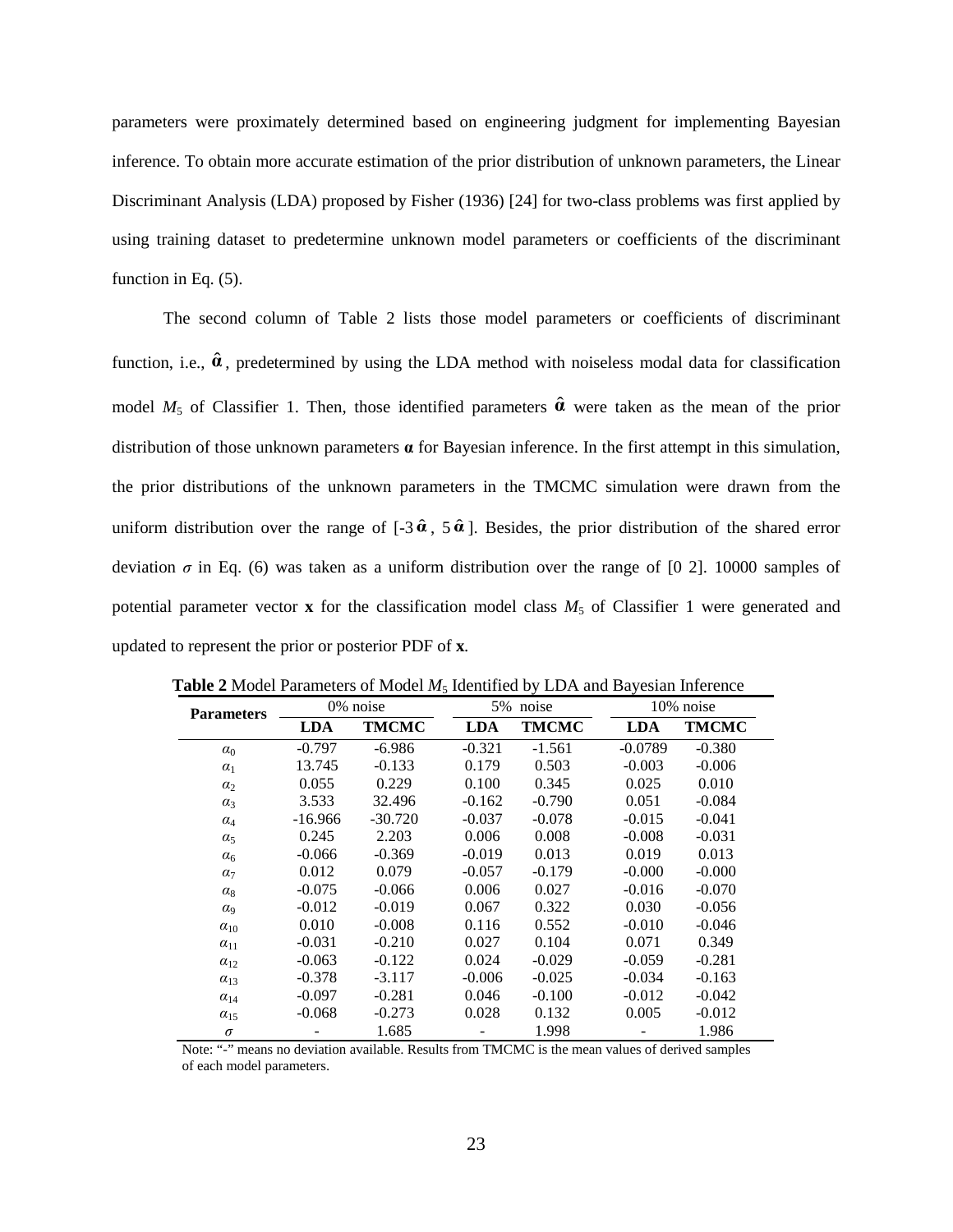However, the histograms of the posterior PDF of parameters  $\alpha_3$  and  $\alpha_5$  exhibit that their samples heavily concentrate in the boundary of the sample space, as illustrated in Fig.5, indicating that the ranges of the prior parameters were not properly provided. Thus, the prior samples of all unknown parameters were eventually taken as uniform distribution from the expended range of  $[-8\hat{a}, 10\hat{a}]$  for each model class in this simulation.

![](_page_23_Figure_1.jpeg)

**Fig.5** Histograms of the posterior PDF of unknown parameters  $\alpha_3$  and  $\alpha_5$ 

As an illustration, the results from the implementation of both LDA and TMCMC for the classification model  $M_5$  of Classifier 1 with the training dataset are presented. In such implementation, only five feature vectors corresponded to the events of the simulated collision damage in Sub-region1, while the other thirty-five feature vectors were associated with the events of the simulated damage in other sub-regions. Thus, in the training dataset, only the first five labels were defined to be one and the other labels were assigned to be zero, leading to the two classes among 40 events.

Fig.6 presents the histograms of the samples of unknown parameters obtained from the TMCMC simulation for the  $M_5$  of Classifier1. The mean values of samples inferred from Bayesian method using noise free data are tabulated in the column under TMCMC in Table 2. The identified results of the two methods for the  $M_5$  of Classifier1 using different level noise measurements are also presented in Table 2. Significant differences can be found between the parameters identified from the LAD method and the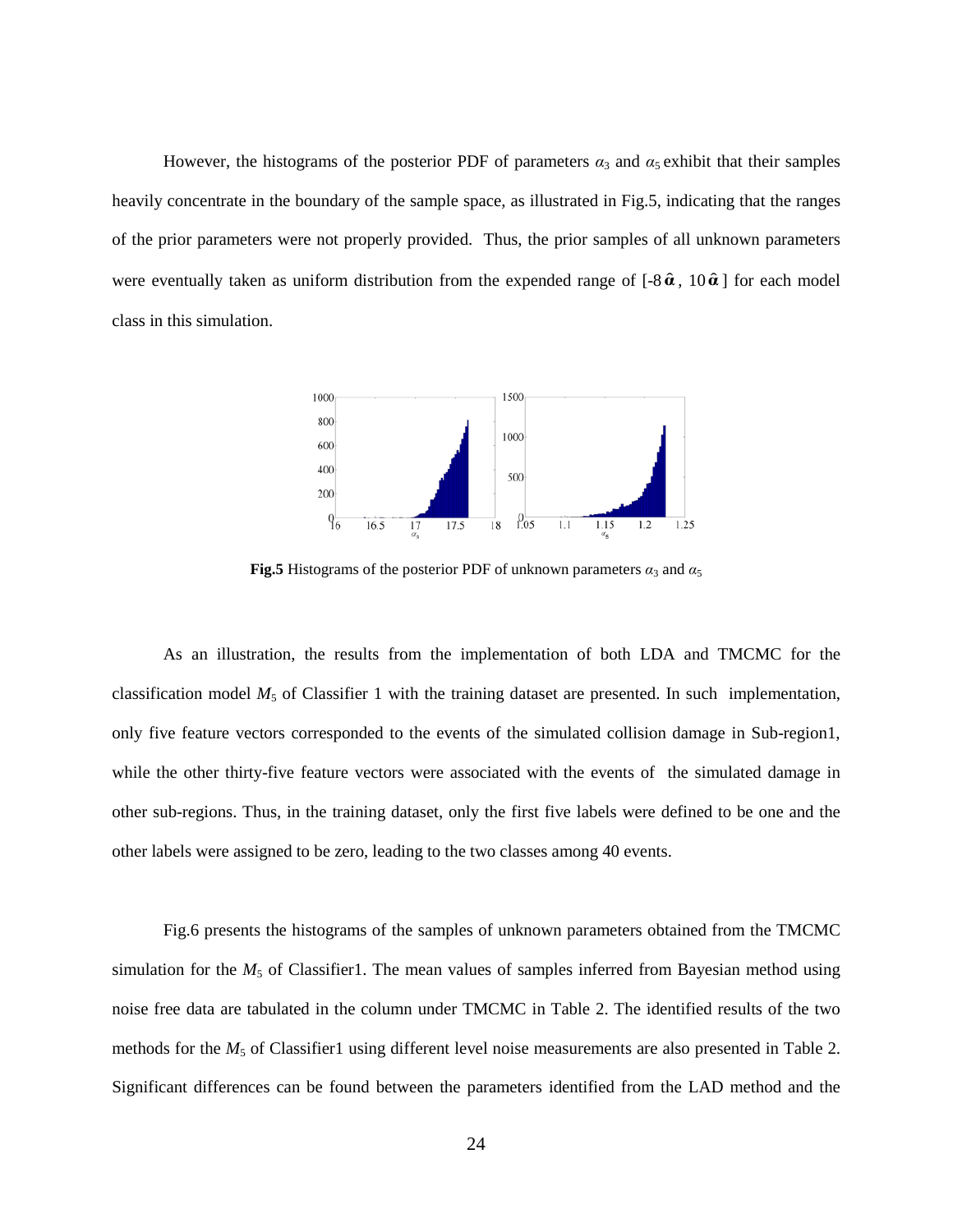sample mean values obtained from the TMCMC simulation, even though the samples of the prior PDF of unknown parameters were drawn from the uniform distribution centered at the results from the LDA method.

![](_page_24_Figure_1.jpeg)

**Fig.6** Histograms of the posterior PDF of each complements unknown model parameter vector *α*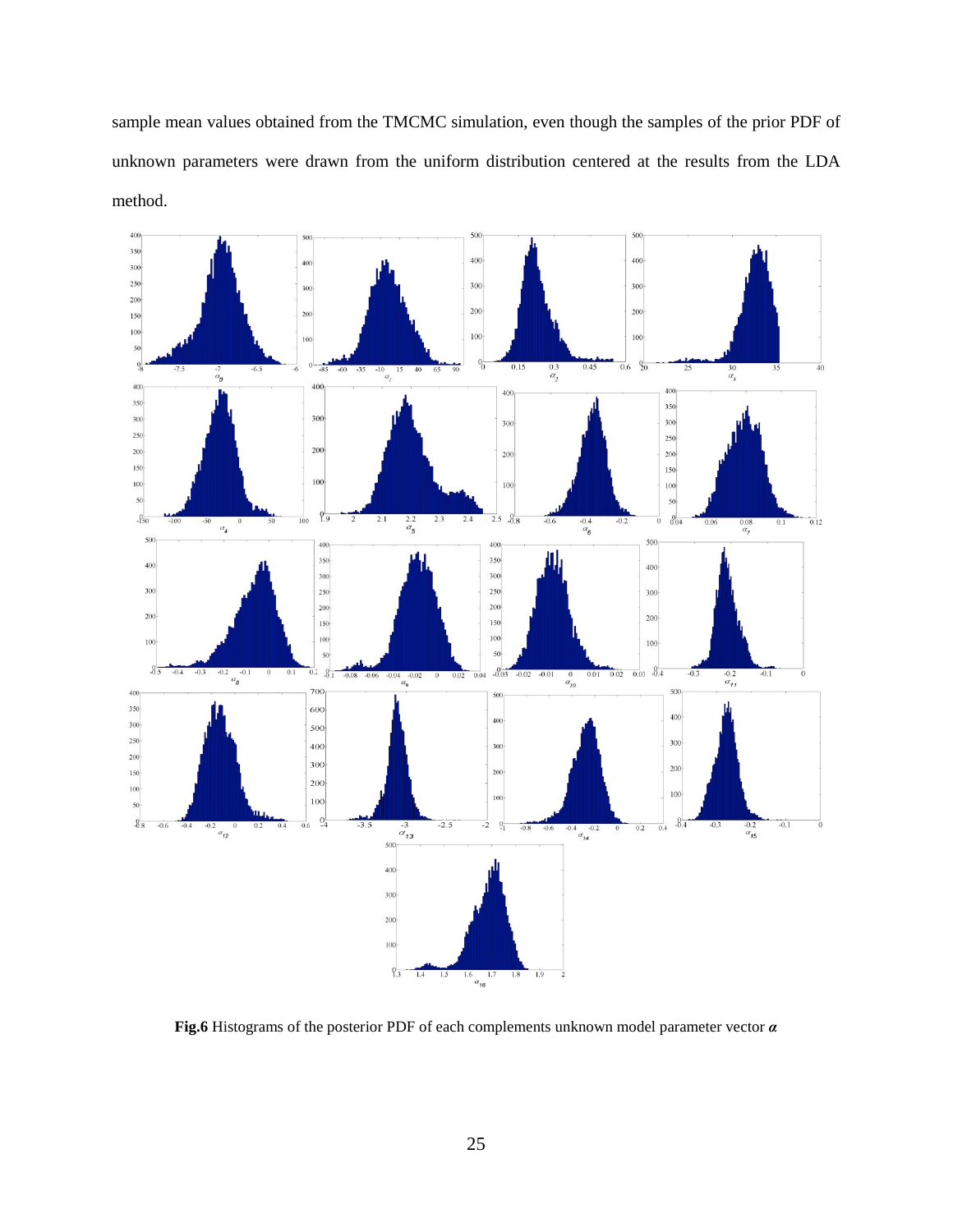#### **3.2.3 Evaluation of Trained Classifiers**

Once the eight classifiers corresponding respectively to the eight sub-regions were trained, they can be evaluated by using test data through comparing the predicted probabilities with the known events. In this study, total 10000 statistical samples of prior PDF of the unknown parameters were taken and updated to samples of posterior PDF of the model parameters in the Bayesian inference, resulting in 10000 prediction labels for a specific input feature vector.

As an example, Fig.7 illustrates the histograms of the prediction labels of model class  $M_5$  of Classifier1 for two input feature vectors  $X_A$  and  $X_B$ , which respectively represent two accidents, i.e. damage in and outside of the sub-region1 in the noiseless test dataset. It can be found that all prediction labels of  $M_5$  for feature vector  $X_A$  were greater than 0.5, indicating the damage is correctly located in Subregion1. The damage scenario represented by feature vector  $X_B$  was also correctly identified outside of Sub-region1 because all its prediction labels less than 0.5. It is noteworthy that the trained classifier only took approximately a quarter second to provide samples of the prediction label for the given input feature vector of a specific event, indicating a very high efficiency over traditional damage detection algorithms. Those results illustrate that the presented method for locating potential damage of collision or other types of damage has acceptable accuracy and efficiency.

![](_page_25_Figure_3.jpeg)

**Fig.7** Predictions of the classification model class  $M_5$  of Classifier1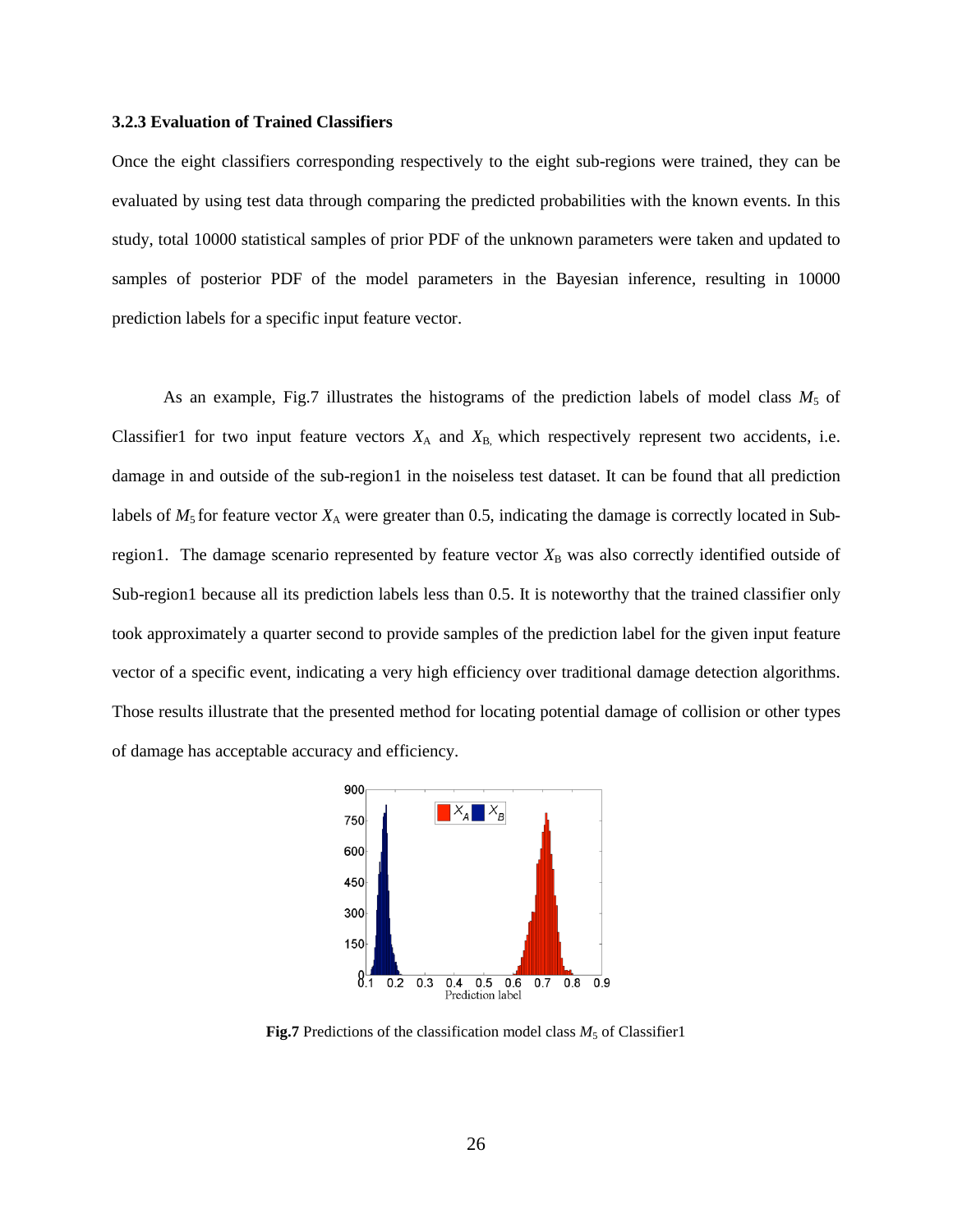#### **3.2.4 Selection of Effective Feature and Classification Model Based on Bayesian Model Evaluation**

Five dimensionally different feature vectors extracted from modal properties as shown in Table 1 lead to five different classification models for each sub-region. Those different classification models may be directly evaluated and compared in terms of their rates of correct classification of events in both training and test dataset. With prediction labels obtained from the trained classification model by using samples of model parameters, the rate of correct classification of a classification model class can be determined based on Eq. (13) by comparing its prediction labels with the defined threshold as defined in the Section 2.6.

The rates of correct classification of the five models of each classifier for both noiseless training dataset and test dataset are shown in Table 3. Results show that the model  $M_5$  outperforms the other four model classes for both training and test dataset for Classifier 1 and Classifier 6. For Classifier 4, the model  $M_2$  can 100% correctly identify the locations of damage events in both datasets. The model  $M_3$  has the best performance for Classifier 8. It is noteworthy that there are more than one model classes in Classifier 2, 3, 5, 7 that can give 100% correct predictions for both datasets.

On the other hand, Bayesian model selection can provide an alternative way to evaluate model classes based on model evidences estimated from the TMCMC simulation. The log-evidences of the five model classes for each classifier are presented in Table 3. Results show that the log-evidence of the model  $M_5$  is the largest among the five model classes for Classifier 1, 4, 6, and 8. For Classifier 2, 3, and 7, the model  $M_1$  has the largest log-evidence than others. For Classifier 5, the model  $M_2$  has the largest logevidence. The probabilities of all model classes were computed from Eq. (9) with their model evidences and are also presented in Table 3. The results suggest that the best classification model classes for all classifiers ranked from Classifier1 to Classifier 8 are the model  $M_5$ ,  $M_1$ ,  $M_5$ ,  $M_2$ ,  $M_5$ ,  $M_1$ , and  $M_5$ respectively.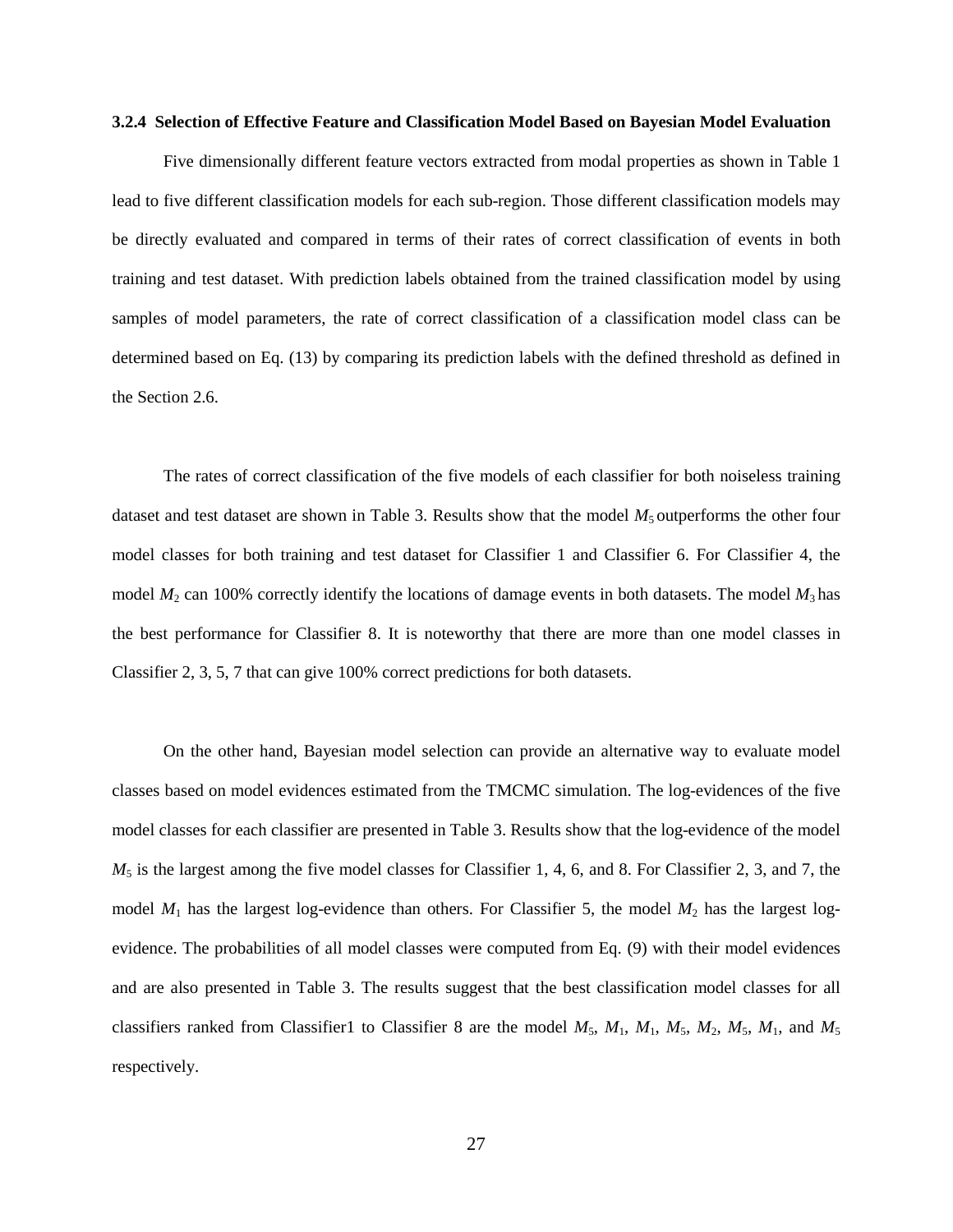| <b>Model</b>            |                   |                     | $M_{1}$               | $M_{2}$             | $M_{3}$             | $M_{4}$             | $M_{5}$   |
|-------------------------|-------------------|---------------------|-----------------------|---------------------|---------------------|---------------------|-----------|
|                         | Rates $(\%)$      | Train dataset       | 87.50                 | 90.00               | 87.50               | 97.50               | 100.00    |
| Classifier1             |                   | Test dataset        | 87.50                 | 95.00               | 87.50               | 90.00               | 100.00    |
|                         | Model evidence    | log[f(D M)]         | $-1.85\times10^{3}$   | $-1.50\times10^{3}$ | $-1.73\times10^{3}$ | $-830.30$           | $-287.05$ |
|                         | Model             | $p(M_i D,M)$        | 0.00                  | 0.00                | 0.00                | 0.00                | 1.00      |
| Classifier <sub>2</sub> |                   | Train dataset       | 100.00                | 95.00               | 100.00              | 100.00              | 100.00    |
|                         | Rates $(\%)$      | <b>Test dataset</b> | 100.00                | 92.50               | 100.00              | 100.00              | 100.00    |
|                         | Model evidence    | log[f(D M)]         | 18.89                 | $-704.50$           | $-54.09$            | $-37.35$            | 17.54     |
|                         | Model probability | $p(M_i D,M)$        | 0.79                  | 0.00                | 0.00                | 0.00                | 0.21      |
|                         | Rates $(\%)$      | Train dataset       | 100.00                | 100.00              | 97.50               | 92.50               | 100.00    |
| Classifier3             |                   | <b>Test dataset</b> | 100.00                | 100.00              | 92.50               | 92.50               | 97.50     |
|                         | Model evidence    | log[f(D M)]         | 14.20                 | $-384.86$           | $-843.00$           | $-1.31\times10^{3}$ | $-402.28$ |
|                         | Model probability | $p(M_i D,M)$        | 1.00                  | 0.00                | 0.00                | 0.00                | 0.00      |
|                         | Rates $(\%)$      | Train dataset       | 87.50                 | 100.00              | 95.00               | 92.50               | 100.00    |
| Classifier4             |                   | Test dataset        | 87.50                 | 100.00              | 95.00               | 90.00               | 97.50     |
|                         | Model evidence    | log[f(D M)]         | $-1.70\times10^{3}$   | $-477.97$           | $-789.82$           | $-768.69$           | $-45.55$  |
|                         | Model probability | $p(M_i D,M)$        | 0.00                  | 0.00                | 0.00                | 0.00                | 1.00      |
|                         | Rates (%)         | Train dataset       | 87.50                 | 100.00              | 95.00               | 100.00              | 100.00    |
| Classifier5             |                   | Test dataset        | 87.50                 | 97.50               | 92.50               | 100.00              | 100.00    |
|                         | Model evidence    | log[f(D M)]         | $-1.89\times10^{3}$   | $-130.22$           | $-1.62\times10^{3}$ | $-269.56$           | $-391.83$ |
|                         | Model probability | $p(M_i D,M)$        | 0.00                  | 1.00                | 0.00                | 0.00                | 0.00      |
|                         | Rates $(\%)$      | Train dataset       | 87.50                 | 92.50               | 87.50               | 90.00               | 100.00    |
| Classifier6             |                   | <b>Test dataset</b> | 87.50                 | 82.50               | 87.50               | 87.50               | 97.50     |
|                         | Model evidence    | log[f(D M)]         | $-1.98\times10^{3}$   | $-1.07\times10^{3}$ | $-1.23\times10^{3}$ | $-1.40\times10^{3}$ | $-569.25$ |
|                         | Model probability | $p(M_i D,M)$        | 0.00                  | 0.00                | 0.00                | 0.00                | 1.00      |
|                         | Rates $(\%)$      | Train dataset       | 100.00                | 92.50               | 100.00              | 95.00               | 100       |
| Classifier <sub>7</sub> |                   | Test dataset        | 100.00                | 97.50               | 100.00              | 90.00               | 95.00     |
|                         | Model evidence    | log[f(D M)]         | 17.39                 | $-1.07\times10^{3}$ | $-326.16$           | $-1.36\times10^{3}$ | $-496.89$ |
|                         | Model probability | $p(M_i D,M)$        | 1.00                  | 0.00                | 0.00                | 0.00                | 0.00      |
|                         | Rates $(\%)$      | Train dataset       | 97.50                 | 90.00               | 100.00              | 97.50               | 100       |
| Classifier8             |                   | <b>Test dataset</b> | 97.50                 | 87.50               | 97.50               | 82.50               | 95.00     |
|                         | Model evidence    | log[f(D M)]         | $-2.09 \times 10^{3}$ | $-1.40\times10^{3}$ | $-537.75$           | $-617.90$           | $-380.58$ |
|                         | Model probability | $p(M_i D,M)$        | 0.00                  | 0.00                | 0.00                | 0.00                | 1.00      |

**Table 3** Evaluations of Model Classes (0% noise)

Those results also show that both model evidence and model probability have a positive correlation with the rate of correct classification of the classifiers, i.e., the larger the model evidence or model probability, the higher the rate of correct classification of the corresponding model class. It is reasonable to conclude that the feature vector corresponding to the best model class is the most effective one for locating damage position. Thus, Bayesian model evaluation may be used as an alternative and effective tool for selecting feature vectors.

Table 4 and 5 present the rates of correct classification, as well as log-evidences of all model classes of each classifier for both training and test datasets under 5% and 10% noise environments. Those results show that noise has considerable impact on the performance of classification models, resulting in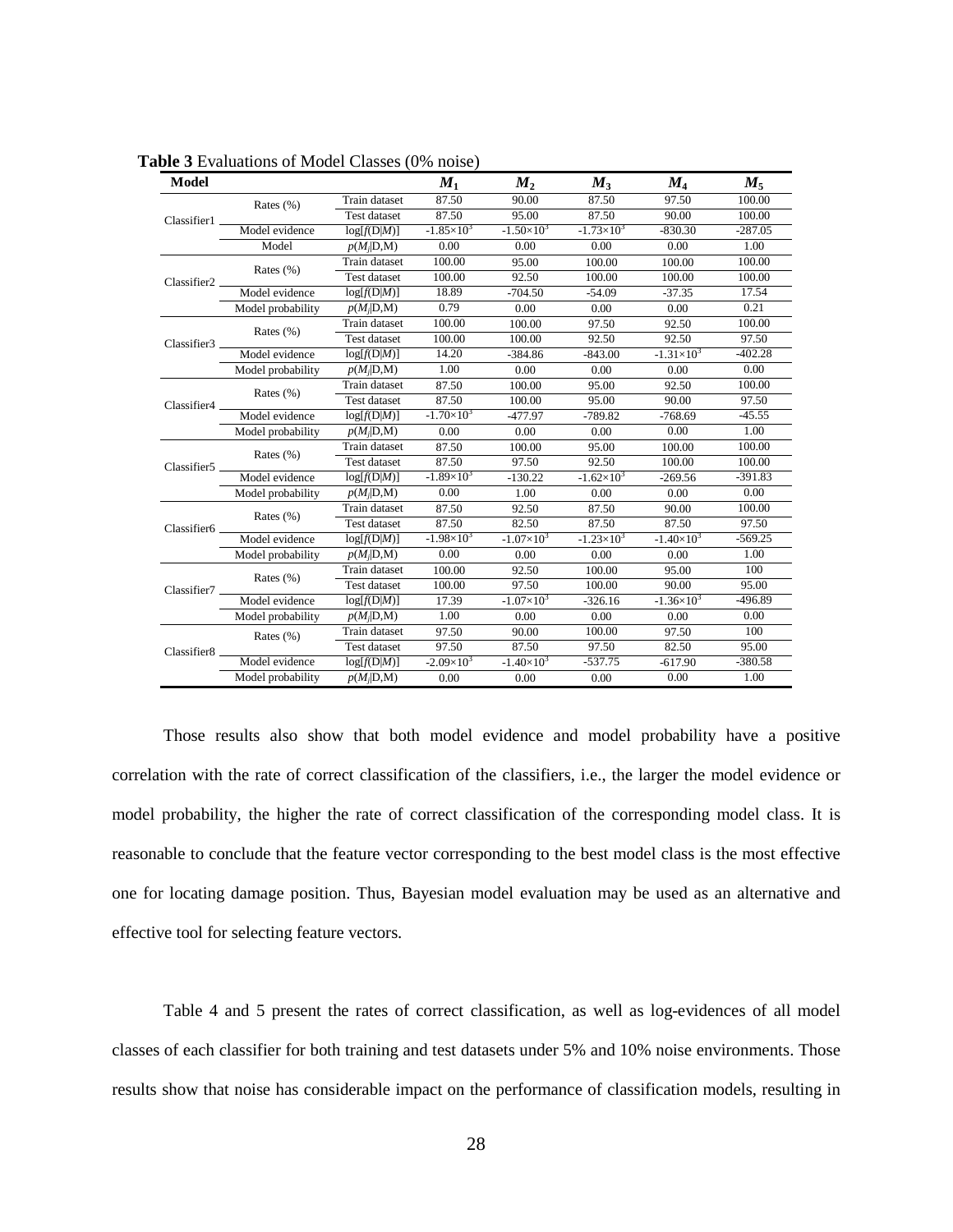that the best model of each classifier varies in different noise levels. The best models that have larger logevidences for classifiers ranked from Classifier 1 to Classifier 8 are respectively  $M_5$ ,  $M_5$ ,  $M_1$ ,  $M_4$ ,  $M_5$ ,  $M_1$ ,  $M_3$ , and  $M_1$  in 5% noise environment, while they are  $M_4$ ,  $M_5$ ,  $M_3$ ,  $M_2$ ,  $M_4$ ,  $M_4$ , and  $M_5$  in 10% noise situation. Although noise has evident effect on the performance of classification models, the rates of correct classification of the best models in different noise levels are still desirable. The lowest rate of correct classification for training data comes from the best model *M*<sup>4</sup> for Classifier 7 in the eight classifiers, which is still up to 90.00%, while the lowest rate of correct classification for test data is produced from the model *M*<sup>3</sup> for Classifier 4 and is still up to 85.00%.

#### **3.2.5 Optimal Threshold and Predicted Probability of Damage**

The rate of correct classification of a trained classifier can be calculated using Eq. (13) with the optimal threshold that is determined by maximizing the correct classification rate for all known events in the training dataset as described in the section 2.6. As an example, Fig.8 presents the change of the rate of correct classification  $R$  along with different thresholds for the model  $M_5$  of Classifier1 in training dataset with 5% noise level. It explicitly shows that the optimal threshold of the model  $M_5$  of Classifier1 is δ=0.46 and the corresponding maximum rate of correct classification is *R*=99.97%.

![](_page_28_Figure_3.jpeg)

**Fig.8** Variation of rate of correct classification *R* along with different threshold δ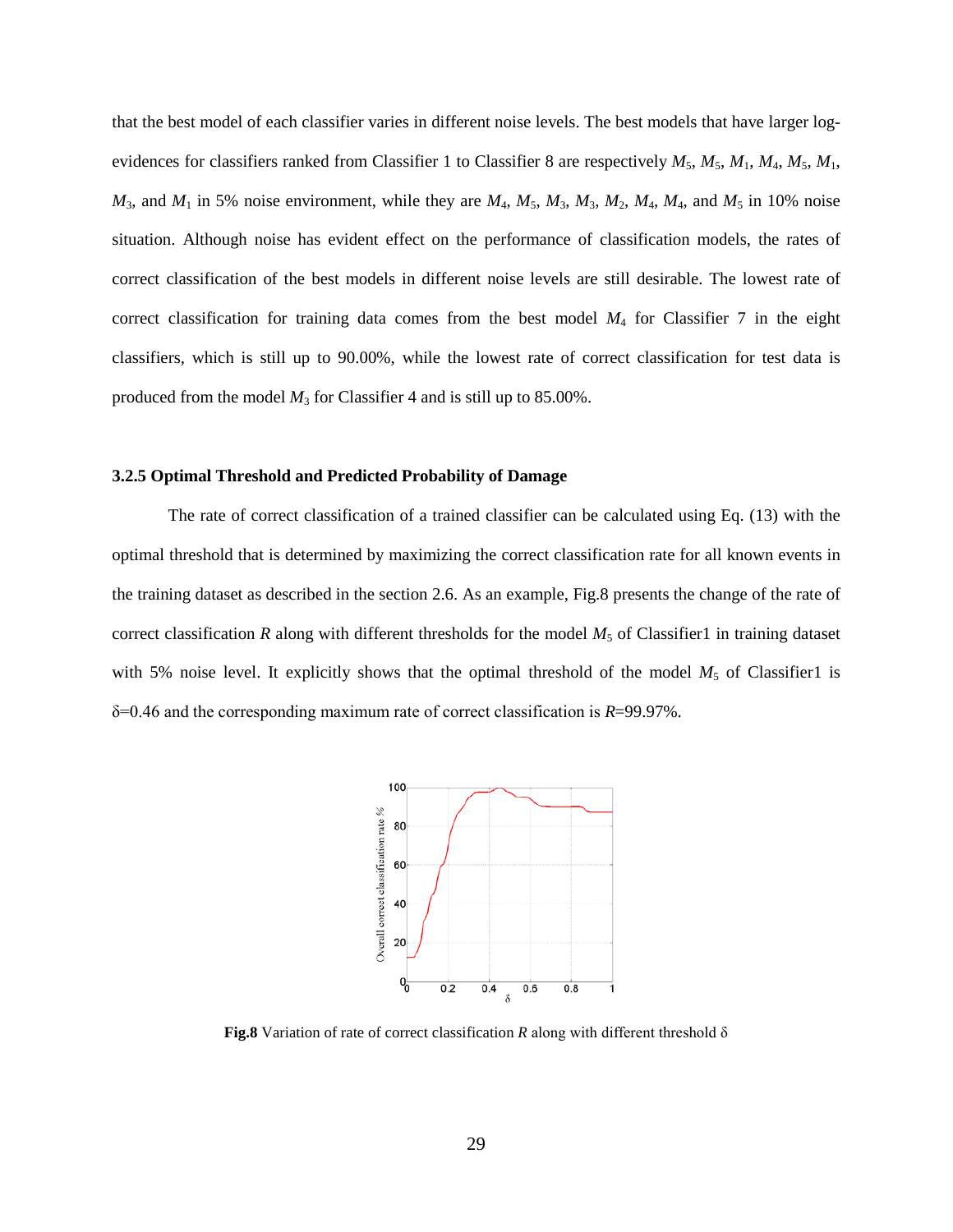| <b>Model</b>            |                   |                     | $M_1$               | $M_{2}$             | $M_3$               | $M_{4}$             | $M_{5}$             |
|-------------------------|-------------------|---------------------|---------------------|---------------------|---------------------|---------------------|---------------------|
| Classifier1             | Rates $(\%)$      | Train dataset       | 82.50               | 90.00               | 90.00               | 85.00               | 97.50               |
|                         |                   | <b>Test dataset</b> | 87.50               | 80.00               | 80.00               | 75.00               | 95.00               |
|                         | Model evidence    | log[f(D M)]         | $-1.78 \times 10^3$ | $-1.15\times10^{3}$ | $-1.14 \times 10^3$ | $-2.04 \times 10^3$ | $-582.87$           |
|                         | Model probability | $p(M_i D,M)$        | 0.00                | 0.00                | 0.00                | 0.00                | 1.00                |
| Classifier <sub>2</sub> | Rates $(\%)$      | Train dataset       | 82.50               | 92.50               | 100.00              | 87.50               | 100.00              |
|                         |                   | Test dataset        | 75.00               | 87.50               | 95.00               | 87.50               | 97.50               |
|                         | Model evidence    | log[f(D M)]         | $-1.25\times10^{3}$ | $-1.44\times10^{3}$ | $-278.78$           | $-1.69\times10^{3}$ | $-272.92$           |
|                         | Model probability | $p(M_i D,M)$        | 0.00                | 0.00                | 0.00                | 0.00                | 1.00                |
| Classifier3             | Rates $(\%)$      | Train dataset       | 92.50               | 87.50               | 87.50               | 90.00               | 85.00               |
|                         |                   | <b>Test dataset</b> | 85.00               | 85.00               | 87.50               | 90.00               | 80.00               |
|                         | Model evidence    | log[f(D M)]         | $-592.12$           | $-1.44 \times 10^3$ | $-1.29\times10^{3}$ | $-1.12\times10^{3}$ | $-1.25 \times 10^3$ |
|                         | Model probability | $p(M_i D,M)$        | 1.00                | 0.00                | 0.00                | 0.00                | 0.00                |
| Classifier4             | Rates $(\% )$     | Train dataset       | 97.50               | 87.50               | 87.50               | 100.00              | 92.50               |
|                         |                   | Test dataset        | 85.00               | 85.00               | 87.50               | 100.00              | 85.00               |
|                         | Model evidence    | log[f(D M)]         | $-624.41$           | $-1.40\times10^{3}$ | $-1.16\times10^{3}$ | $-231.83$           | $-937.93$           |
|                         | Model probability | $p(M_i D,M)$        | 0.00                | 0.00                | 0.00                | 1.00                | 0.00                |
| Classifier5             | Rates $(\%)$      | Train dataset       | 85.50               | 87.50               | 87.50               | 100.00              | 100.00              |
|                         |                   | <b>Test dataset</b> | 87.50               | 87.50               | 77.50               | 92.50               | 100.00              |
|                         | Model evidence    | log[f(D M)]         | $-1.29\times10^{3}$ | $-1.32\times10^{3}$ | $-1.43\times10^{3}$ | $-554.14$           | $-87.67$            |
|                         | Model probability | $p(M_i D,M)$        | 0.00                | 0.00                | 0.00                | 0.00                | 1.00                |
| Classifier6             | Rates (%)         | Train dataset       | 100.00              | 100.00              | 100.00              | 100.00              | 100.00              |
|                         |                   | <b>Test dataset</b> | 97.50               | 100.00              | 100.00              | 95.00               | 100.00              |
|                         | Model evidence    | log[f(D M)]         | $-34.47$            | $-152.01$           | $-247.20$           | $-363.53$           | $-279.12$           |
|                         | Model probability | $p(M_i D,M)$        | 1.00                | 0.00                | 0.00                | 0.00                | 0.00                |
| Classifier7             | Rates $(\% )$     | Train dataset       | 82.50               | 87.50               | 100.00              | 97.50               | 87.50               |
|                         |                   | <b>Test dataset</b> | 82.50               | 87.50               | 100.00              | 90.00               | 87.50               |
|                         | Model evidence    | log[f(D M)]         | $-1.27\times10^{3}$ | $-1.36\times10^{3}$ | $-252.89$           | $-863.97$           | $-1.05\times10^{3}$ |
|                         | Model probability | $p(M_i D,M)$        | 0.00                | 0.00                | 1.00                | 0.00                | 0.00                |
| Classifier8             | Rates (%)         | Train dataset       | 100.00              | 87.50               | 95.00               | 97.50               | 95.00               |
|                         |                   | <b>Test dataset</b> | 100.00              | 80.00               | 92.50               | 85.00               | 87.50               |
|                         | Model evidence    | log[f(D M)]         | $-215.42$           | $-2.06\times10^{3}$ | $-509.33$           | $-559.70$           | $-601.74$           |
|                         | Model probability | $p(M_i D,M)$        | 1.00                | 0.00                | 0.00                | 0.00                | 0.00                |

**Table 4** Evaluations of Model Classes (5% Noise)

Once the optimal threshold and the rate of correct classification *R* of one classification model are determined, the probabilities of damage of a specific sub-region of the bridge pier after real barge-bridge collision can be determined by using Eq. (15). Table 6 presents the probabilities of damage predicted by the best model of each sub-region in noiseless test dataset, where  $C_l$ - $M_j$  refers to as the model  $M_j$  of Classifier *l*. The true locations of the damage events in test dataset are also listed in the last column of Table 6. Besides, the optimal threshold of each classification model is given in the last row of Table 6. Those results show that most of the damage locations can be correctly identified in terms of the probability of damage in the sub-region. Among all events in test dataset, there is only one misclassification of damage location for the forty events, i.e. the  $19<sup>th</sup>$  case marked with an asterisk. Thus, the probability of correct classification of the presented framework is up to 97.50% for the given noiseless test data.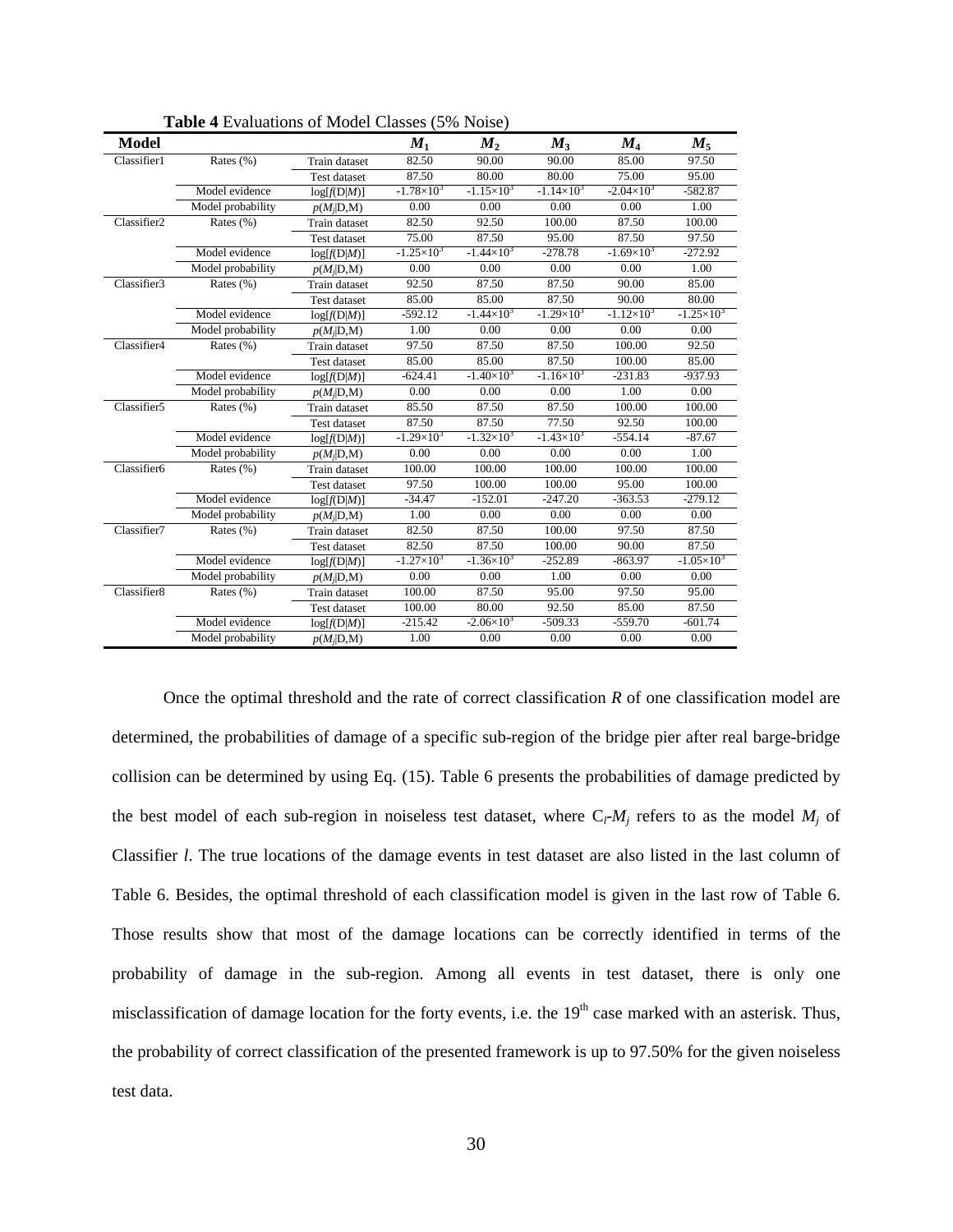| <b>Model</b> |                   |                     | $M_{1}$               | $M_{2}$               | $M_{3}$             | $M_{4}$             | $M_{\rm{5}}$        |
|--------------|-------------------|---------------------|-----------------------|-----------------------|---------------------|---------------------|---------------------|
| Classifier1  | Rates (%)         | Train               | 87.50                 | 90.00                 | 90.00               | 100.00              | 95.00               |
|              |                   | Test dataset        | 87.50                 | 87.50                 | 85.00               | 97.50               | 90.00               |
|              | Model evidence    | log[f(D M)]         | $-1.53\times10^{3}$   | $-1.45\times10^{3}$   | $-1.21\times10^{3}$ | $-534.84$           | $-553.33$           |
|              | Model probability | $p(M_i D,M)$        | 0.00                  | 0.00                  | 0.00                | 1.00                | 0.00                |
| Classifier2  | Rates $(\% )$     | Train               | 87.50                 | 90.00                 | 92.50               | 87.50               | 97.50               |
|              |                   | <b>Test dataset</b> | 87.50                 | 87.50                 | 95.00               | 87.50               | 87.50               |
|              | Model evidence    | log[f(D M)]         | $-1.75\times10^{3}$   | $-1.57\times10^{3}$   | $-947.98$           | $-1.14\times10^{3}$ | $-566.28$           |
|              | Model probability | $p(M_i D,M)$        | 0.00                  | 0.00                  | 0.00                | 0.00                | 1.00                |
| Classifier3  | Rates (%)         | Train               | 87.50                 | 87.50                 | 100.00              | 90.00               | 90.00               |
|              |                   | Test dataset        | 87.50                 | 87.50                 | 90.00               | 85.00               | 90.00               |
|              | Model evidence    | log[f(D M)]         | $-726.43$             | $-864.54$             | $-720.32$           | $-1.29\times10^{3}$ | $-1.09\times10^{3}$ |
|              | Model probability | $p(M_i D,M)$        | 0.002                 | 0.00                  | 0.998               | 0.00                | 0.00                |
| Classifier4  | Rates $(\% )$     | Train               | 87.50                 | 87.50                 | 92.50               | 87.50               | 85.00               |
|              |                   | <b>Test dataset</b> | 87.50                 | 87.50                 | 85.00               | 85.00               | 82.50               |
|              | Model evidence    | log[f(D M)]         | $-1.46 \times 10^{3}$ | $-1.72\times10^{3}$   | $-856.01$           | $-1.73\times10^{3}$ | $-1.52\times10^{3}$ |
|              | Model probability | $p(M_i D,M)$        | 0.00                  | 0.00                  | 1.00                | 0.00                | 0.00                |
| Classifier5  | Rates $(\%)$      | Train               | 87.50                 | 100.00                | 87.50               | 85.00               | 87.50               |
|              |                   | Test dataset        | 87.50                 | 97.50                 | 90.00               | 887.50              | 87.50               |
|              | Model evidence    | log[f(D M)]         | $-1.03\times10^{3}$   | $-527.88$             | $-1.27\times10^{3}$ | $-1.69\times10^{3}$ | $-1.53\times10^{3}$ |
|              | Model probability | $p(M_i D,M)$        | 0.00                  | 1.00                  | 0.00                | 0.00                | 0.00                |
| Classifier6  | Rates $(\% )$     | Train               | 100.00                | 87.50                 | 95.00               | 100.00              | 100.00              |
|              |                   | <b>Test dataset</b> | 100.00                | 87.50                 | 95.00               | 100.00              | 100.00              |
|              | Model evidence    | log[f(D M)]         | $-157.80$             | $-1.34\times10^{3}$   | $-669.49$           | $-63.64$            | $-379.05$           |
|              | Model probability | $p(M_i D,M)$        | 0.00                  | 0.00                  | 0.00                | 1.00                | 0.00                |
| Classifier7  | Rates $(\% )$     | Train               | 87.50                 | 87.50                 | 85.00               | 90.00               | 90.00               |
|              |                   | Test dataset        | 87.50                 | 87.50                 | 90.00               | 90.00               | 85.00               |
|              | Model evidence    | log[f(D M)]         | $-1.34\times10^{3}$   | $-1.28 \times 10^{3}$ | $-1.55\times10^{3}$ | $-1.14\times10^{3}$ | $-1.16 \times 10^3$ |
|              | Model probability | $p(M_i D,M)$        | 0.00                  | 0.00                  | 0.00                | 1.00                | 0.00                |
| Classifier8  | Rates $(\% )$     | Train               | 87.50                 | 87.50                 | 95.00               | 97.50               | 92.50               |
|              |                   | <b>Test dataset</b> | 87.50                 | 82.50                 | 82.50               | 77.50               | 87.50               |
|              | Model evidence    | log[f(D M)]         | $-1.10\times10^{3}$   | $-1.98 \times 10^{3}$ | $-877.63$           | $-897.11$           | $-842.57$           |
|              | Model probability | $p(M_i D,M)$        |                       | 0.00                  | 0.00                | 0.00                | 1.00                |

**Table 5** Evaluations of Model Classes (10% Noise)

The prediction probabilities of damage for noise level of 5% and 10% are presented in Table 7 and 8, respectively. It can be noted that with the increase of noise level, the rate of correct classification is slightly reduced and the optimal threshold also decreases. This decreasing of optimal threshold makes prediction results more conservative due to increased uncertainties. The misclassification events are marked with superscripted asterisks at the upper right of the numbers of the events. The rate of correct classification of the presented framework is still up to 97.50% for the test dataset with noise level of 5% and 72.50% for the test dataset with the noise level of 10%.

**Table 6** Predicted Probabilities of Damage Locations (Noise Level 0%)

| Event | $C_1$ - $M_z$ | $M_1$<br>$C_{2}$ | $C_{3} - M_1$ | $C_4$ - $M_5$ | $C_{5} - M_{2}$<br>÷ | $C_6 M_5$ | $C_{7} - M_1$ | $M_{\rm s}$<br>$C_{8}$ - | <b>True</b> |
|-------|---------------|------------------|---------------|---------------|----------------------|-----------|---------------|--------------------------|-------------|
| No.   |               |                  |               |               |                      |           |               |                          | Location    |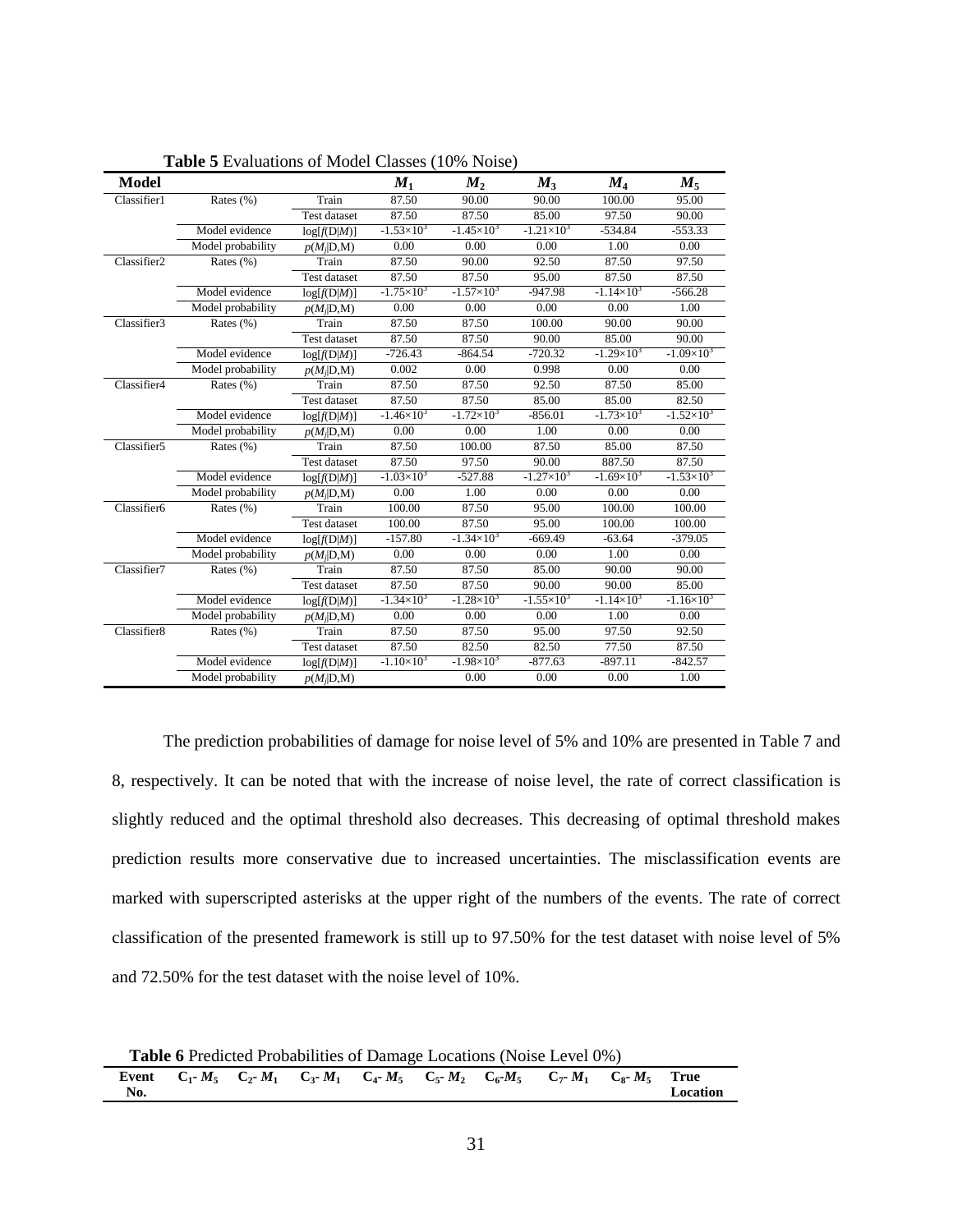| 1                        | 100.00 | 0.00   | 0.00   | 0.00   | 0.00   | 0.23  | $0.00\,$ | 0.00   | Sub-region1 |
|--------------------------|--------|--------|--------|--------|--------|-------|----------|--------|-------------|
| $\overline{2}$           | 100.00 | 0.00   | 0.00   | 3.85   | 0.00   | 100.0 | 0.00     | 85.55  | Sub-region1 |
| 3                        | 100.00 | 0.00   | 0.00   | 0.00   | 0.00   | 0.23  | 0.00     | 0.00   | Sub-region1 |
| $\overline{\mathcal{L}}$ | 100.00 | 0.00   | 0.00   | 0.00   | 0.00   | 0.23  | 0.00     | 0.00   | Sub-region1 |
| 5                        | 100.00 | 0.00   | 0.00   | 0.00   | 0.00   | 0.23  | 0.00     | 0.00   | Sub-region1 |
| 6                        | 0.00   | 100.00 | 0.00   | 0.00   | 0.00   | 0.23  | $0.00\,$ | 0.00   | Sub-region2 |
| 7                        | 0.00   | 100.00 | 0.00   | 0.00   | 0.00   | 0.23  | 0.00     | 0.00   | Sub-region2 |
| 8                        | 0.00   | 100.00 | 0.00   | 0.00   | 0.00   | 0.23  | 0.00     | 0.00   | Sub-region2 |
| 9                        | 0.00   | 100.00 | 0.00   | 0.00   | 0.00   | 0.23  | 0.00     | 0.00   | Sub-region2 |
| 10                       | 0.00   | 100.00 | 0.00   | 0.00   | 0.00   | 0.23  | $0.00\,$ | 0.00   | Sub-region2 |
| 11                       | 0.00   | 0.00   | 100.00 | 0.00   | 0.00   | 0.23  | 0.00     | 0.00   | Sub-region3 |
| 12                       | 0.00   | 0.00   | 100.00 | 0.00   | 0.00   | 0.23  | 0.00     | 0.00   | Sub-region3 |
| 13                       | 0.00   | 0.00   | 100.00 | 0.00   | 100.00 | 0.23  | 0.00     | 0.00   | Sub-region3 |
| 14                       | 0.00   | 0.00   | 100.00 | 0.00   | 0.00   | 0.23  | $0.00\,$ | 0.00   | Sub-region3 |
| 15                       | 0.00   | 0.00   | 100.00 | 0.00   | 0.00   | 0.23  | 0.00     | 0.00   | Sub-region3 |
| 16                       | 0.00   | 0.00   | 0.00   | 100.00 | 0.00   | 0.23  | 0.00     | 0.00   | Sub-region4 |
| 17                       | 0.00   | 0.00   | 0.00   | 100.00 | 0.00   | 0.23  | 0.00     | 0.00   | Sub-region4 |
| 18                       | 0.00   | 0.00   | 0.00   | 100.00 | 0.00   | 0.23  | 0.00     | 0.00   | Sub-region4 |
| $19*$                    | 0.00   | 0.00   | 0.00   | 0.00   | 0.00   | 0.23  | 0.00     | 100.00 | Sub-region4 |
| 20                       | 0.00   | 0.00   | 0.00   | 100.00 | 0.00   | 0.23  | 0.00     | 0.00   | Sub-region4 |
| $\overline{21}$          | 0.00   | 0.00   | 0.00   | 0.00   | 100.00 | 0.23  | 0.00     | 0.00   | Sub-region5 |
| $\overline{22}$          | 0.00   | 0.00   | 0.00   | 0.00   | 95.79  | 0.23  | 0.00     | 0.00   | Sub-region5 |
| 23                       | 0.00   | 0.00   | 0.00   | 0.00   | 100.00 | 0.23  | $0.00\,$ | 0.00   | Sub-region5 |
| $\overline{24}$          | 0.00   | 0.00   | 0.00   | 0.00   | 88.11  | 0.23  | 0.00     | 0.00   | Sub-region5 |
| 25                       | 0.00   | 0.00   | 0.00   | 0.00   | 100.00 | 0.23  | 0.00     | 0.00   | Sub-region5 |
| 26                       | 0.00   | 0.00   | 0.00   | 0.00   | 0.00   | 100.0 | 0.00     | 0.00   | Sub-region6 |
| 27                       | 0.00   | 0.00   | 0.00   | 0.00   | 0.00   | 100.0 | 0.00     | 0.00   | Sub-region6 |
| 28                       | 0.00   | 0.00   | 0.00   | 0.00   | 0.00   | 100.0 | 0.00     | 0.00   | Sub-region6 |
| 29                       | 0.00   | 0.00   | 0.00   | 0.00   | 0.00   | 100.0 | 0.00     | 0.00   | Sub-region6 |
| 30                       | 0.00   | 0.00   | 0.00   | 0.00   | 0.00   | 100.0 | 0.00     | 0.00   | Sub-region6 |
| 31                       | 0.00   | 0.00   | 0.00   | 0.00   | 0.00   | 0.23  | 100.00   | 0.00   | Sub-region7 |
| 32                       | 0.00   | 0.00   | 0.00   | 0.00   | 0.00   | 0.23  | 100.00   | 0.00   | Sub-region7 |
| 33                       | 0.00   | 0.00   | 0.00   | 0.00   | 0.00   | 0.23  | 100.00   | 0.00   | Sub-region7 |
| 34                       | 0.00   | 0.00   | 0.00   | 0.00   | 0.00   | 0.23  | 100.00   | 0.00   | Sub-region7 |
| 35                       | 0.00   | 0.00   | 0.00   | 0.00   | 0.00   | 0.23  | 100.00   | 5.69   | Sub-region7 |
| 36                       | 0.00   | 0.00   | 0.00   | 0.00   | 0.00   | 0.23  | 0.00     | 100.00 | Sub-region8 |
| 37                       | 0.00   | 0.00   | 0.00   | 0.00   | 0.00   | 0.23  | 0.00     | 100.00 | Sub-region8 |
| 38                       | 0.00   | 0.00   | 0.00   | 0.00   | 0.00   | 0.23  | 0.00     | 100.00 | Sub-region8 |
| 39                       | 0.00   | 0.00   | 0.00   | 0.00   | 0.00   | 0.23  | 0.00     | 100.00 | Sub-region8 |
| 40                       | 0.00   | 0.00   | 0.00   | 0.00   | 0.00   | 0.23  | 0.00     | 99.30  | Sub-region8 |
| $\overline{R}$ (%)       | 100.00 | 100.00 | 100.00 | 100.00 | 100.00 | 99.77 | 100.00   | 100.00 |             |
| δ                        | 0.5    | 0.5    | 0.5    | 0.5    | 0.5    | 0.52  | 0.50     | 0.52   |             |

Note: Ci refers to the i-th divided sub-region and Mj refers to the j-th classification model that is selected for the i-th sub-region. *R* is the overall correct classification rate calculated by Eq. (13) with the prediction labels of training data. The superscript \* denotes the incorrectly located damage according to the prediction probabilities.

**Table 7** Predicted Probabilities of Damage Locations (Noise Level 5%)

|                |               |                   |                 | $\circ$       |                   |                 |                   |                 |             |
|----------------|---------------|-------------------|-----------------|---------------|-------------------|-----------------|-------------------|-----------------|-------------|
| Event          | $C_1$ - $M_5$ | $C_{2}$ - $M_{5}$ | $C_{3}$ - $M_1$ | $C_4$ - $M_4$ | $C_{5}$ - $M_{5}$ | $C_{6}$ - $M_1$ | $C_{7}$ - $M_{3}$ | $C_{8}$ - $M_1$ | <b>True</b> |
| No.            |               |                   |                 |               |                   |                 |                   |                 | location    |
|                | 100.00        | 0.00              | 2.73            | 0.00          | 0.00              | 0.00            | 0.00              | 0.00            | Sub-region1 |
| 2              | 100.00        | 0.00              | 2.73            | 0.00          | 0.00              | 0.00            | 0.00              | 0.00            | Sub-region1 |
| $3*$           | 2.62          | 0.00              | 100.0           | 0.00          | 0.00              | 0.00            | 0.00              | 0.00            | Sub-region1 |
| $\overline{4}$ | 100.0         | 100.00            | 2.73            | 0.00          | 0.00              | 0.00            | 0.00              | 0.00            | Sub-region1 |
| 5              | 100.0         | 0.00              | 2.73            | 0.00          | 0.00              | 0.00            | 0.00              | 0.00            | Sub-region1 |
| 6              | 0.03          | 100.00            | 2.73            | 0.00          | 0.00              | 0.00            | 0.00              | 0.00            | Sub-region2 |
| $\overline{7}$ | 0.03          | 100.00            | 100.0           | 0.00          | 0.00              | 0.00            | 0.00              | 0.00            | Sub-region2 |
| 8              | 0.03          | 66.77             | 2.73            | 0.00          | 0.00              | 0.00            | 0.00              | 0.00            | Sub-region2 |
| 9              | 0.03          | 100.00            | 2.73            | 0.00          | 0.00              | 0.00            | 0.00              | 0.00            | Sub-region2 |
| 10             | 0.03          | 97.66             | 2.73            | 0.00          | 0.00              | 0.00            | 0.00              | 0.00            | Sub-region2 |
| 11             | 0.03          | 0.00              | 100.0           | 0.00          | 0.00              | 0.00            | 0.00              | 0.00            | Sub-region3 |
| 12             | 0.03          | 0.00              | 100.0           | 0.00          | 0.00              | 0.00            | 0.00              | 0.00            | Sub-region3 |
| 13             | 0.03          | 0.00              | 83.07           | 0.00          | 0.00              | 0.00            | 0.00              | 0.00            | Sub-region3 |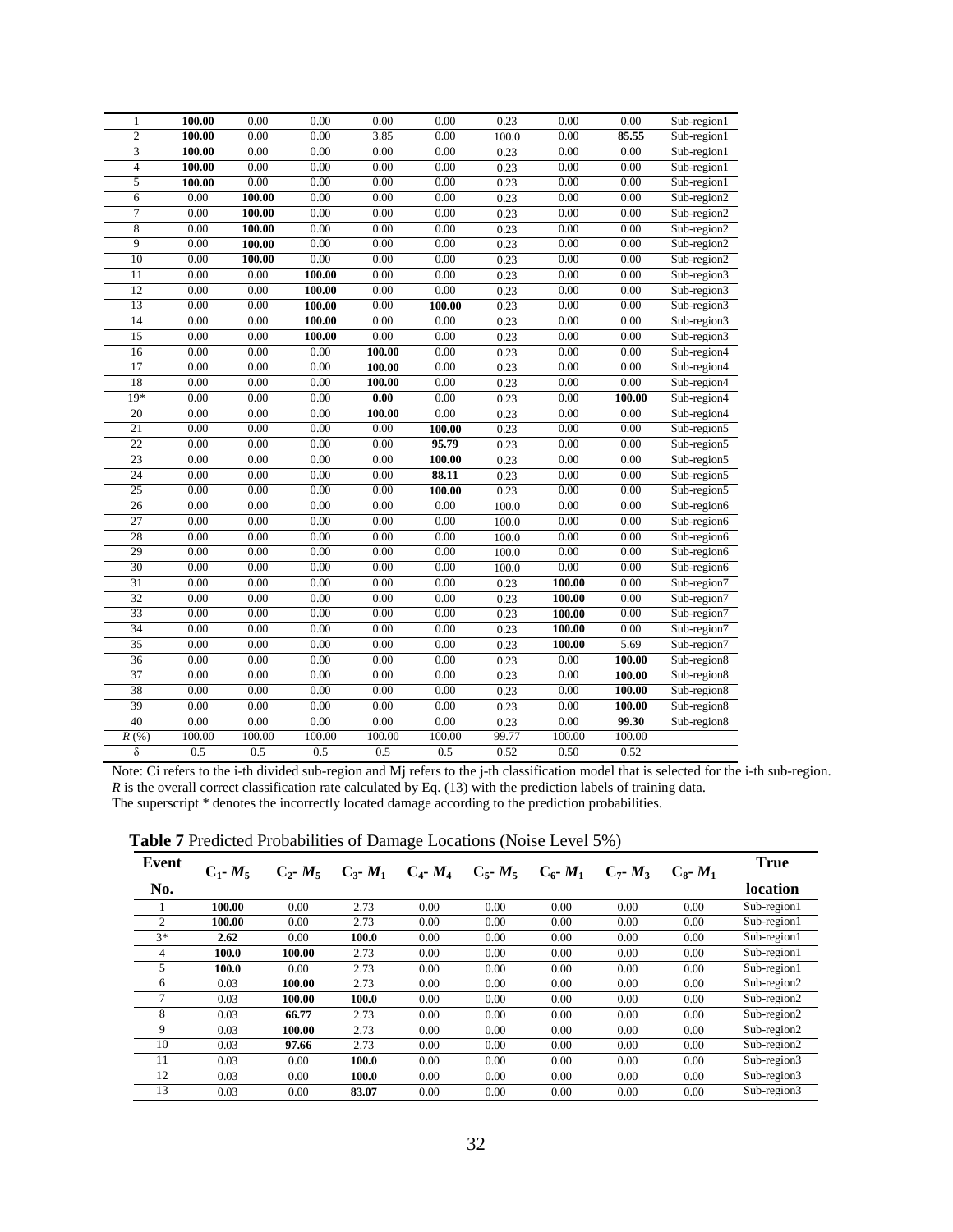| 14       | 0.03  | 0.00   | 100.0  | 0.00   | 0.00   | 0.00   | 0.00   | 0.00   | Sub-region3 |
|----------|-------|--------|--------|--------|--------|--------|--------|--------|-------------|
| 15       | 0.03  | 0.00   | 44.21  | 0.00   | 0.00   | 0.00   | 0.00   | 0.00   | Sub-region3 |
| 16       | 0.03  | 0.00   | 2.73   | 100.00 | 0.00   | 0.00   | 0.00   | 0.00   | Sub-region4 |
| 17       | 0.03  | 0.00   | 2.73   | 100.00 | 0.00   | 0.00   | 0.00   | 0.00   | Sub-region4 |
| 18       | 0.03  | 0.00   | 2.73   | 100.00 | 0.00   | 0.00   | 0.00   | 0.00   | Sub-region4 |
| 19       | 0.03  | 0.00   | 2.73   | 100.00 | 0.00   | 0.00   | 0.00   | 0.00   | Sub-region4 |
| 20       | 0.03  | 0.00   | 2.73   | 100.00 | 0.00   | 0.00   | 0.00   | 0.00   | Sub-region4 |
| 21       | 100.0 | 0.00   | 2.73   | 0.00   | 100.00 | 0.00   | 0.00   | 0.00   | Sub-region5 |
| 22       | 0.03  | 3.99   | 2.73   | 0.00   | 100.00 | 0.00   | 0.00   | 0.00   | Sub-region5 |
| 23       | 0.03  | 0.00   | 100.0  | 0.00   | 100.00 | 100.00 | 0.00   | 0.00   | Sub-region5 |
| 24       | 0.03  | 0.00   | 100.0  | 0.00   | 100.00 | 0.00   | 0.00   | 0.00   | Sub-region5 |
| 25       | 0.03  | 0.00   | 100.00 | 0.00   | 99.91  | 47.91  | 0.00   | 0.00   | Sub-region5 |
| 26       | 0.03  | 0.00   | 2.73   | 0.00   | 0.00   | 100.00 | 0.00   | 0.00   | Sub-region6 |
| 27       | 0.03  | 0.00   | 2.73   | 0.00   | 0.00   | 100.00 | 0.00   | 0.00   | Sub-region6 |
| 28       | 0.03  | 0.00   | 2.73   | 0.00   | 0.00   | 100.00 | 0.00   | 0.00   | Sub-region6 |
| 29       | 0.03  | 0.00   | 2.73   | 0.00   | 0.00   | 100.00 | 0.00   | 0.00   | Sub-region6 |
| 30       | 0.03  | 0.00   | 2.73   | 0.00   | 0.00   | 100.00 | 0.00   | 0.00   | Sub-region6 |
| 31       | 0.03  | 0.00   | 2.73   | 0.00   | 0.00   | 0.00   | 100.00 | 0.00   | Sub-region7 |
| 32       | 0.03  | 0.00   | 2.73   | 0.00   | 0.00   | 0.00   | 100.00 | 0.00   | Sub-region7 |
| 33       | 0.03  | 0.00   | 2.73   | 0.00   | 0.00   | 0.00   | 100.00 | 0.00   | Sub-region7 |
| 34       | 0.03  | 0.00   | 2.73   | 0.00   | 0.00   | 0.00   | 100.00 | 0.00   | Sub-region7 |
| 35       | 36.51 | 10.32  | 2.73   | 0.00   | 0.00   | 0.00   | 100.00 | 0.00   | Sub-region7 |
| 36       | 5.66  | 0.00   | 2.73   | 0.00   | 0.00   | 0.00   | 0.00   | 100.00 | Sub-region8 |
| 37       | 0.03  | 0.00   | 2.73   | 29.23  | 0.00   | 0.00   | 0.00   | 100.00 | Sub-region8 |
| 38       | 0.03  | 0.00   | 2.73   | 0.00   | 0.00   | 0.00   | 0.00   | 100.00 | Sub-region8 |
| 39       | 0.03  | 0.00   | 2.73   | 0.00   | 0.00   | 0.00   | 0.00   | 100.00 | Sub-region8 |
| 40       | 0.03  | 0.00   | 2.73   | 0.00   | 0.00   | 0.00   | 0.00   | 100.00 | Sub-region8 |
| R(%)     | 99.97 | 100.00 | 97.27  | 100.00 | 100.00 | 100.00 | 100.00 | 100.00 |             |
| $\delta$ | 0.46  | 0.48   | 0.37   | 0.50   | 0.40   | 0.45   | 0.50   | 0.29   |             |

Note: R is the overall correct classification rate calculated by Eq. (13) with the prediction labels of training data. The superscript \* denotes the incorrectly located damage according to the prediction probabilities.

| Event | $C_{1}$ - |               | $C_{3}$ - | $\overline{\phantom{a}}$ | $C_{5}$ - | $\bf{C_{6}}$ - | $  \prime$      |                 | <b>True</b> |
|-------|-----------|---------------|-----------|--------------------------|-----------|----------------|-----------------|-----------------|-------------|
| No.   | $M_4$     | $C_2$ - $M_5$ | $M_3$     | $C_4$ - $M_3$<br>$M_2$   | $M_4$     | $C_7$ - $M_4$  | $C_{8}$ - $M_5$ | <b>location</b> |             |
|       | 97.49     | 0.14          | 0.00      | 3.07                     | 0.00      | 0.00           | 4.58            | 5.0             | Sub-region1 |
| 2     | 100.00    | 0.14          | 0.00      | 3.07                     | 0.00      | 0.00           | 4.58            | 5.0             | Sub-region1 |
| 3     | 100.00    | 0.14          | 0.00      | 3.07                     | 0.00      | 0.00           | 4.58            | 5.0             | Sub-region1 |
| 4     | 100.00    | 0.14          | 0.00      | 3.07                     | 4.38      | 0.00           | 4.58            | 5.0             | Sub-region1 |
| 5     | 100.00    | 0.14          | 0.00      | 3.07                     | 0.00      | 0.00           | 4.58            | 5.0             | Sub-region1 |
| 6     | 0.00      | 99.99         | 0.00      | 3.07                     | 0.00      | 0.00           | 4.58            | 5.0             | Sub-region2 |
| 7     | 0.00      | 100.0         | 0.00      | 3.07                     | 0.00      | 0.00           | 4.58            | 5.0             | Sub-region2 |
| $8*$  | 0.00      | 0.14          | 0.00      | 3.07                     | 0.00      | 0.00           | 4.58            | 5.0             | Sub-region2 |
| 9     | 0.00      | 100.0         | 0.00      | 3.07                     | 0.00      | 0.00           | 4.58            | 5.0             | Sub-region2 |
| $10*$ | 0.00      | 0.14          | 0.00      | 3.07                     | 0.00      | 0.00           | 4.58            | 5.0             | Sub-region2 |
| 11    | 0.00      | 0.14          | 100.00    | 3.07                     | 0.00      | 0.00           | 20.83           | 5.0             | Sub-region3 |
| $12*$ | 0.00      | 100.0         | 0.00      | 3.07                     | 0.00      | 0.00           | 4.58            | 5.0             | Sub-region3 |
| 13    | 0.00      | 0.14          | 100.00    | 3.07                     | 0.00      | 0.00           | 100.0           | 5.0             | Sub-region3 |
| 14    | 0.00      | 0.14          | 100.00    | 3.07                     | 0.00      | 0.00           | 4.58            | 5.0             | Sub-region3 |

**Table 8** Predicted Probabilities of Damage Locations (Noise Level 10%)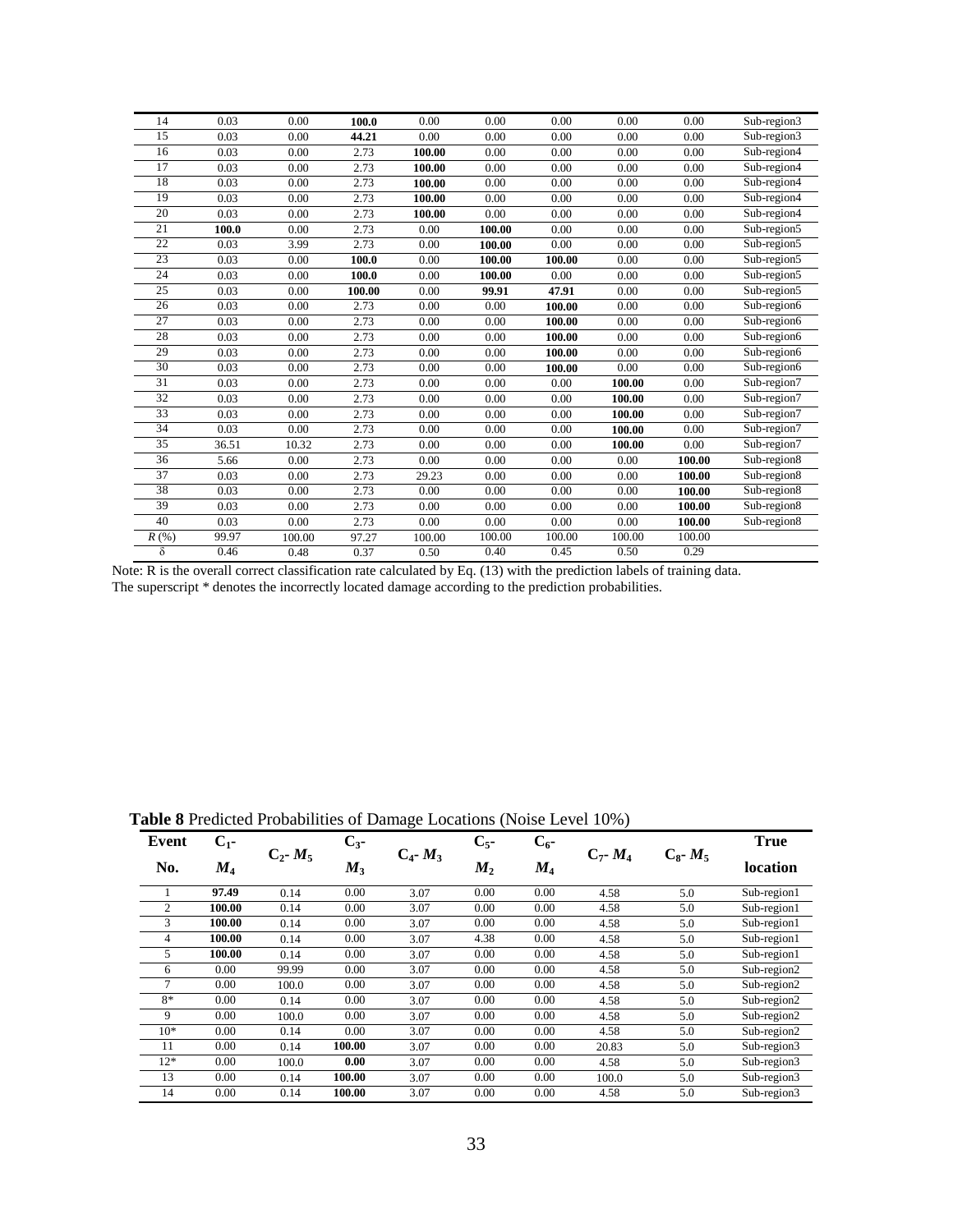| 15    | 0.00   | 0.14  | 100.00   | 3.07  | 0.00   | 0.00   | 4.58  | 5.0   | Sub-region3 |
|-------|--------|-------|----------|-------|--------|--------|-------|-------|-------------|
| 16    | 0.00   | 0.14  | 0.00     | 100.0 | 0.00   | 0.00   | 4.58  | 5.0   | Sub-region4 |
| $17*$ | 0.00   | 0.14  | 0.00     | 3.07  | 0.00   | 0.00   | 4.58  | 100.0 | Sub-region4 |
| 18    | 0.00   | 0.14  | 0.00     | 100.0 | 0.00   | 0.00   | 4.58  | 5.0   | Sub-region4 |
| $19*$ | 0.00   | 99.93 | 100.00   | 3.07  | 0.00   | 0.00   | 4.58  | 5.0   | Sub-region4 |
| $20*$ | 0.00   | 100.0 | 0.00     | 3.07  | 0.00   | 0.00   | 4.58  | 5.0   | Sub-region4 |
| 21    | 0.00   | 0.14  | 0.00     | 3.07  | 100.00 | 0.00   | 4.58  | 5.0   | Sub-region5 |
| 22    | 0.00   | 0.14  | 0.00     | 3.07  | 100.00 | 0.00   | 4.58  | 5.0   | Sub-region5 |
| 23    | 0.00   | 0.14  | 0.00     | 3.07  | 100.00 | 0.00   | 4.58  | 5.0   | Sub-region5 |
| 24    | 16.01  | 0.14  | 0.00     | 3.07  | 100.00 | 0.00   | 4.58  | 5.0   | Sub-region5 |
| 25    | 0.00   | 0.14  | 100.00   | 4.4   | 99.94  | 0.00   | 4.58  | 5.0   | Sub-region5 |
| 26    | 19.31  | 0.14  | 0.00     | 3.07  | 0.00   | 100.00 | 4.58  | 5.0   | Sub-region6 |
| 27    | 0.00   | 0.14  | 0.00     | 3.07  | 0.00   | 100.00 | 4.58  | 5.0   | Sub-region6 |
| 28    | 0.00   | 0.14  | 0.00     | 3.07  | 0.00   | 100.00 | 4.58  | 5.0   | Sub-region6 |
| 29    | 0.00   | 0.14  | 0.00     | 99.99 | 0.00   | 100.00 | 4.58  | 5.0   | Sub-region6 |
| 30    | 0.00   | 0.14  | 0.00     | 100.0 | 0.00   | 100.00 | 4.58  | 5.0   | Sub-region6 |
| $31*$ | 0.00   | 0.14  | 0.00     | 3.07  | 0.00   | 0.00   | 4.58  | 5.0   | Sub-region7 |
| $32*$ | 0.00   | 0.14  | 0.00     | 3.07  | 0.00   | 0.00   | 4.58  | 5.0   | Sub-region7 |
| 33    | 0.00   | 0.14  | $0.00\,$ | 3.07  | 0.00   | 0.00   | 10.04 | 5.0   | Sub-region7 |
| 34    | 0.00   | 0.14  | 0.00     | 3.07  | 0.00   | 0.00   | 100.0 | 5.0   | Sub-region7 |
| 35    | 0.00   | 0.14  | 0.00     | 3.07  | 0.00   | 0.00   | 100.0 | 93.46 | Sub-region7 |
| $36*$ | 0.00   | 0.14  | 0.00     | 3.07  | 0.00   | 0.00   | 4.58  | 5.0   | Sub-region8 |
| 37    | 0.00   | 27.97 | 0.00     | 100.0 | 0.00   | 0.00   | 4.58  | 100.0 | Sub-region8 |
| 38*   | 0.00   | 0.14  | 0.00     | 3.07  | 0.00   | 0.00   | 4.58  | 5.0   | Sub-region8 |
| 39    | 0.00   | 0.14  | 100.00   | 3.07  | 0.00   | 0.00   | 4.58  | 100.0 | Sub-region8 |
| $40*$ | 0.00   | 0.14  | 0.00     | 3.07  | 0.00   | 0.00   | 4.58  | 5.0   | Sub-region8 |
| R(%)  | 100.00 | 99.86 | 100.00   | 96.93 | 100.00 | 100.00 | 95.42 | 95.00 |             |
| δ     | 0.44   | 0.45  | 0.49     | 0.35  | 0.41   | 0.36   | 0.45  | 0.49  |             |

Note:  $R$  is the overall correct classification rate calculated by Eq. (13) with the prediction labels of training data. The superscript \* denotes the incorrectly located damage according to the prediction probabilities.

#### **4. Impacts/Benefits of Implementation**

#### **4.1 Practical Application**

Once a barge-bridge collision event happens, field dynamic measurements can be collected from the collided bridge structure with the sensor network. The best feature vectors are then extracted and input into the best classification models of each of the trained classifiers. With the identified threshold of each classifier, the prediction probability of the damage locating in each of the sub-regions can be determined according to Eq. (15). In this numerical simulation, measurements from the prototype of bridge after a real barge-bridge collision incident can only be simulated by using the bridge structural model, and can be taken from any one event in the test dataset presented in the proceeding. Thus, predicted probabilities of damage occurring in each sub-region from implementing the presented framework can be referred to results tabulated in Table 7 or 8. The evaluation of those results through comparison with the damage scenarios can also be found in those tables as discussed in the above sections.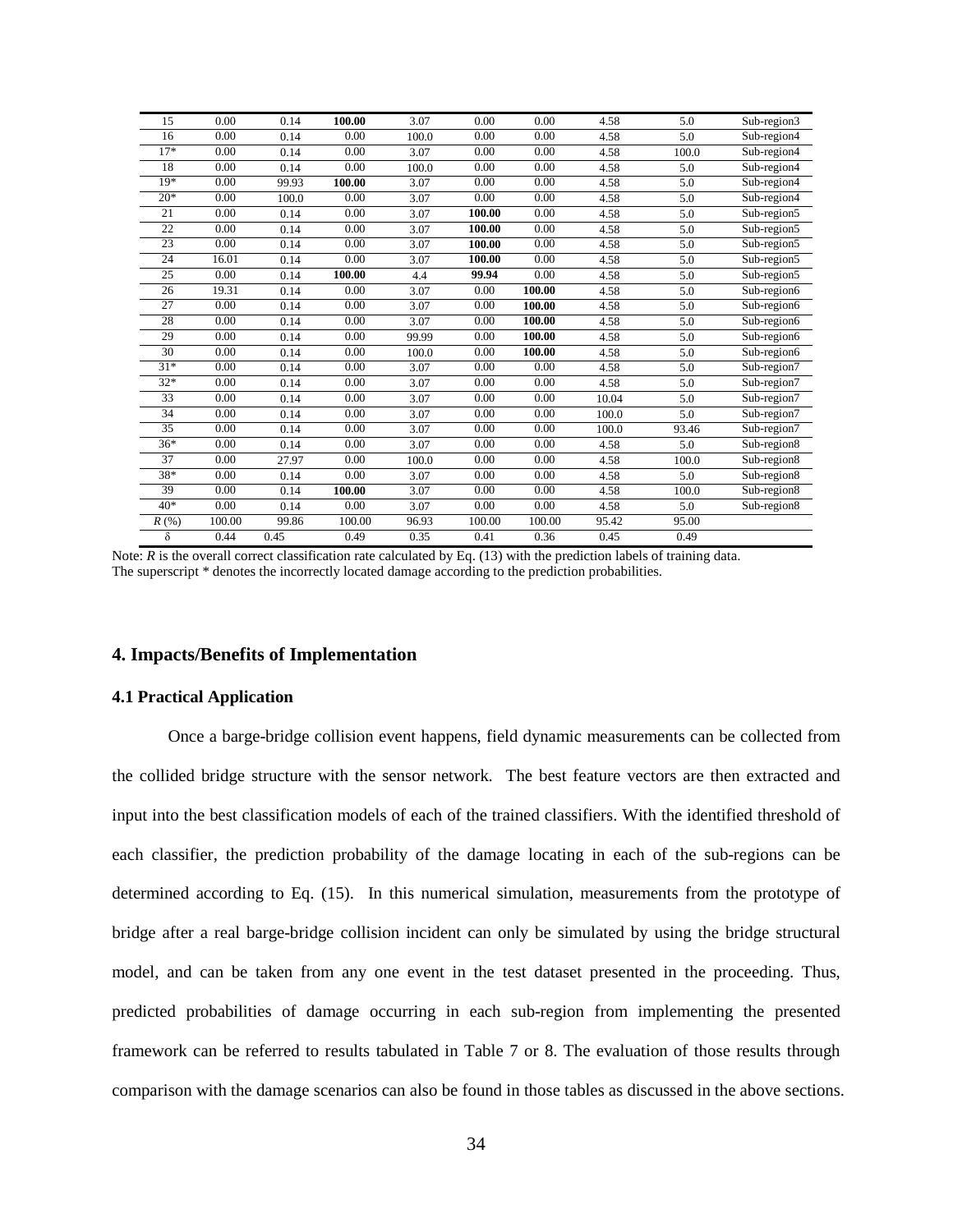# **4.2 Discussion and Limitations and Future Research Directions**

The presented framework is based on the elastic structural model to generate the modal properties of the considered structure at different damage extent for training probabilistic classification models. In the structural model, the damage extent is represented by different reduction of elastic stiffness of a specific sub-region. In real world, damage may cause local nonlinear force-deformation relation in the damaged sub-regions. However, the amplitude of real measured structure vibrations is small particularly under normal ambient excitations. Thus, it can be reasonably assumed that the force-deformation relationship of the damaged sub-region can be approximately represented by the linear elastic behavior with reduced elastic stiffness.

Even though training data are generated from numerical simulation by using a structural model, rather than field measurements of historically known real damaged events from the prototype structure in the past, application of trained classifier for identifying probability of damage is not essentially different from other model-based damage identification algorithms. All those algorithms identify damage through determining damage parameters of a structure model by matching simulation results with field measurements. Thus, their identified results are impacted by accuracy of the structural model and field measurements. Within the presented probabilistic-based framework, uncertainties associated with the structural model and field measurements can be better quantified in the results in terms of probability of damage. However, it should be noted that in the illustration and examination of the presented framework, the field measurements from the structure after damage event are simulated based on the structural model with added noise representing measurement errors. Thus, the future research may further examine and verify the presented framework by using real measurements from lab experiment or prototype structure site.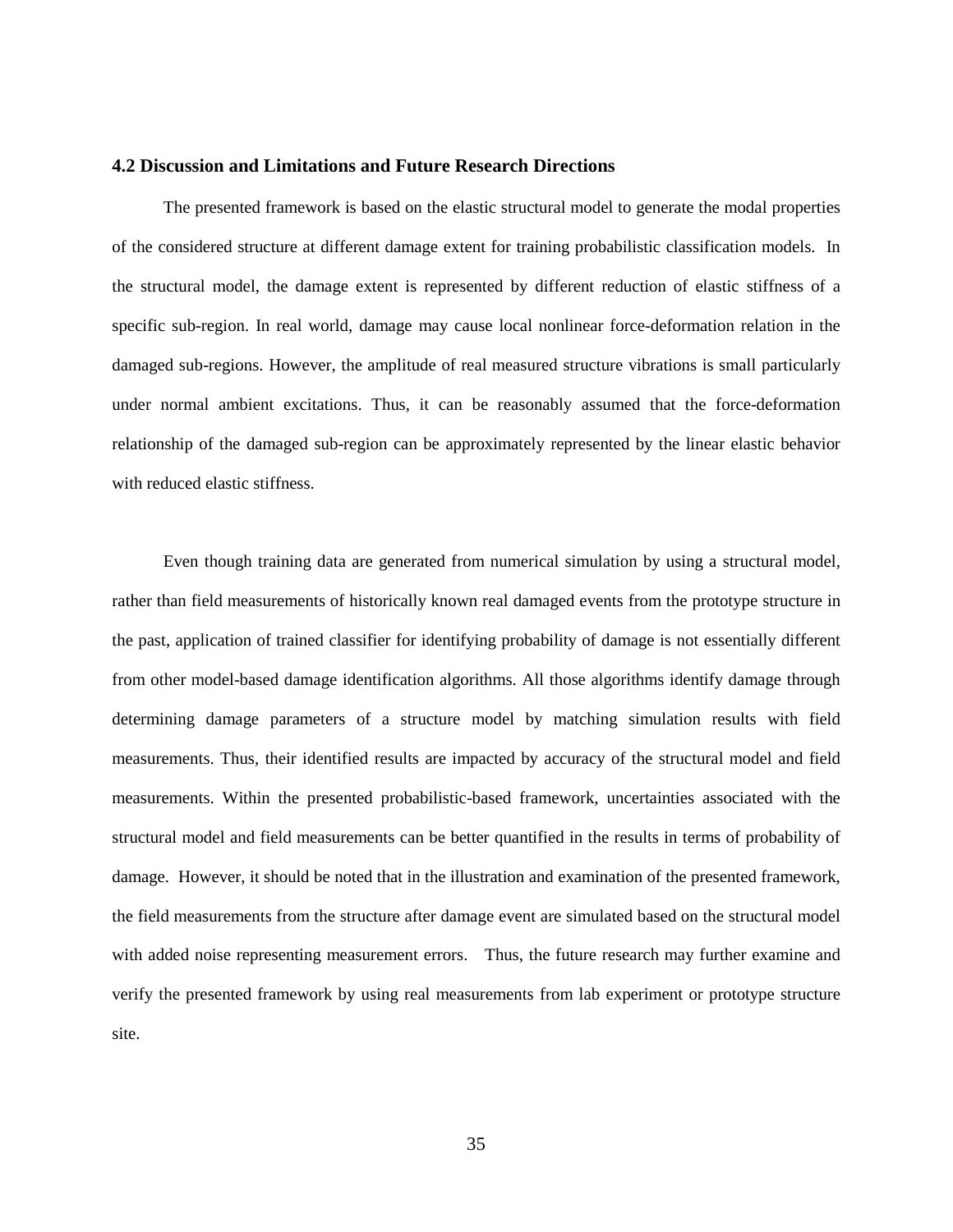With focusing on illustration of the presented framework, the optimal sensor deployment for collecting effective vibration measurements was not considered in the study. The selected sensor locations and its measured directions, which were represented by selected DOFs in the numerical simulation, may not capture the most effective features of damage locations after barge-bridge collisions. Thus, the optimization of sensor deployment has to be particularly studied when the presented framework is applied for damage location of a specific structure.

Even though the numerical simulation only illustrates identification of potential damage locations in one pier of a bridge due to barge-bridge collision, the proposed framework actually can be extended to locate other types of structural damage in other regions of civil engineering structural members. Besides, the numerical simulation only demonstrates the scenario of damage occurrence in a single sub-region. However, actual damage may synchronously appear in several adjacent sub-regions or in the junction of several sub-regions in a given division of sub-regions. For dealing with such situations in practical application, multi-layer and hierarchical divisions of a specific region at different grid levels and shifted locations can be established. As a result, damage occurring in several adjacent sub-regions or the junction of several sub-regions in a given division sub-regions could be located within a specific sub-region in the other set of divisions of sub-regions. Then, the framework can be implemented for all sub-regions of all considered different sets of division of sub-regions. The damage location can be identified at the subregion with the largest probability of damage among all considered sub-regions.

The numerical simulation further indicates that more attention should be paid to determine the range or space of unknown parameters of classification models for their prior PDF samples. Although results obtained from the LDA method [24] can be taken as the mean values for samples of parameters of classification model derived from their prior PDF for Bayesian inference with the TMCMC sampling [18- 19], appropriate range or space of samples of the prior PDF of those unknown parameters has to be determined by judgment. Inappropriately estimated range of those samples of the prior PDF of those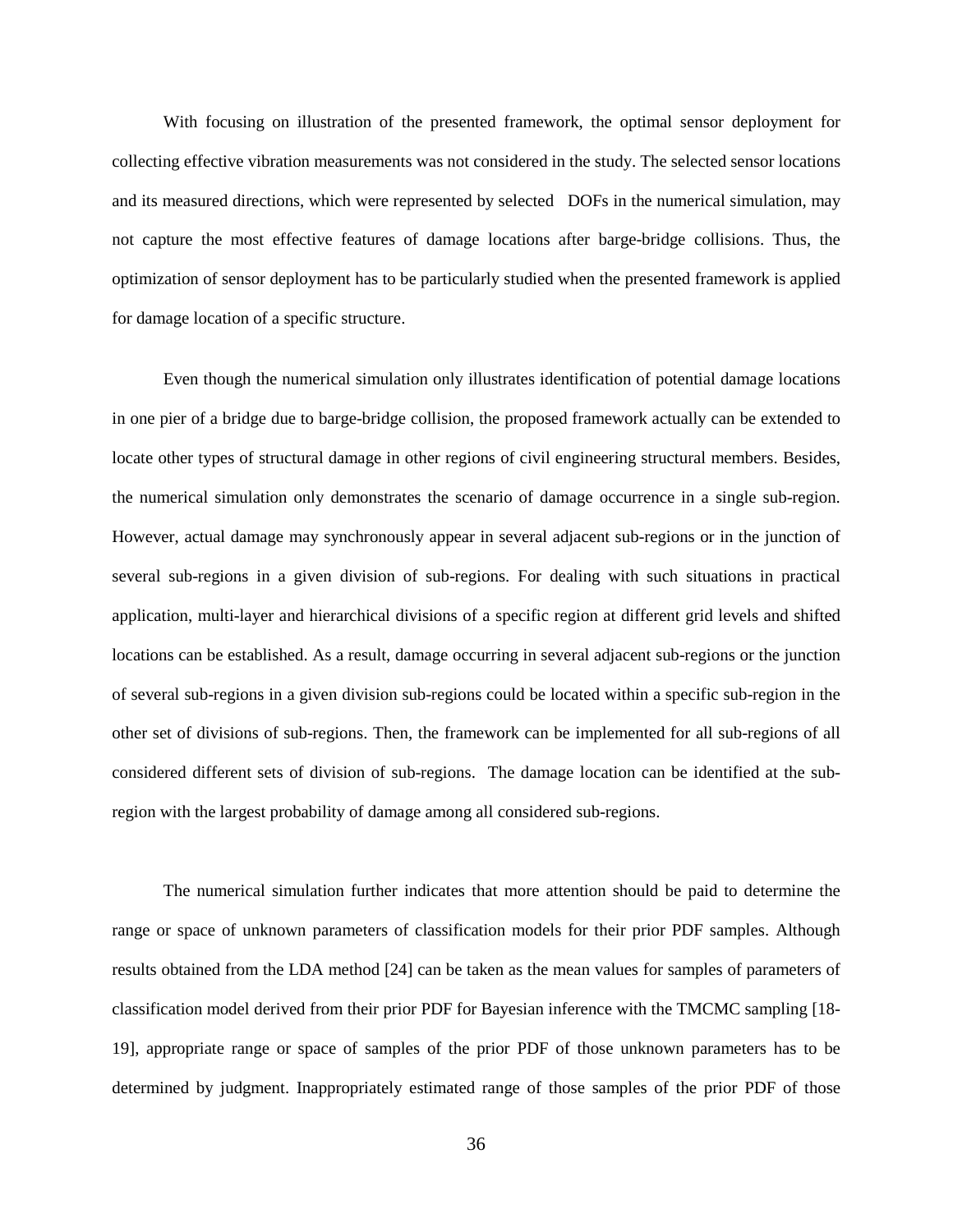unknown parameters may result in samples of the posterior PDF of those parameters outside of their space, or concentrated at the boundary of their space (as illustrated in Fig.5). The larger estimated space of samples of the prior PDF of unknown parameters may make adequate exploration of the space of the possible regions of high likelihood of those unknown parameters and avoid the aforementioned problems. However, it would inversely increase computational burdens in the process of TMCMC simulation. Therefore, a more appropriate method to determine the range of prior space is still needed to be further explored in future research.

# **5. Recommendations and Conclusions**

This report presents a novel framework for rapidly identifying potential damage locations using vibration measurements from a structure after damage potentially occurs. With the framework, the probabilities of damage occurrence in different sub-regions of a structural system can be determined for providing the guide for further assessment and inspection. The implementation and applicability of the presented framework are illustrated and examined through simulation of identifying damage locations of a bridge pier after barge-bridge collision events. The novel characteristics of the presented framework lie in that intensively computational simulations of dynamic responses of a structure at different damage levels are conducted prior to damage events to generate data for training the probabilistic classifier based on the binary logistic model. Thus, the trained classifier can be used to quickly identify the probabilities of damage occurrence in specific regions based on vibration measurements, leading to significant reduction of computing time in damage identification processes in comparison with traditional probabilistic-based damage identification algorithms.

Within the presented framework, feature vectors containing sensitive information on possible damage and its locations are extracted from the change of simulated modal properties caused by damage using the Principle Component Analysis. The probabilistic-based logistic model is trained as a classifier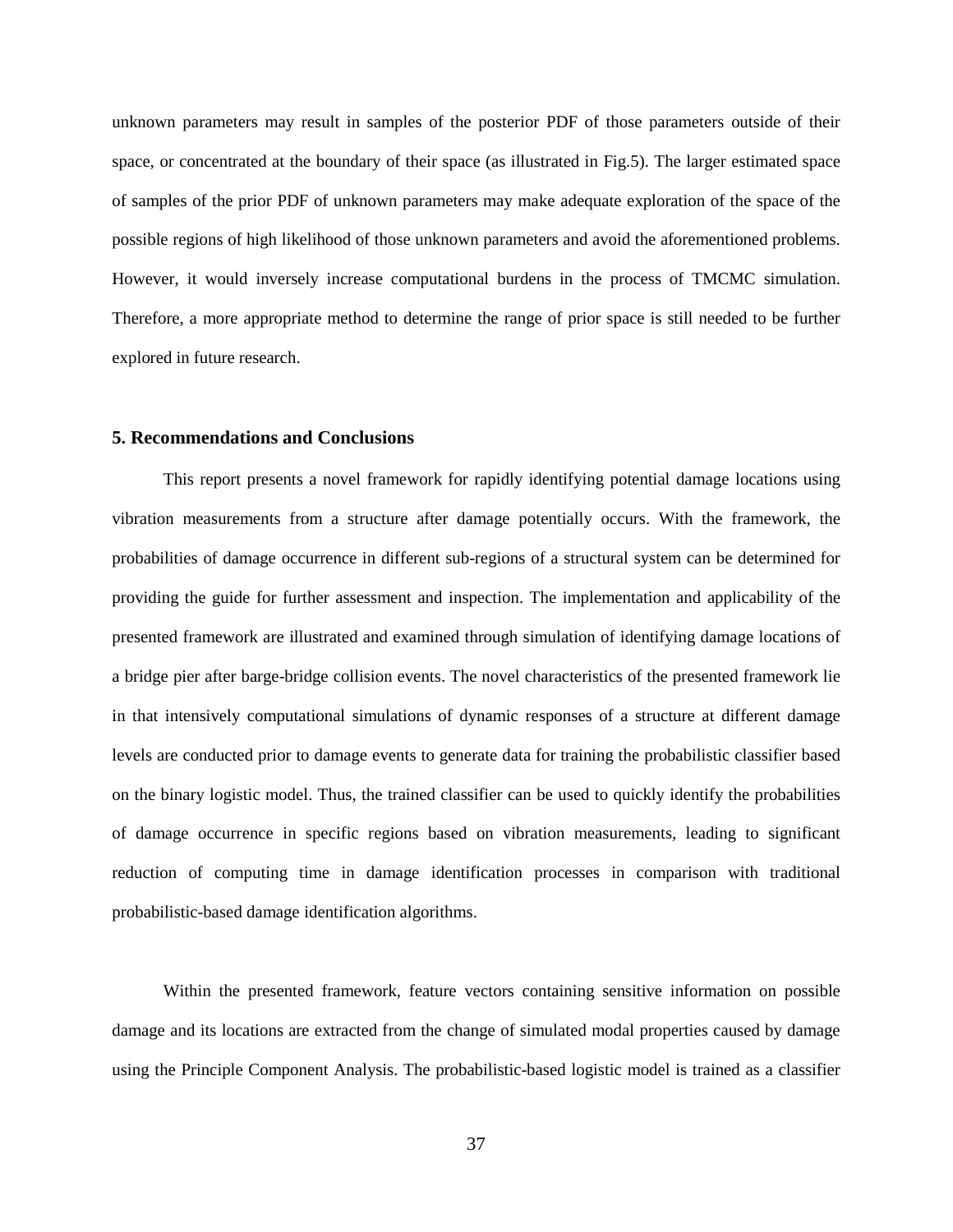with the extracted feature vectors and labels of known events through Bayesian inference with Transitional Markov Chain Monte Carlo simulation. The most effective features can be selected in terms of model evidence through Bayesian model selection for effective classification. The optimal threshold for distinguishing damaged and undamaged scenarios from the prediction label is proposed through maximizing the rate of correct classification of the classifier for all known damage events in training dataset. Uncertainties associated with available measurements and classifier models are quantified in terms of the probability of damage occurrence in a specified sub-region.

Results from numerical simulation indicate that the presented framework can rapidly determine the probabilities of structural damage locations of a measured event in less than one second. Even though levels of measurement errors or noise have significant impacts on the performances of classification models, the rate of correct classification is larger than 97.5% for all events in test dataset with measurement errors up to 5%, and larger than 72.50% with measurement errors up to 10%. The model evidences obtained from Bayesian inference positively correlate with model performances in terms of the rate of correct classification and can be used to determine effective features for a classifier. The optimal threshold for distinguishing between damaged and undamaged scenarios from classification labels has a decreasing tendency as the noise level increasing, which makes the classification results more conservative. The future research may focus on using real measurements from lab experiment or prototype structure site to further examine the presented framework.

# **Acknowledge**

The authors gratefully acknowledge the support of the Maritime Transportation Research and Education Center through Institute for Multimodal Transportation and the support of the National Science Foundation under the grant NSF/HRD # 1036328. Any opinions, findings,

38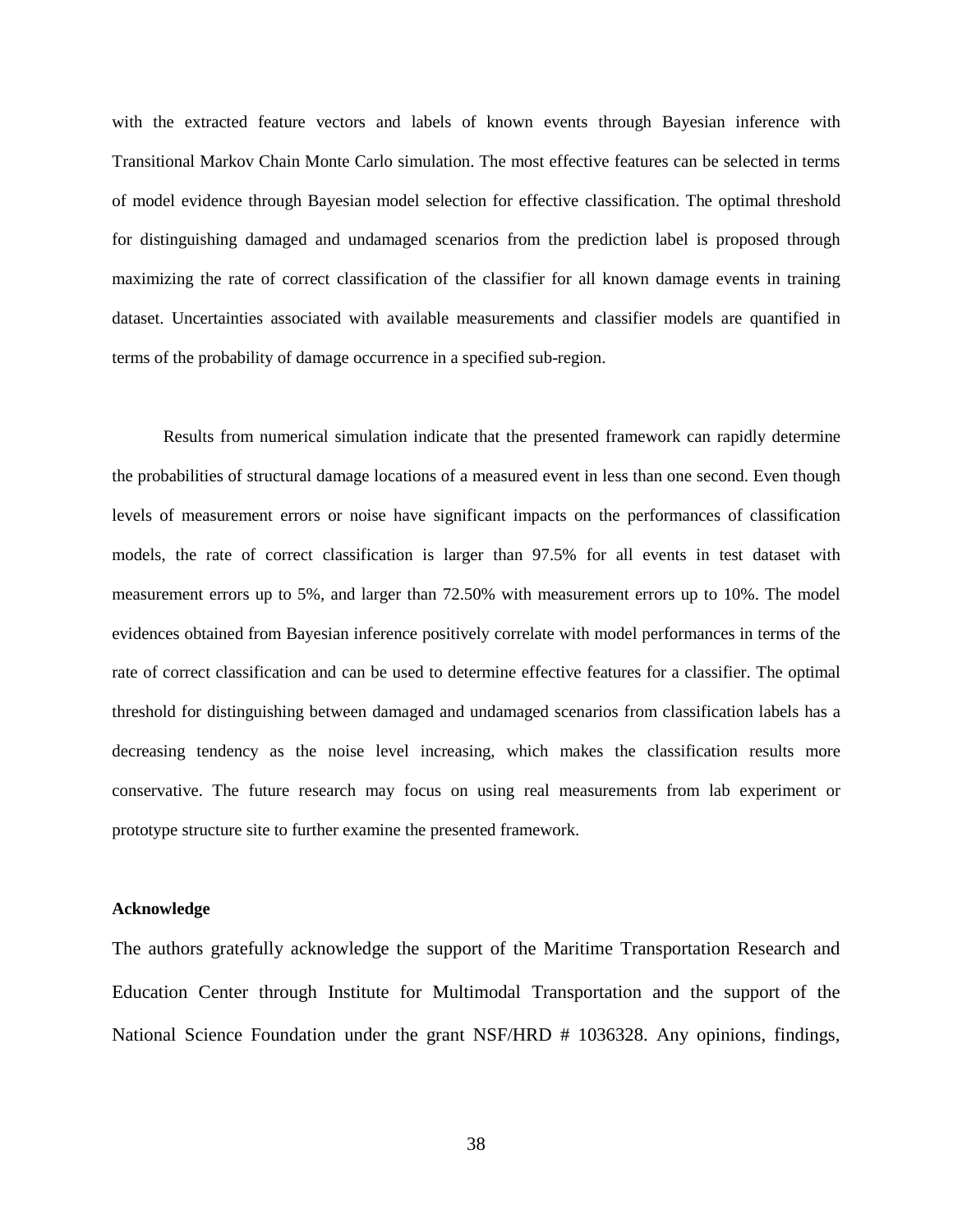conclusions, or recommendations expressed in this material are those of the authors and do not necessarily reflect the views of the funding agencies.

# **Reference**

- 1. Doebling S W, Farrar C R, Prime M B (1998) A summary review of vibration-based damage identification methods. Shock and vibration digest 30(2): 91-105.
- 2. Jaishi B, Ren W X (2005) Structural finite element model updating using ambient vibration test results. Journal of Structural Engineering [131\(4\):](http://dx.doi.org/10.1061/(ASCE)0733-9445(2005)131:4(617)) 617-628.
- 3. Simoen E, De Roeck G, Lombaert G (2015) Dealing with uncertainty in model updating for damage assessment: A review. Mechanical Systems and Signal Processing 56: 123-149.
- 4. Mares C, Surace C (1996) An application of genetic algorithms to identify damage in elastic structures. Journal of sound and vibration 195(2): 195-215.
- 5. Kouchmeshky B, Aquino W, Bongard J C, Lipson H (2007) Co-evolutionary algorithm for structural damage identification using minimal physical testing. International Journal for Numerical Methods in Engineering 69(5): 1085-1107.
- 6. Begambre O, Laier J E (2009) A hybrid Particle Swarm Optimization–Simplex algorithm (PSOS) for structural damage identification. Advances in Engineering Software 40(9): 883-891.
- 7. Beck J L, Katafygiotis L S (1998) Updating models and their uncertainties. I: Bayesian statistical framework. Journal of Engineering Mechanics 124(4): 455-461.
- 8. Zheng Wei and Yung-Tsang Chen (2014) Novel probabilistic approach to assessing barge–bridge collision damage based on vibration measurements through transitional Markov chain Monte Carlo sampling. Journal of Civil Structural Health Monitoring 4(2): 119-131.
- 9. Papadimitriou C, Papadioti D C (2013) Fast Computing Techniques for Bayesian Uncertainty Quantification in Structural Dynamics. Topics in Model Validation and Uncertainty Quantification 5: 25-31, Springer New York.
- 10. Hadjidoukas P E, Angelikopoulos P, Papadimitriou C, Koumoutsakos P (2015) Π4U: A high performance computing framework for Bayesian uncertainty quantification of complex models. Journal of Computational Physics 284(2015):1-21.